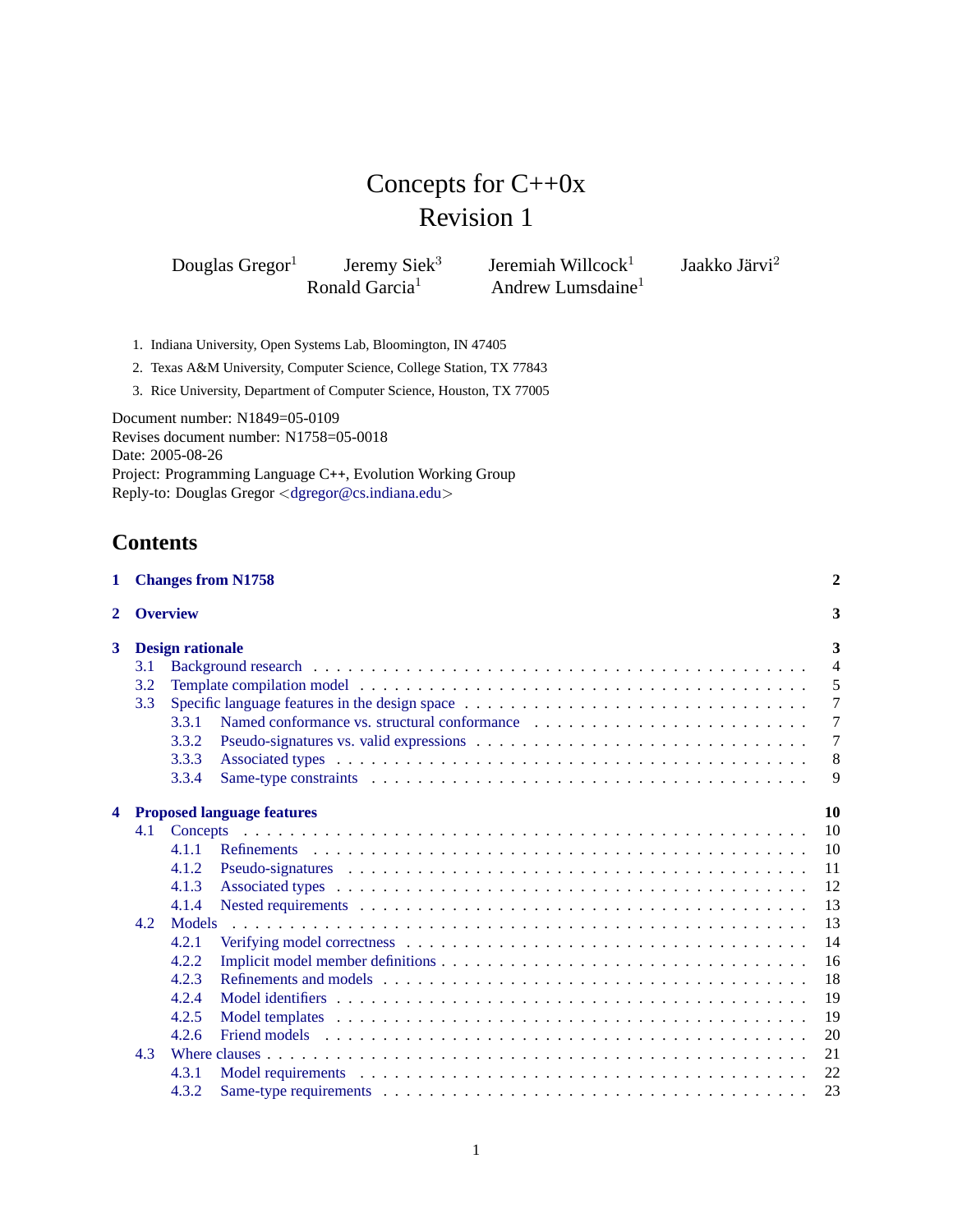|   |               | 4.3.3                  |                                                                                                                                                                                                                                | 23 |
|---|---------------|------------------------|--------------------------------------------------------------------------------------------------------------------------------------------------------------------------------------------------------------------------------|----|
|   |               | 4.3.4                  |                                                                                                                                                                                                                                | 24 |
|   |               | 4.3.5                  |                                                                                                                                                                                                                                | 24 |
|   |               | 4.3.6                  |                                                                                                                                                                                                                                | 25 |
|   | 4.4           |                        |                                                                                                                                                                                                                                | 26 |
|   |               | 4.4.1                  |                                                                                                                                                                                                                                | 26 |
|   |               | 4.4.2                  |                                                                                                                                                                                                                                | 27 |
|   |               | 4.4.3                  | Type equivalence $\dots \dots \dots \dots \dots \dots \dots \dots \dots \dots \dots \dots \dots \dots \dots \dots \dots \dots$                                                                                                 | 30 |
|   | 4.5           |                        |                                                                                                                                                                                                                                | 31 |
|   |               | 4.5.1                  |                                                                                                                                                                                                                                | 31 |
|   |               | 4.5.2                  |                                                                                                                                                                                                                                | 31 |
|   |               | 4.5.3                  |                                                                                                                                                                                                                                | 31 |
|   |               | 4.5.4                  |                                                                                                                                                                                                                                | 32 |
|   |               | 4.5.5                  |                                                                                                                                                                                                                                | 32 |
| 5 | <b>Impact</b> |                        |                                                                                                                                                                                                                                | 33 |
|   | 5.1           |                        |                                                                                                                                                                                                                                | 33 |
|   | 5.2           |                        |                                                                                                                                                                                                                                | 33 |
|   | 5.3           |                        | Impact on compiler vendors entertainment in the set of the set of the set of the set of the set of the set of the set of the set of the set of the set of the set of the set of the set of the set of the set of the set of th | 34 |
|   |               |                        |                                                                                                                                                                                                                                |    |
| 6 |               | <b>Acknowledgments</b> |                                                                                                                                                                                                                                | 34 |
|   |               |                        | A Example: Standard library concepts and declarations                                                                                                                                                                          | 34 |
|   | A.1           |                        |                                                                                                                                                                                                                                | 34 |
|   | A.2           |                        |                                                                                                                                                                                                                                | 35 |
|   |               |                        |                                                                                                                                                                                                                                | 42 |
|   | A.4           |                        |                                                                                                                                                                                                                                | 43 |
|   |               |                        |                                                                                                                                                                                                                                | 44 |
|   |               |                        |                                                                                                                                                                                                                                |    |

# <span id="page-1-0"></span>**1 Changes from N1758**

This section summarizes the major changes this document makes to our previous proposal, N1758 [\[SGG](#page-45-0)+05].

- We have produced a prototype implementation, called ConceptGCC, that is described in more detail in N1848 [\[GS05b\]](#page-45-1).
- We have added structural concepts, for which models can be implicitly generated.
- We have tightened the specification of concepts, including a summary of the grammar and more complete specification of semantics, including:
	- **–** Name lookup in constrained templates
	- **–** Partial ordering of templates based on **where** clauses
	- **–** Verifying model correctness
- We have introduced several syntactic changes, to reduce the number of keywords (re)used and simplify the use of concepts.
- We have provided a discussion of the background research we have conducted on language support for generic programming, comparing the features of several other programming languages.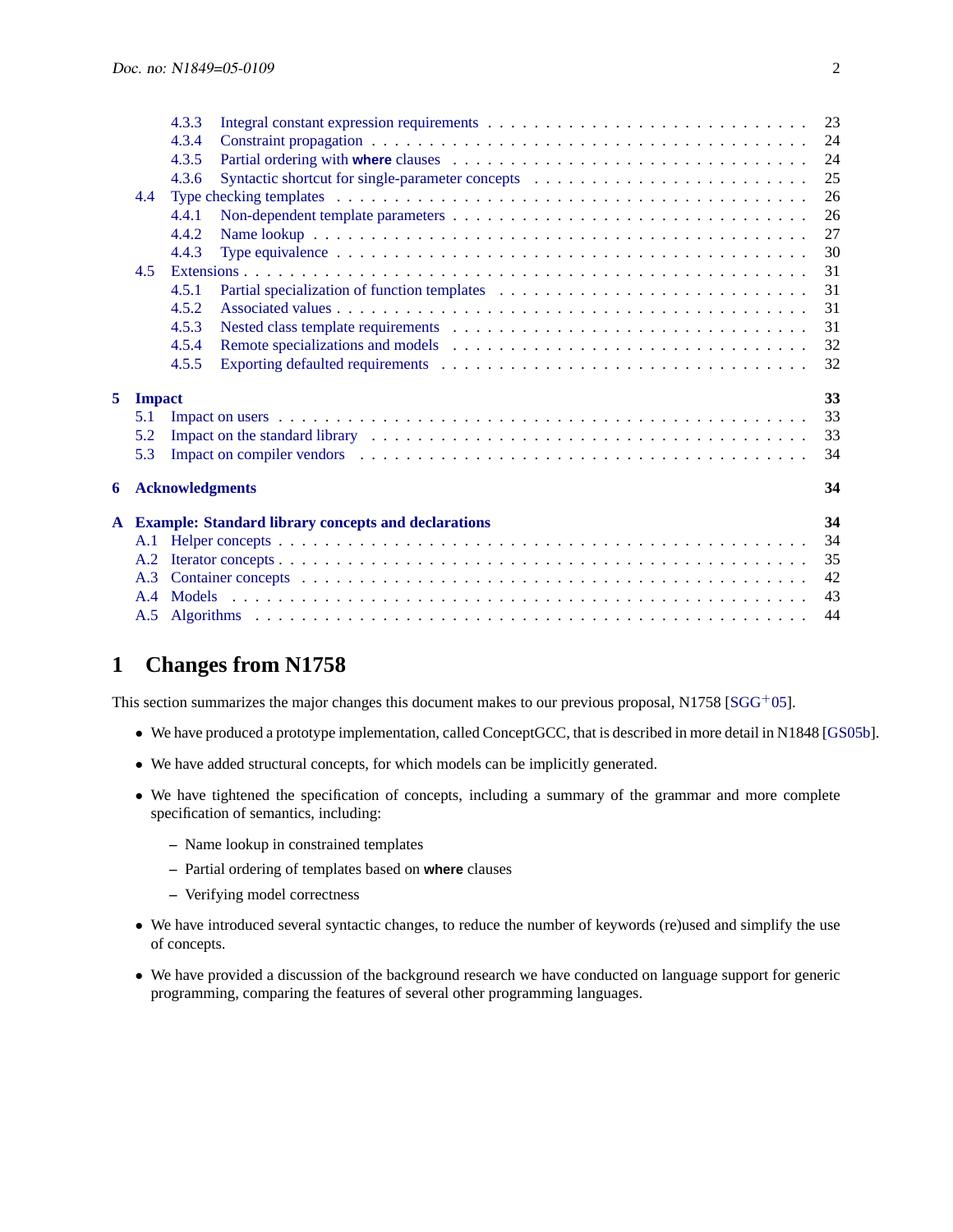# <span id="page-2-0"></span>**2 Overview**

This proposal describes language extensions that provide direct language support for *concepts* in C++. Concepts are at the core of generic programming and are used to specify the abstractions that facilitate generic libraries such as the C++ standard library. Despite their importance, concepts are not explicitly supported in C++. Rather, they exist primarily as documentation (e.g., the requirements tables in the standard) in conjunction with a loose set of programming conventions. The extensions in this proposal allow concepts to be expressed directly in C++ and incorporate the features of current best practice in generic programming. First-class concepts will provide enhanced quality and usability of generic libraries and of generic programming in general.

The advantages of adding direct support for concepts to C++ include:

- 1. **Improved error messages** when using generic libraries. Error messages due to the incorrect use of function and class templates are notoriously poor. By expressing constraints on templates via concepts the situation can be improved: the compiler will issue a concise and clear diagnostic if the requirements of a template are not satisfied by the user.
- 2. **Improved type checking** for template definitions. Currently, compilers delay full type checking of template definitions until instantiation. This makes debugging more difficult for library authors, especially with respect to verifying whether the documented constraints provide enough functionality for the template definition to type check. With this proposal, the compiler immediately type checks some definitions, based just on the constraints (and of course the context of the definition) but without knowledge of any instantiations.
- 3. **Lowering barriers to entry** for programmers wishing to write generic libraries. Writing a generic library now requires a deep understanding of C++ and a plethora of template tricks—including type traits, tag dispatching, and SFINAE—that emulate basic generic programming constructs. This proposal replaces this grab bag of tricks with a single, coherent model for generic programming.

N1758 [\[SGG](#page-45-0)<sup>+</sup>05] provides an overview of generic programming terminology that will be used throughout this proposal. A short review of this terminology follows. Section [3](#page-2-1) discusses the rationale behind the design of the proposed extension. Section [4](#page-9-0) details the proposed language features while Section [5](#page-32-0) discusses their impact on users, the standard library, and compiler vendors. Appendix [A](#page-33-2) discusses the implementation of a concept-enabled C++ standard library.

**Terminology review** The key terms of generic programming are:

- A **concept** is a set of requirements on types.
- A concept **refines** another concept if it adds new requirements to the original concept.
- A set of types **model** (or are **a model of**) a concept if they meet its requirements.
- **Concept operations** are syntactic requirements that certain functions or operators be defined by a model.
- **Associated types** are part of a concept's specification and name the types that must be accessible via types that model the concept. They often denote parameter or return types of concept operations.
- **Concept-based partial ordering** involves selecting the most specific implementation of a component from a set of possibilities, based on the most refined concepts used in the component's specification.

# <span id="page-2-1"></span>**3 Design rationale**

We consider the following language features vital to support generic programming:

- 1. A way to define concepts, including associated types, concept operations, and concept refinement.
- 2. A syntax to explicitly declare how a set of types models a concept.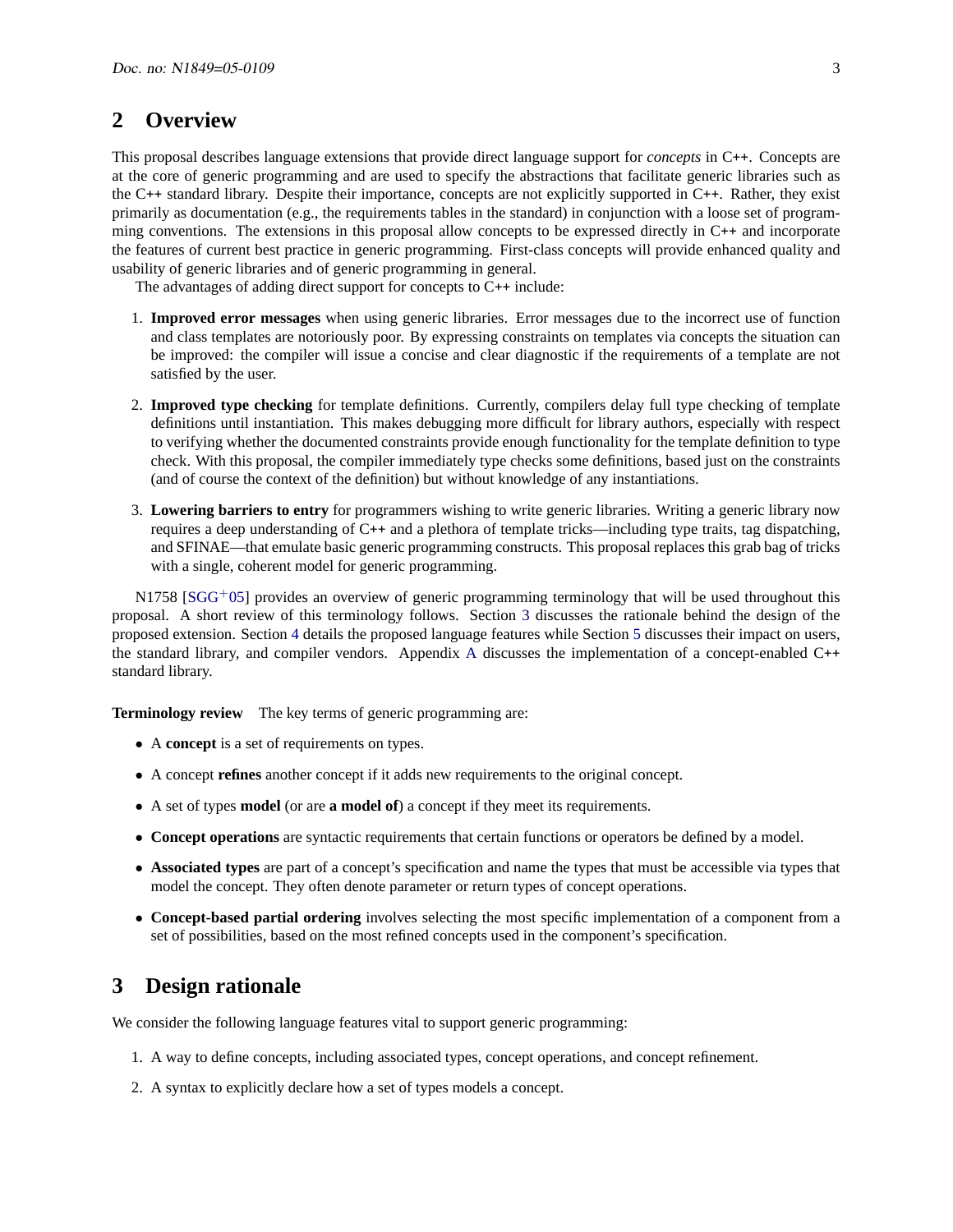- 3. A way to express constraints on template parameters using concepts.
- 4. A way to order (partial) specializations and perform function selection based on the concept refinement relationships.

The features we enumerate above yield a large design space for generic programming facilities, much of which is explored in  $[SGG<sup>+</sup>05, SDR03a, Str03, SDR03b]$  $[SGG<sup>+</sup>05, SDR03a, Str03, SDR03b]$  $[SGG<sup>+</sup>05, SDR03a, Str03, SDR03b]$  $[SGG<sup>+</sup>05, SDR03a, Str03, SDR03b]$  $[SGG<sup>+</sup>05, SDR03a, Str03, SDR03b]$  $[SGG<sup>+</sup>05, SDR03a, Str03, SDR03b]$ . The following set of goals directed our extended evaluation of the viable design points and ultimately shaped the extensions we propose:

- 1. Earlier and more complete checking of template definitions.
- 2. Earlier and more complete checking of template uses.
- 3. Clearer and more helpful error messages.
- 4. Selection of template specialization/generic algorithm implementations based on attributes of template arguments.
- 5. Zero abstraction penalty.
- 6. Implementable in existing compilers.
- 7. No C++03 programs become ill-formed, unless those programs only work due to defects in C++03.
- 8. Ability to express a new, concept-aware standard library that is easier to use.
- 9. A simple migration path from the old standard library to the new.
- 10. A simple migration path for template library authors that want to add concepts.
- 11. Simple but powerful expression of constraints, including composition of constraints.

This section describes and motivates some of the key design decisions we reached in light of the above language requirements and goals. We discuss the compilation model for templates and the form of language features needed to support generic programming.

### <span id="page-3-0"></span>**3.1 Background research**

This proposal is the result of extensive research on applying the ideas of generic programming in several programming languages, experimentation on language features for generic programming within research languages, and formally analyzing language features relevant to generic programming.

In a comparative study between several programming languages, we evaluated the level of support for generic programming in eight languages  $(GJL+03, GJL+05]$  $(GJL+03, GJL+05]$  $(GJL+03, GJL+05]$ . The study involved a partial implementation of the Boost Graph Library [\[SLL02,](#page-45-5) [SLL01\]](#page-45-6) in each of these languages. The goals of the study were to understand which language features are necessary to support generic programming; to understand the extent to which specific languages support generic programming; and to provide guidance for development of language support for generics. Tables [1](#page-4-1) and [2](#page-5-0) collect the results of the comparative study, listing the language features found crucial or useful for generic programming, and the level of support for each feature within the studied languages. The last row, and the two rightmost columns, are not based on the study. Regarding the chart in Table [1,](#page-4-1) we point out the following:

- The "ConceptC++" column reflects our understanding on how C++, enhanced with concepts as described in this proposal, would be evaluated according to the criteria used.
- The "G" column describes the support for generic programming of the research language  $\mathcal{G}$  [\[Sie05,](#page-45-7) [SL05a\]](#page-45-8). This language implements the core features necessary for generic programming in a pure form, which has allowed us to model their semantics formally, enabling a thorough study of the language mechanisms for generic programming. The current proposal draws from the design of  $G$  and experimentation with the language, such as implementing the analog of the STL in  $G$  [\[SL05b\]](#page-45-9).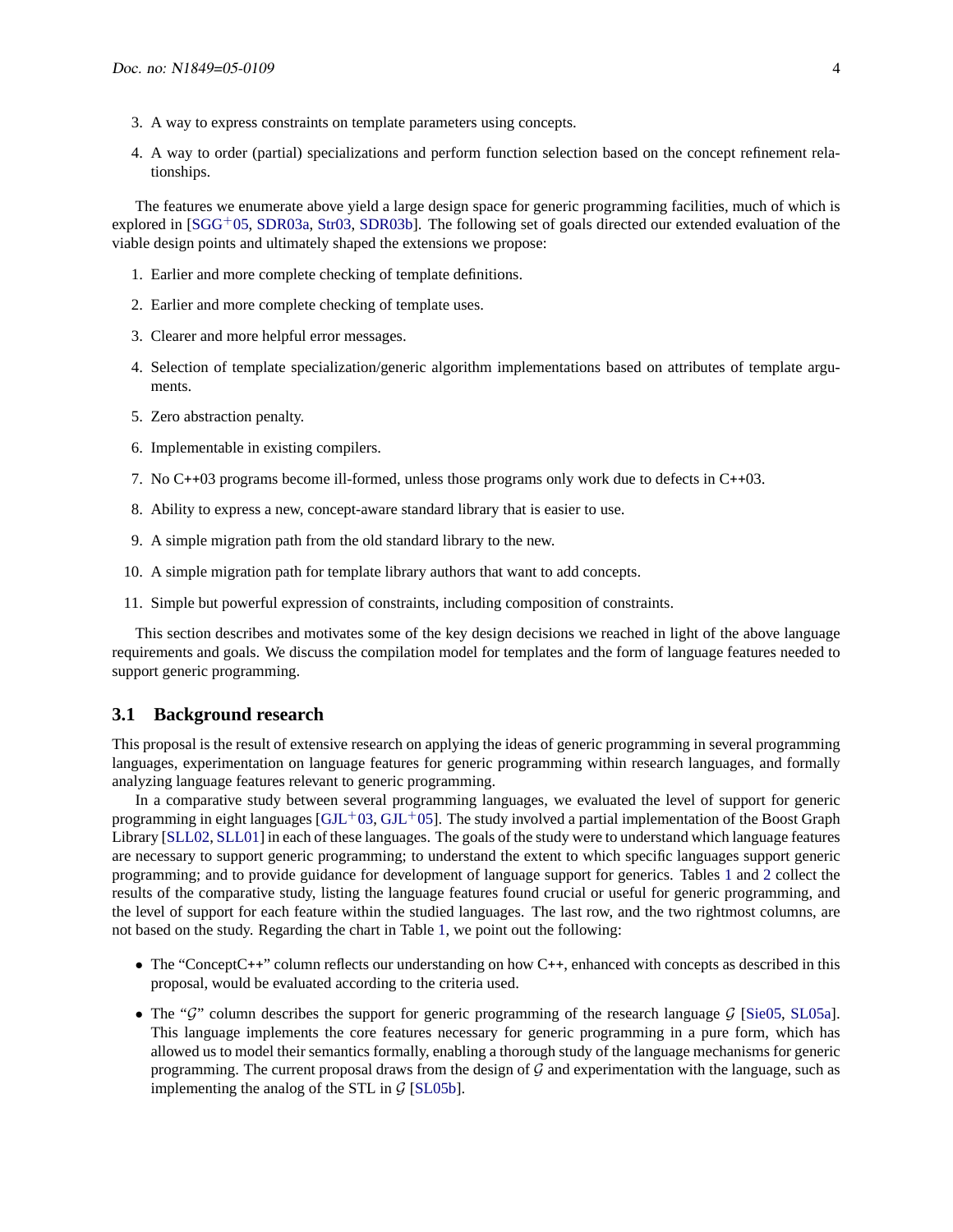|                             | C++ | SML. | OCaml Haskell Eiffel |    | Java | C# | Cecil | G | $ConceptC++$ |
|-----------------------------|-----|------|----------------------|----|------|----|-------|---|--------------|
| Multi-type concepts         |     |      |                      |    |      |    |       |   |              |
| Multiple constraints        |     |      |                      |    |      |    |       |   |              |
| Associated type access      |     |      | ⇔                    | ⊖∓ |      |    |       |   |              |
| Constraints on assoc. types |     |      |                      |    |      |    |       |   |              |
| Retroactive modeling        |     |      |                      |    |      |    |       |   |              |
| Type aliases                |     |      |                      |    |      |    |       |   |              |
| Separate compilation        |     |      |                      |    |      |    |       |   |              |
| Implicit arg. deduction     |     |      |                      |    |      |    |       |   |              |
| Concept-based overloading   |     |      |                      |    |      |    |       |   |              |

 $\bullet$  \*Using the multi-parameter type class extension to Haskell 98 [\[PJM97\]](#page-45-10). <sup>†</sup>Planned language additions. <sup>‡</sup>We did not evaluate the recently proposed extensions to Haskell to support associated types [\[CKPM05,](#page-44-2) [CKP05\]](#page-44-3)

<span id="page-4-1"></span>Table 1: The level of support for language features important for generic programming within several programming languages. A black circle indicates full support, a white circle indicates poor support, and a half-filled circle indicates partial support. The rating of "-" in the C++ column indicates that C++ does not explicitly support the feature, but one can still program as if the feature were supported due to the permissiveness of C++ templates. The table is based on the results of an experimental study reported in  $[GJL^+03, GJL^+05]$  $[GJL^+03, GJL^+05]$  $[GJL^+03, GJL^+05]$ , with the addition of columns for G and ConceptC++and row for concept-based overloading.

- The last row with the additional criterion of *concept-based overloading*, was added to clarify additional capabilities that concepts can bring to C++. In C++, overloading, or dispatching, based on which concepts a type models can be arranged by *tag dispatching* or using the enable if template [\[JWHL03\]](#page-45-11). The Standard library uses tag dispatching, for example, in the implementations of the advance and distance functions. With concepts, such overloading can be implemented directly and naturally, without resorting to trickery.
- ConceptC++ has partial support for separate compilation. The C++ compilation model of templates (instantiation) does not need to change with the introduction of concepts, but generic definitions can be type checked separately from their uses. There is a small caveat in type-checking, though. As specified currently, type-checking does not guarantee that certain kinds of overloads would not result in errors at instantiation time. These cases are known (see Section [4.4.2](#page-26-0) and [\[JWL04\]](#page-45-12)), and represent a fundamental tension between separate type checking and the ability to specialize algorithms using concept-based overloading. Note that the evaluations for separate compilation and concept-based overloading for  $G$  are reversed, compared to the evaluations for ConceptC++; the design choice made in language  $G$  is the opposite to what we propose for C++.  $G$  favors full separate type checking and compilation for concept-based overloading and algorithm specialization.

### <span id="page-4-0"></span>**3.2 Template compilation model**

Adding concepts to C++ leaves the template compilation model largely unchanged. The language retains the instantiation model, where templates are in essence "patterns" that are stamped out for each combination of template parameters. Instantiations are still compiled in the same way, e.g., via the inclusion model or link-time instantiation, and the semantics of exported templates are likewise unchanged. However, see N1848 [\[GS05b\]](#page-45-1) for a discussion of the various alternative compilation models and how they can be implemented with concepts. Most importantly, existing templates will continue to work as expected, and can interact with the proposed extensions both at the language level and at the object code level.

This proposal introduces facilities for improved type checking of both template uses and definitions. The new type checking does not affect existing templates, and therefore cannot break backward compatibility. Rather, we introduce additional interface checking for templates and new non-dependent template parameters that bring with them additional type safety and eliminate many of the confusing aspects of templates.

Improved type checking for uses of templates solves one of the most frustrating aspects of using generic libraries in C++03: errors in the use of function templates are reported deep within the library implementation and typically refer to library implementation details. With the proposed extensions, a generic library can publish its requirements in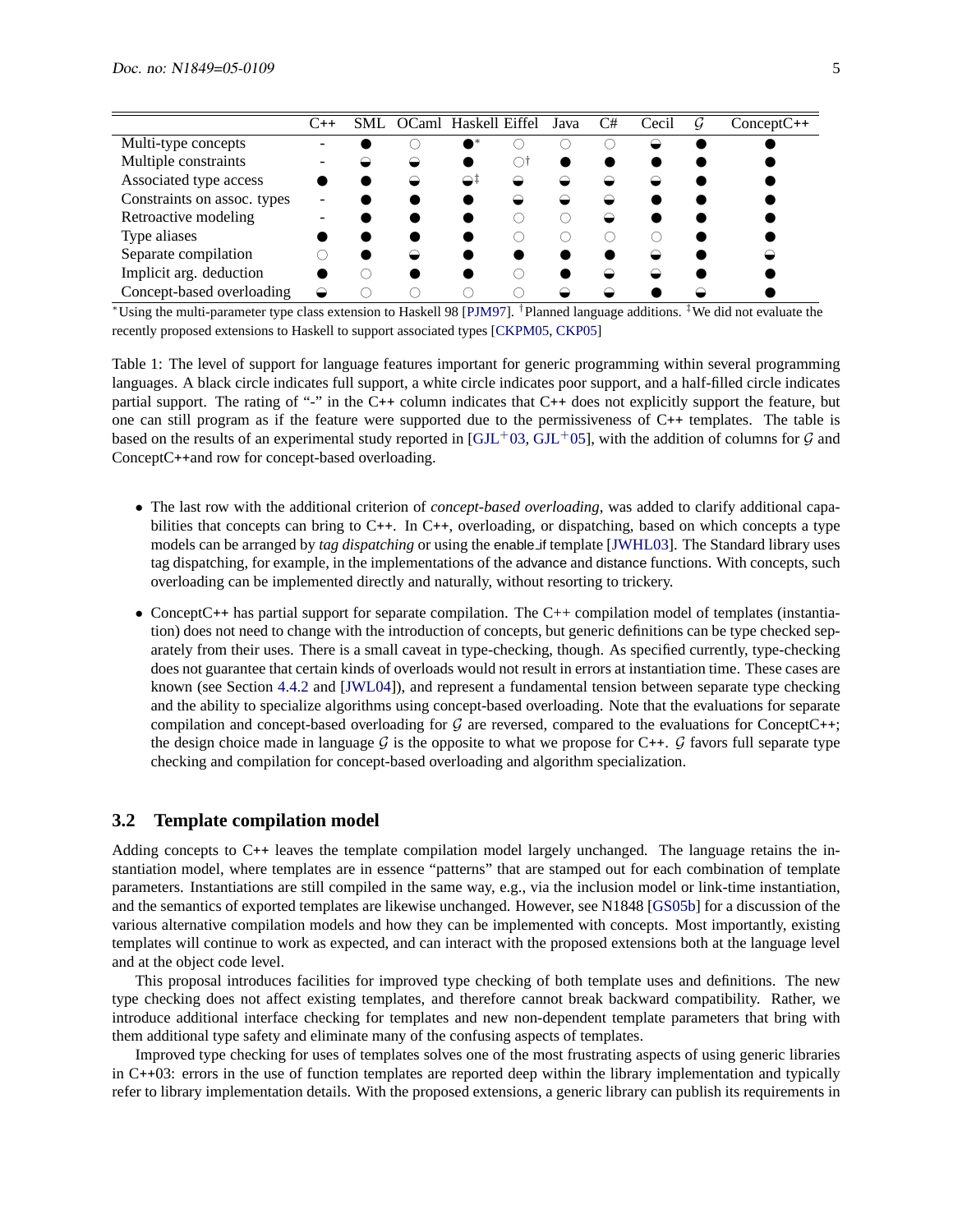| Criterion                       | Definition                                                                                                                                                   |
|---------------------------------|--------------------------------------------------------------------------------------------------------------------------------------------------------------|
| Multi-type concepts             | Multiple types can be simultaneously constrained.                                                                                                            |
| Multiple constraints            | More than one constraint can be placed on a type pa-<br>rameter.                                                                                             |
| Associated type access          | Types can be mapped to other types within the context<br>of a generic function.                                                                              |
| Constraints on associated types | Concepts may include constraints on associated types.                                                                                                        |
| Retroactive modeling            | Indicates the ability to add new modeling relationships<br>after a type has been defined.                                                                    |
| Type aliases                    | A mechanism for creating shorter names for types is<br>provided.                                                                                             |
| Separate compilation            | Generic functions can be type checked and compiled<br>independent of calls to them.                                                                          |
| Implicit argument deduction     | Indicates that the arguments for the type parameters of<br>a generic function can be deduced and do not need to<br>be explicitly provided by the programmer. |
| Concept-based overloading       | Generic functions can be overloaded on the concepts<br>that their type parameters are required to model.                                                     |

<span id="page-5-0"></span>Table 2: Glossary of Evaluation Criteria

the function interface, so that the compiler will check these requirements at the call site. Then, the user will receive an error message *at the call site* and it will refer to an interface violation, e.g., "the type T does not model the required concept C".

Improved type checking for template definitions also simplifies the task of writing correct function and class templates. Since a function template's interface expresses the constraints on its parameters, the compiler can check that the definition does not require functionality beyond what is guaranteed by the constraints. For instance, if the constraints state that the input type Iter must model the Bidirectional Iterator concept but the definition uses the < operator, the compiler will produce an error message at template definition time. With existing C++03 templates, this error would go undetected until a user attempts to instantiate the template with a type that does not support <. For instance, the following function uses operations not provided by InputIterator, but the error will not be detected until it is instantiated with an iterator that does not provide **operator**<:

```
template<typename InputIterator, typename OutputIterator, typename Pred>
OutputIterator
copy if(InputIterator first, InputIterator last, OutputIterator out, Pred pred) {
  while (first < last) {
    if (pred(*first)) *out+ + = *first;
    ++first;
  }
  return out;
}
```
We can rewrite this unsafe algorithm using concept constraints. By introducing requirements on the template parameters (renamed to InIter, OutIter, and Pred, respectively), both in the template header and the **where** clause, the compiler can verify that the template is correct *at definition time*. Here is the type-safe version of the template:

```
template<InputIterator InIter, typename OutIter, typename Pred>
where { Predicate<Pred, reference>, OutputIterator<OutIter, reference> }
OutIter
copy if(InIter first, InIter last, OutIter out, Pred pred) {
  while (first < last) {
   if (pred(*first)) *out+ = *first;
    ++first;
  }
  return out;
}
```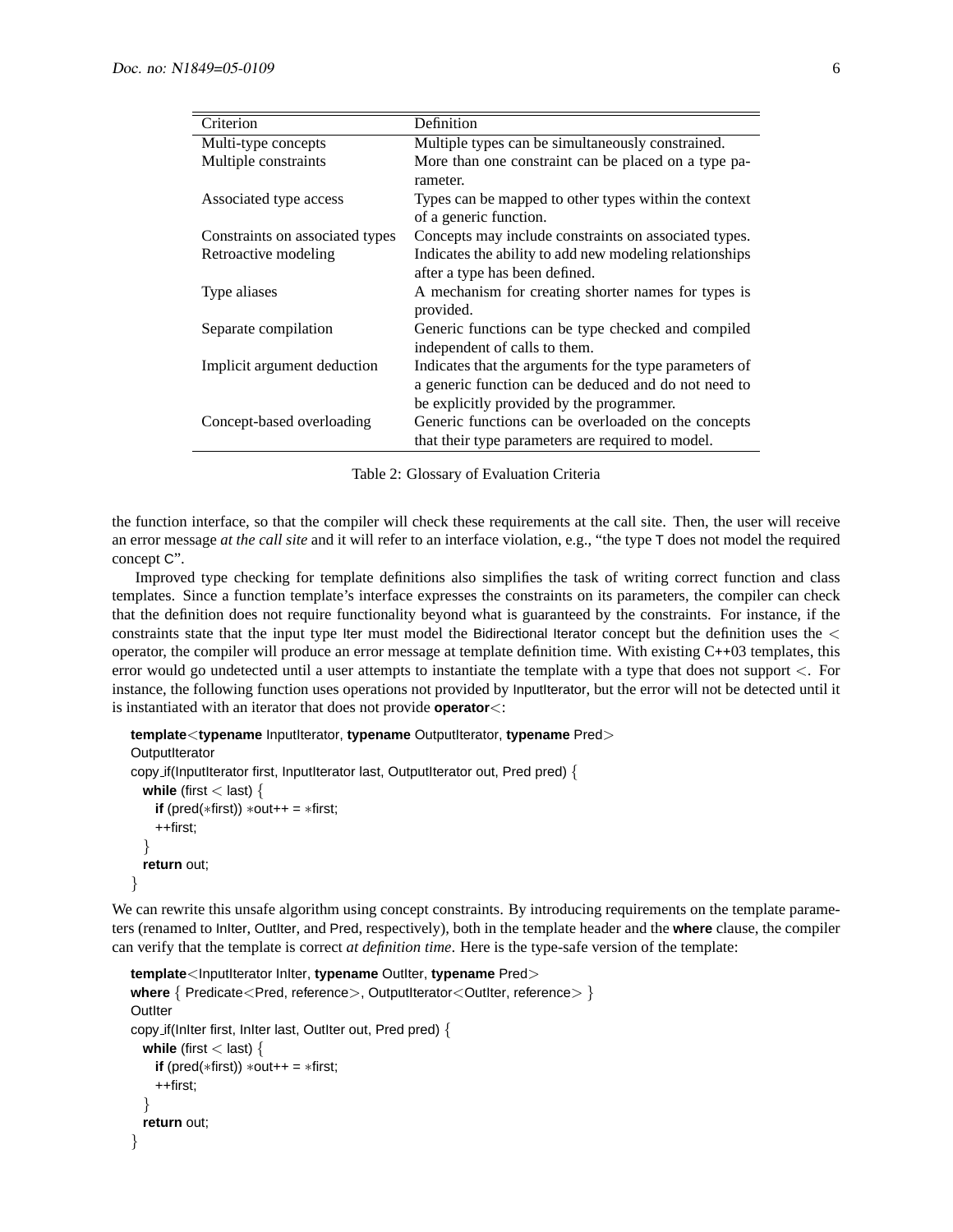ConceptGCC produces the following diagnostic, indicating that there is no match for the < operator on input iterators. The second part of the error message indicates that the only non-built-in operator  $\lt$  known to the compiler is for the difference type of the input iterator.

copy if bad.C: In function 'OutIter copy if(InIter, InIter, OutIter, Pred)':

copy if bad.C:9: error: no match for 'operator<' in 'first < last'

<path>/include/c++/4.0.1/bits/concepts.h:150: note: candidates are:**bool** std::SignedIntegral<**typename** std::Iterator AssociatedTypes< Iter>::difference type>::**operator**<(**const typename** std::IteratorAssociatedTypes< Iter>

::difference type&, **const typename** std::IteratorAssociatedTypes< Iter>::difference type&)

### <span id="page-6-0"></span>**3.3 Specific language features in the design space**

The decisions above still leave a large design space. Here we illuminate some points of that space and justify our choices. Rationale for other design decisions is provided in N1758 [\[SGG](#page-45-0)+05].

#### <span id="page-6-1"></span>**3.3.1 Named conformance vs. structural conformance**

In general, there are two basic approaches to establishing that a set of types models a concept: structural and named conformance. Structural conformance relies only on the signatures within a concept, ignoring the name of the concept itself. With structural conformance, a set of types models a concept if all of the syntactic requirements of that concept are met; any semantics required by the concept are implied by the structure. Named conformance, on the other hand, means that the name of a concept is significant: two concepts with identical structure but with different names are considered different. With named conformance, a set of types models a concept only if the user has explicitly declared that the semantics of the concept are met; the syntactic requirements are checked when this declaration is made. Systems based on named conformance often allow the syntax to be adapted within the model declaration.

Both structural conformance and named conformance are important for the design of generic libraries. Some concepts are "purely structural", in the sense that they have little or no semantics and therefore should not require explicit model declarations. For these concepts, structural conformance is important. Other concepts, however, have many semantic requirements that users must consider before concluding that a set of types does model a concept. Particularly in the case where two concepts are structurally similar but semantically different (e.g., InputIterator and ForwardIterator), structural conformance can lead to run-time errors whereas named conformance would not [\[GS05a\]](#page-44-4).

This proposal provides support for both named and structural conformance. Concepts use named conformance by default (because it is safer in general). However, so-called **struct concept**s use structural conformance, but still permit explicit model declarations.

N1782 [\[SD05\]](#page-45-13) also supports both structural and named conformance. In that proposal, structural conformance is the default but the use of "negative asserts" can emulate named conformance.

#### <span id="page-6-2"></span>**3.3.2 Pseudo-signatures vs. valid expressions**

There are several ways to express the syntactic requirements of concepts. The two most feasible options are *pseudosignatures* and *valid expressions* (sometimes called *usage patterns*). N1782 [\[SDR03a\]](#page-45-2) presents other potential solutions and give solid reasons to discount all but these two. Both approaches are equivalent, in the sense that they can express the same constraints [\[JWL04\]](#page-45-12), and each can emulate the other.

The pseudo-signature approach describes the syntax via a set of function declarations, as illustrated on the left side of Figure [1](#page-7-1) (we describe the full syntax of concept definitions in Section [4.1\)](#page-9-1). In a simple signatures approach, a type T would have to have functions that match those signatures *exactly*. A pseudo-signature approach, on the other hand, treats these declarations more loosely. For instance, the declaration of **operator** quires the existence of a < operator, either built in, as a free function, or as a member function, that can be passed two values convertible to type T and returns a value convertible to **bool**. Note that pseudo-signatures differ from the abstract signatures described by N1782 [\[SD05\]](#page-45-13), because abstract signatures do not permit conversions of the argument and result types. Pseudo-signatures do permit these conversions.

The valid-expression approach describes the valid syntax by writing it directly. The right side of Figure [1](#page-7-1) illustrates the description of Less Than Comparable using the syntax of N1782 [\[SD05\]](#page-45-13).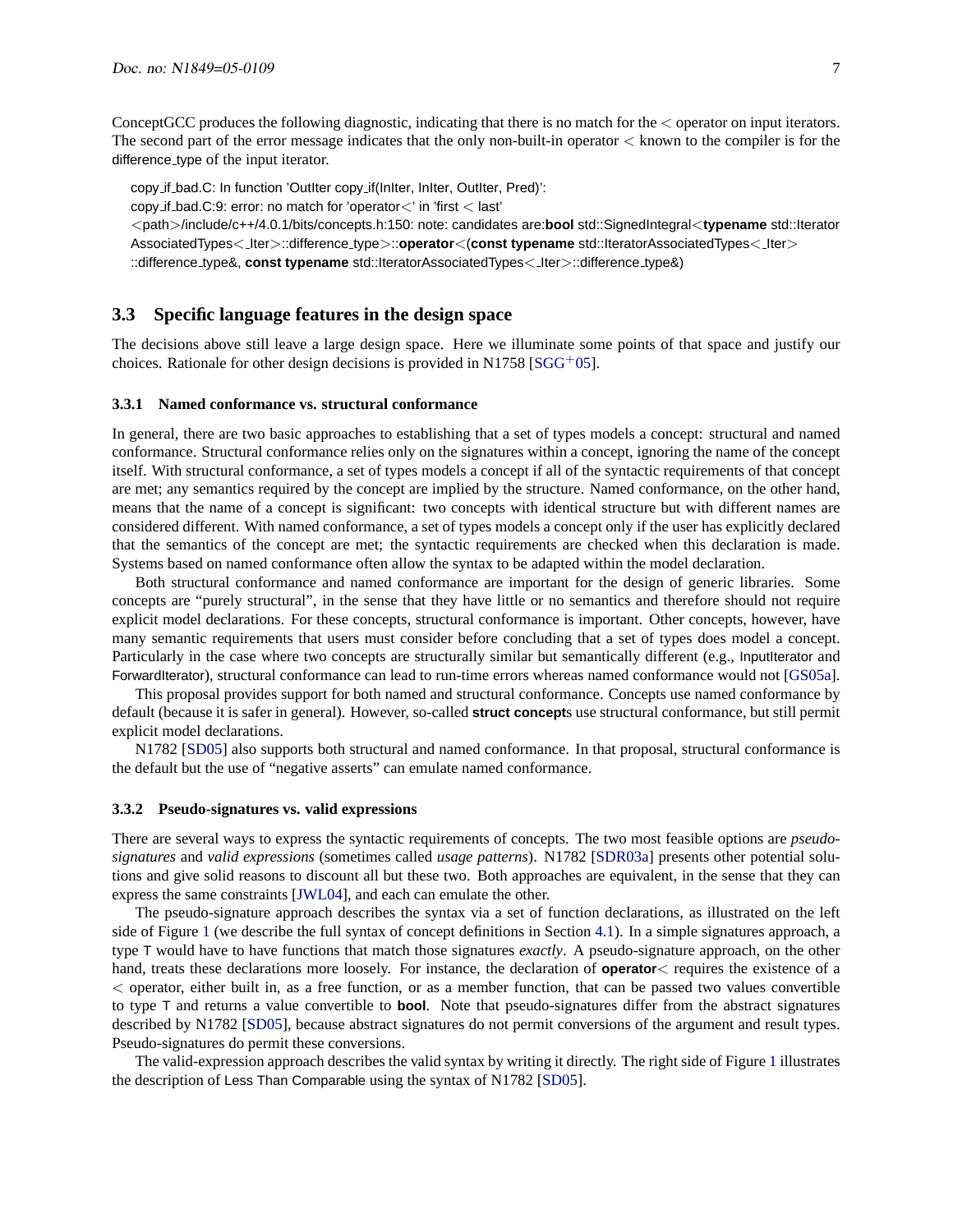```
template<typename T>
concept LessThanComparable { concept LessThanComparable<typename T> {
 bool operator<(const T& x, const T& y); Tx, y;
 bool operator>(const T& x, const T& y); (bool)(x < y);
 bool operator<=(const T& x, const T& y); (bool)(x > y);
 bool operator>=(const T& x, const T& y); (bool)(x <= y);
\}; (bool)(x >= y);
                                    };
```
<span id="page-7-1"></span>Figure 1: Less Than Comparable concept expressed via pseudo-signatures (left) and valid expressions (right).

We have opted to use pseudo-signatures for several reasons. First, they match closely with the declarations of operations that fulfill these requirements, e.g., the **operator**< on an STL vector has essentially the same declaration as the pseudo-signature for **operator**< in Figure [1.](#page-7-1) Second, pseudo-signatures can appear both as requirements in concepts and as implementations of those requirements in models, simplifying the task of writing a complete model for a concept. Third, the implementation of pseudo-signatures matches so long as one can forward from the pseudo-signature to the corresponding implementation and back. Finally, pseudo-signatures are more precise than valid expressions, specifying precisely how arguments are passed and the exact return types, which is crucial for type-checking of templates.

#### <span id="page-7-0"></span>**3.3.3 Associated types**

In C++03, associated types are typically expressed using traits classes [\[Mye95\]](#page-45-14), but checking of template definitions precludes the use of traits in type-safe templates because traits can be specialized in relatively unconstrained ways. First-class support for associated types would replace traits and permit checking of template definitions.

Associated types can be represented directly as types inside the concept. For example, the Forward Iterator concept's associated types are expressed as follows:

```
template<typename Iter>
concept ForwardIterator {
 typename value_type;
 typename difference_type;
 typename reference;
 typename pointer;
```
// more requirements... };

Associated types can be accessed like member types of the concept, e.g., ForwardIterator<X>::value\_type where X is a model of Forward Iterator. This usage is very similar to traits (e.g., iterator traits) and reflects existing practice. References to associated types in generic functions do not require the **typename** keyword because the concept states that the member (e.g., value type) must be a type<sup>[1](#page-7-2)</sup>. Alternatively, associated types are looked up in the scope of the **where** clause. Thus, if ForwardIterator<X> is in the **where** clause, value type will find ForwardIterator<X>::value type.

An alternative to placing associated types in the concept definition is to make them nested types of one of the type parameters. For instance, N1782 places the associated types of an iterator inside the iterator type itself, e.g.,

```
concept ForwardIterator<class Iter> {
  Value_type Iter::value_type;
  SignedIntegral Iter::difference_type;
 // more requirements...
};
```
<span id="page-7-2"></span><sup>&</sup>lt;sup>1</sup>ForwardIterator  $\langle X \rangle$  is not a dependent type, because it refers to a concept.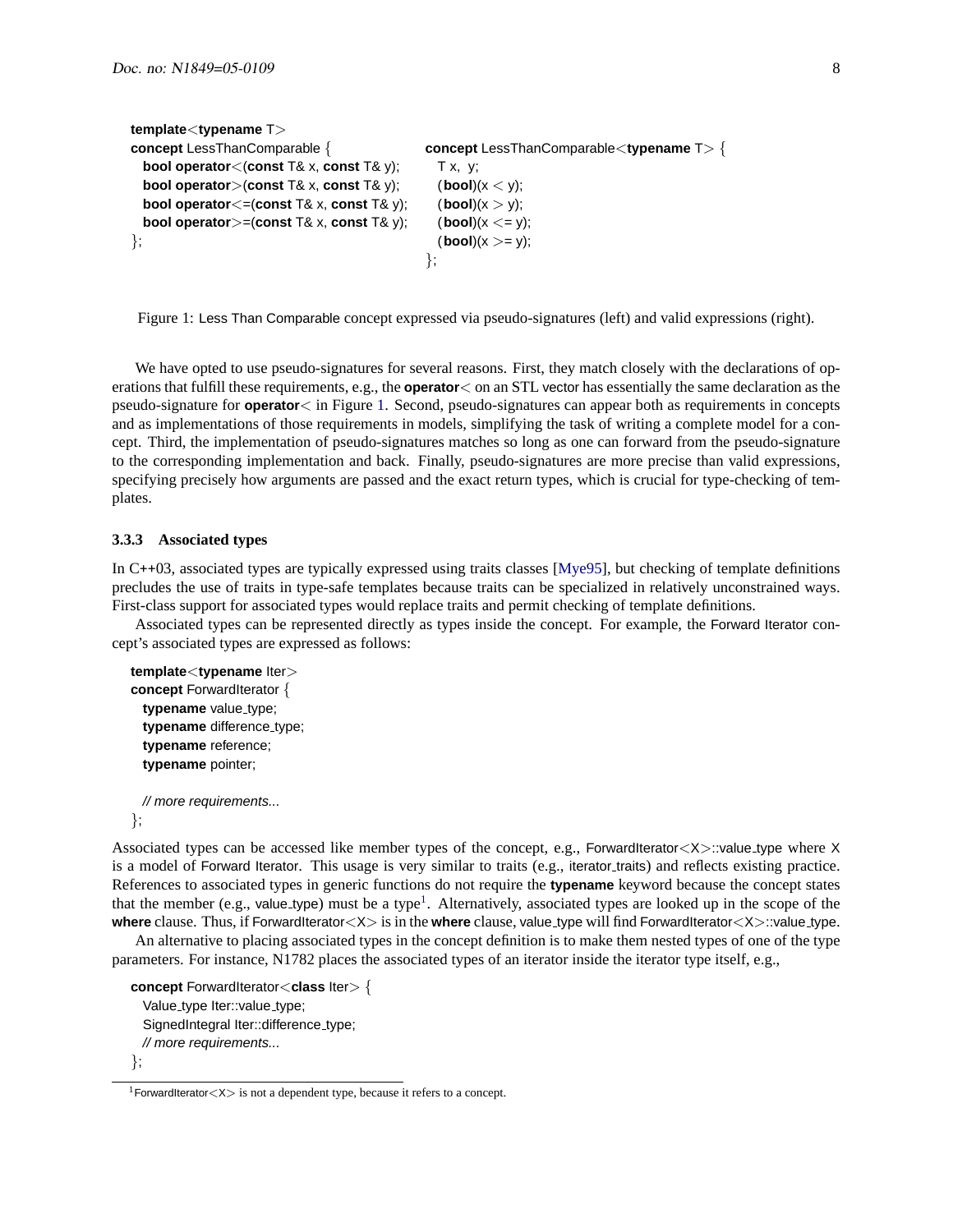Then, if type X is a ForwardIterator, X::value type refers to the value type of the iterator. This formulation ties associated types to a particular type in the concept. While this may work well for single-parameter concepts, it can cause ambiguities and confusion. Consider the following concept, which states that the type F can be called with a parameter of type T1, and the identity function object:[2](#page-8-1)

```
template<typename F, typename T1>
struct concept Callable1
{
  CopyConstructible F::result_type;
  F::result type operator()(F&, const T1&);
};
struct identity_t
{
  template<typename T> T operator()(T t) { return t; }
};
```
There are models Callable1<identity t,  $T$  for every T that is CopyConstructible, and the type returned by **operator**() will always be T. Thus, F::result\_type in the following function will be **int** when forward<identity\_t, **int**> is instantiated and **float** when forward<identity<sub>-t</sub>, **float**> is instantiated, even though F=identity<sub>-t</sub> in both cases:

```
template<typename F, typename T1> where {Callable1<F, T1>}
F::result type forward(F& f, const T1& t1)
{
  return f(t1);
}
```
That F::result type can take on different types even when F is fixed to identity t is somewhat surprising. It indicates that the result type isn't really a property of F; rather, it's a property of the concept Callable1 $\lt$ F, T1 $>$ . This fact can cause some interesting ambiguities when the same nested type F::result type can get different definitions from different concepts, as in the following example:

```
template<typename F, typename T1, typename T2>
where {Callable1<F, T1>, Callable1<F, T2>}
F::result type forward(F& f, const T1& t1, const T2& t2)
{
  F::result_type r1 = f(t1);
  F::result_type r2 = f(t2);
}
```
In this example, F::result type can refer to either the F::result type from Callable1<F, T1> or F::result type from Callable1<F, T2>, which may be different. With associated types as part of the concept, this ambiguity does not occur, because the associated type is part of the concept, not part of a specific type.

We have opted to express associated types as nested types within concepts, because it closely matches existing practice (traits), provides convenient access to associated types, and eliminates the problems of ambiguities.

#### <span id="page-8-0"></span>**3.3.4 Same-type constraints**

A generic function that accepts several type parameters often requires that two types (often associated types) be equal. For instance, several standard library algorithms require the value types of different iterator types to be the same. To support such requirements, a **where** clause may contain *same-type constraints*, which assert that two types are always the same. Same-type constraints are written using the equality operator ==. For example, consider the following concept-enabled standard library algorithm declaration:

template<InputIterator InputIterator1, InputIterator InputIterator2> **where** { InputIterator<InputIterator1>::value\_type == InputIterator<InputIterator2>::value\_type,

<span id="page-8-1"></span><sup>&</sup>lt;sup>2</sup>We have invented this syntax just for this example. It does not reflect the proposed syntax.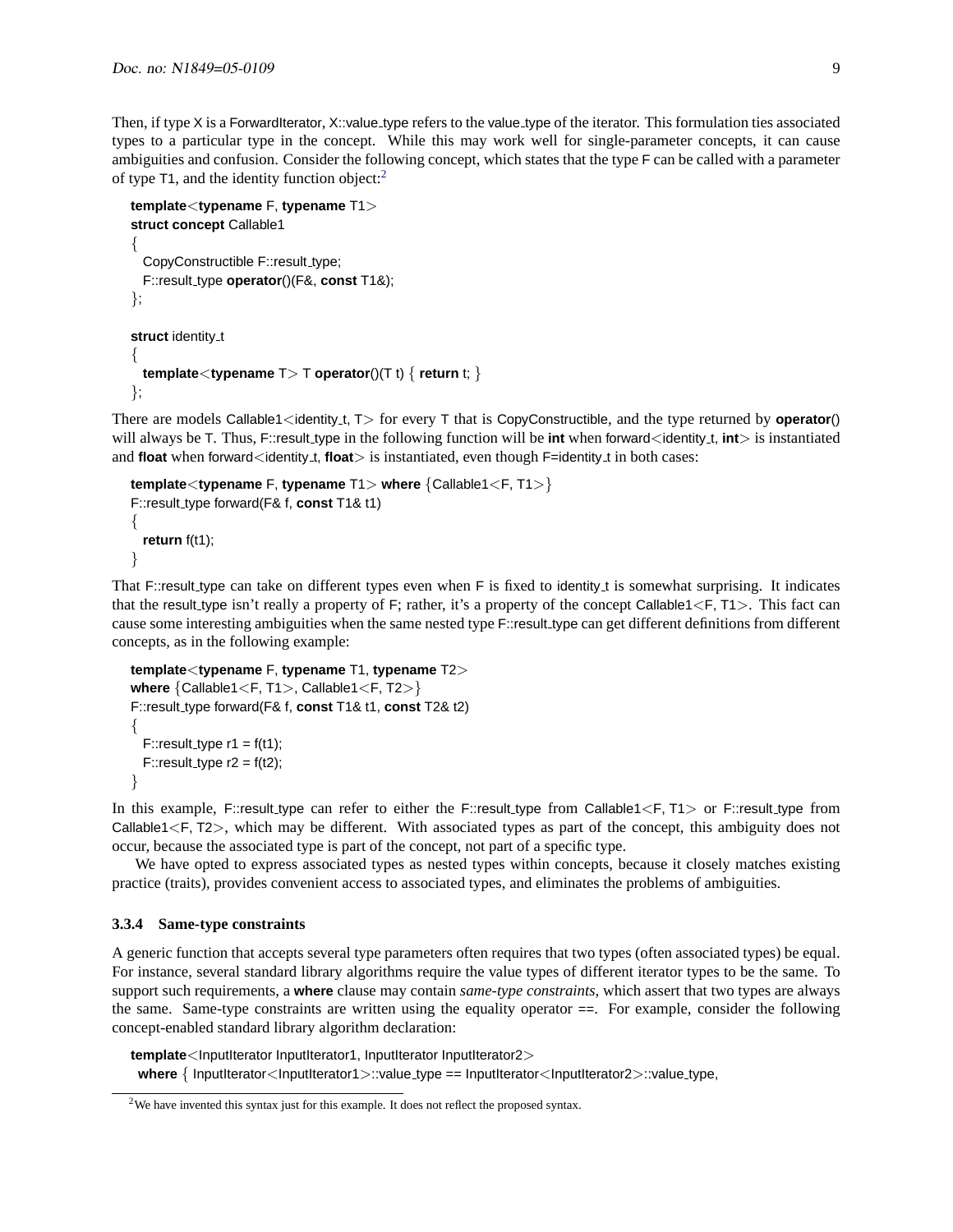LessThanComparable<InputIterator<InputIterator1>::value\_type> } **bool** includes(InputIterator1 first1, InputIterator1 last1, InputIterator2 first2, InputIterator2 last2);

In this declaration, the types InputIterator1 and InputIterator2 are required to model the concept Input Iterator. The value types of these concepts must be equivalent, and model the Less Than Comparable concept.

Same-type constraints cannot be emulated with a SameType concept, because their use in type-checking templates requires nontrivial changes to a compiler. Section [4.4.3](#page-29-0) describes same-type constraints and type equality issues in more detail; implementation details and strategies are discussed in a separate document [\[GS05b\]](#page-45-1).

# <span id="page-9-0"></span>**4 Proposed language features**

This proposal introduces three new kinds of entities into the C++ language: concepts, models, and **where** clauses. It also changes the nature of type-checking in templates, by introducing non-dependent template parameters for which all type checking occurs when the template is parsed. We will cover the syntactic entities (and their semantics) first, then discuss type-checking of constrained templates, and finish with potential extensions to these features.

### <span id="page-9-1"></span>**4.1 Concepts**

| <i>template-declaration:</i>                                                                                               |
|----------------------------------------------------------------------------------------------------------------------------|
| template $\leq$ template-argument-list $\geq$ struct <sub>ort</sub> concept identifier concept-definition <sub>ort</sub> ; |
| <i>concept-definition:</i>                                                                                                 |
| refinement-clause <sub>opt</sub> concept-body                                                                              |
| <i>concept-body:</i>                                                                                                       |
| { requirement-specification <sub>opt</sub> }                                                                               |
| requirement-specification:                                                                                                 |
| $pseudo-signature-reg requirement-specification_{opt}$                                                                     |
| $associated$ -type-req requirement-specification $_{opt}$                                                                  |
| nested-req requirement-specification <sub>opt</sub>                                                                        |
|                                                                                                                            |

Concepts are namespace-level entities that bundle together a set of requirements. When the **struct** keyword precedes **concept**, the concept is a structural concept. The syntax of concepts closely mimics class templates. Concepts consist of an (optional) refinement clause and three kinds of members: pseudo-signatures, associated types, and nested requirements.

The following code defines a concept named ForwardIterator with a single template parameter, Iter:

```
template<typename Iter>
concept ForwardIterator \{ \dots \};
```
#### <span id="page-9-2"></span>**4.1.1 Refinements**

```
refinement-clause:
     : refinement-specifier-list
refinement-specifier-list:
     refinement-specifier
     refinement-specifier , refinement-specifier-list
refinement-specifier:
     model-id
```
The refinement clause contains a list of*refinement-specifier*s that indicate which concepts are refined by the concept being defined and how parameter substitutions affect this refinement relationship. A *model-id* is a *template-id* whose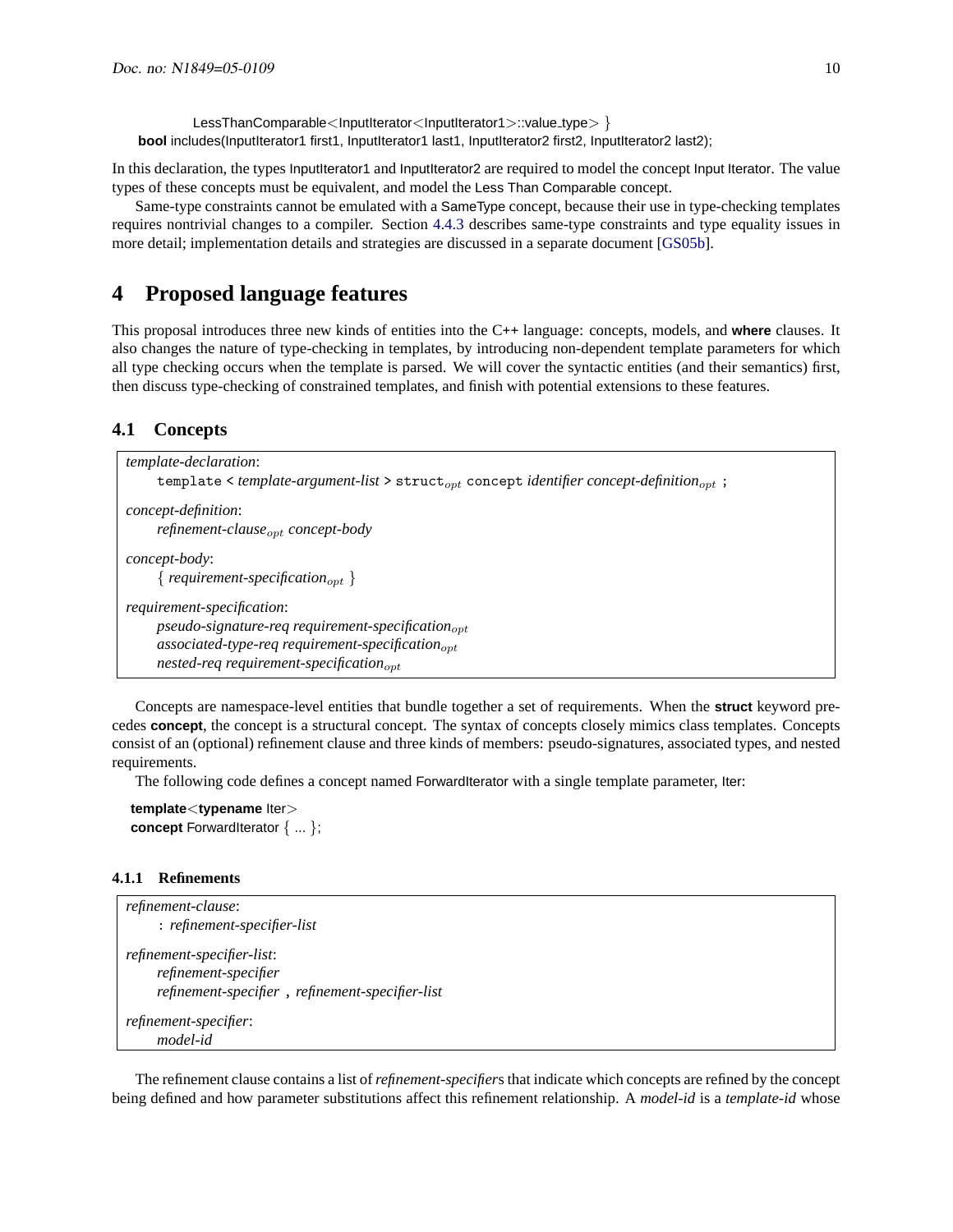*template-name* refers to a concept. Concept refinements shall not be recursive. The intuition is that a refinement adds the requirements of the refined concept to the refining concept. Thus, the requirements in the refining concept are a superset of those in the refined concept, and any set of types that models the refining concept also models the refined concept.

The following code defines a concept BidirectionalIterator that refines ForwardIterator:

```
template<typename Iter>
concept BidirectionalIterator : ForwardIterator<Iter> { ... };
```
In addition to organizing and aggregating requirements, refinements affect the implicit generation of models (Section [4.2.3\)](#page-17-0) and partial ordering based on **where** clauses (Section [4.3\)](#page-20-0).

#### <span id="page-10-0"></span>**4.1.2 Pseudo-signatures**

| <i>pseudo-signature-req:</i> |  |
|------------------------------|--|
| simple-declaration           |  |
| function-definition          |  |
| <i>template-declaration</i>  |  |

Pseudo-signatures express concept operations. During type checking, they serve two purposes. When checking a model definition, pseudo-signatures specify the operations required of the model. When checking a template definition, pseudo-signatures specify some of the operations that may be legally used in its body.

Syntactically, a pseudo-signature is a function declaration or definition. A pseudo-signature may be followed by a function body, providing a default implementation to be used if a model does not define the function (see Section [4.2](#page-12-1) for more details and an example).

The following definition of the EqualityComparable concept includes two pseudo-signatures and provides a default implementation for the second.

```
template<typename T>
concept EqualityComparable {
 bool operator==(const T&, const T&);
 bool operator!=(const T& x, const T& y) { return !(x == y); }
};
```
Operators should always be written like free functions within a concept, even if those operators may only be defined as members within a class. For instance, the Convertible concept is written as a free function, even though conversions can be built-in, performed through constructors, or written as member operators in a class.

```
template<typename T, typename U>
struct concept Convertible {
 operator U(const T&);
};
```
The requirement that a modeling type have a member function is expressed with a pseudo-signature qualified by the type. The following excerpt from the Container concept shows the pseudo-signature for the empty() member.

```
template<typename X>
concept Container {
  bool X::empty() const;
  ...
};
```
A concept may require a constructor by using a type for the function name. The modeling type T need not be a class type: any type that may be constructed with the given signature is permitted. The DefaultConstructible concept includes a requirement for a constructor.

```
template<typename T>
concept DefaultConstructible {
```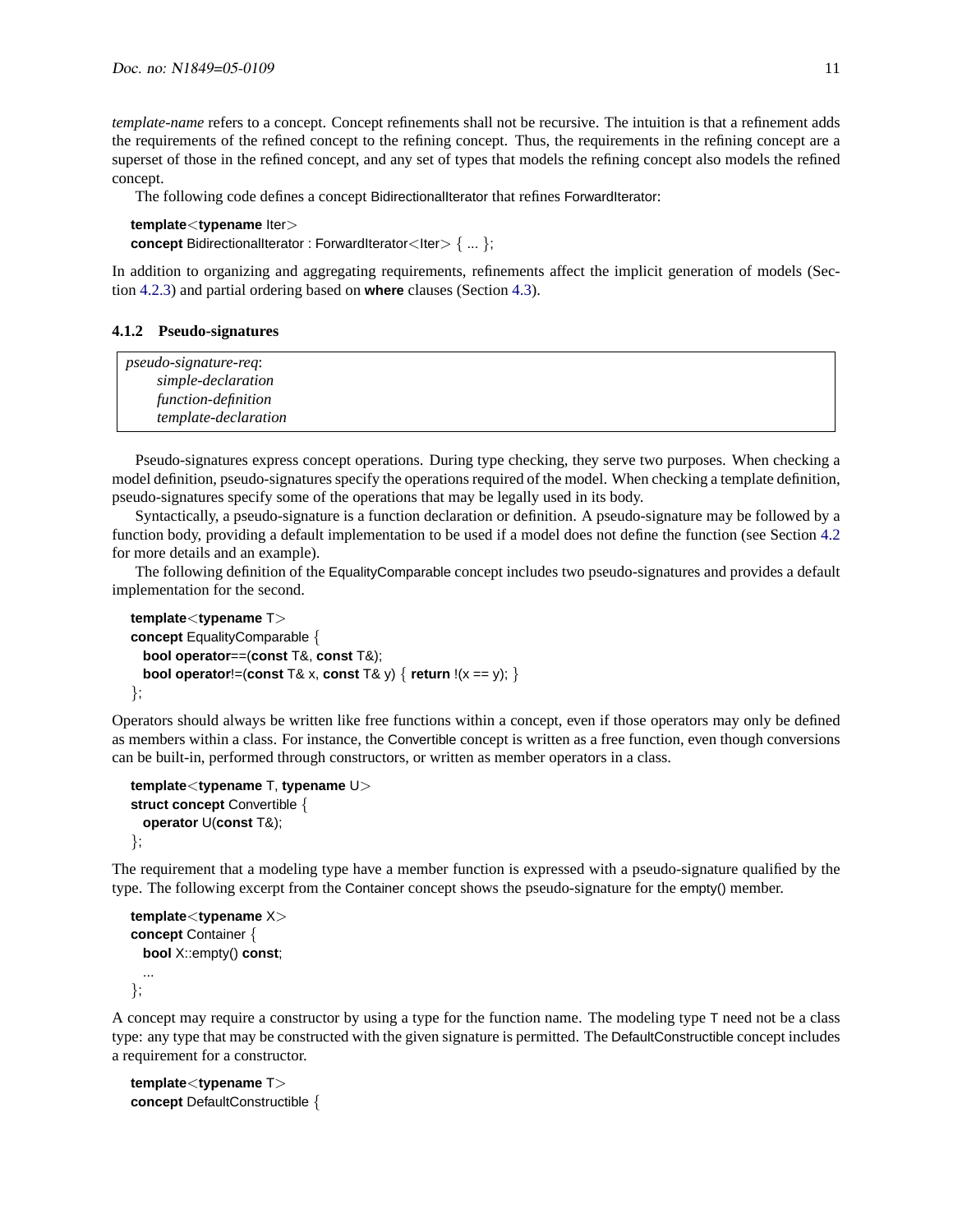$T: T()$ ; };

A concept may require a function template via a pseudo-signature template. The following is an example of a pseudosignature template:

```
template<typename G>
concept MutableGraph : Graph<G> {
 ...
 template<typename P> where { Predicate<P, edge> }
 void remove_edge_if(P p, G& g);
 ...
};
```
Similarly, a concept may require a member function template by qualifying the pseudo-signature template with the model type, such as the constructor template for the Sequence concept.

```
template<typename X>
concept Sequence : Container<X> {
  template<typename lter> where { lnputIterator<Iter> }
 X::X(Iter first, Iter last);
 ...
};
```
#### <span id="page-11-0"></span>**4.1.3 Associated types**

*associated-type-req*: *typename identifier* ; *typename identifier* = *type-specifier* ;

A concept may require that a model provide a type definition for a particular type name via a **typedef**. These requirements are called *associated type* requirements. For example, the following Graph concept requires that a model declaration for Graph specify a type for edge and vertex.

```
template<typename G>
concept Graph {
 typename edge;
 typename vertex;
 ...
};
```
The type name introduced by an associated type requirement may be used in the concept body and in refining concepts. Consider the following example.

```
template<typename T>
concept A {
 typename s;
};
template<typename U>
concept B: A < U > \{void foo(s);
};
```
The use of type name s in concept B is valid because B refines A, which requires the associated type s.

A concept may provide a default for an associated type. If a model does not specify a type definition for that type, then the model uses the default. The default type need not be well-formed if the model provides the type definition. The following InputIterator concept requires four associated types that default to nested type definitions in the iterator.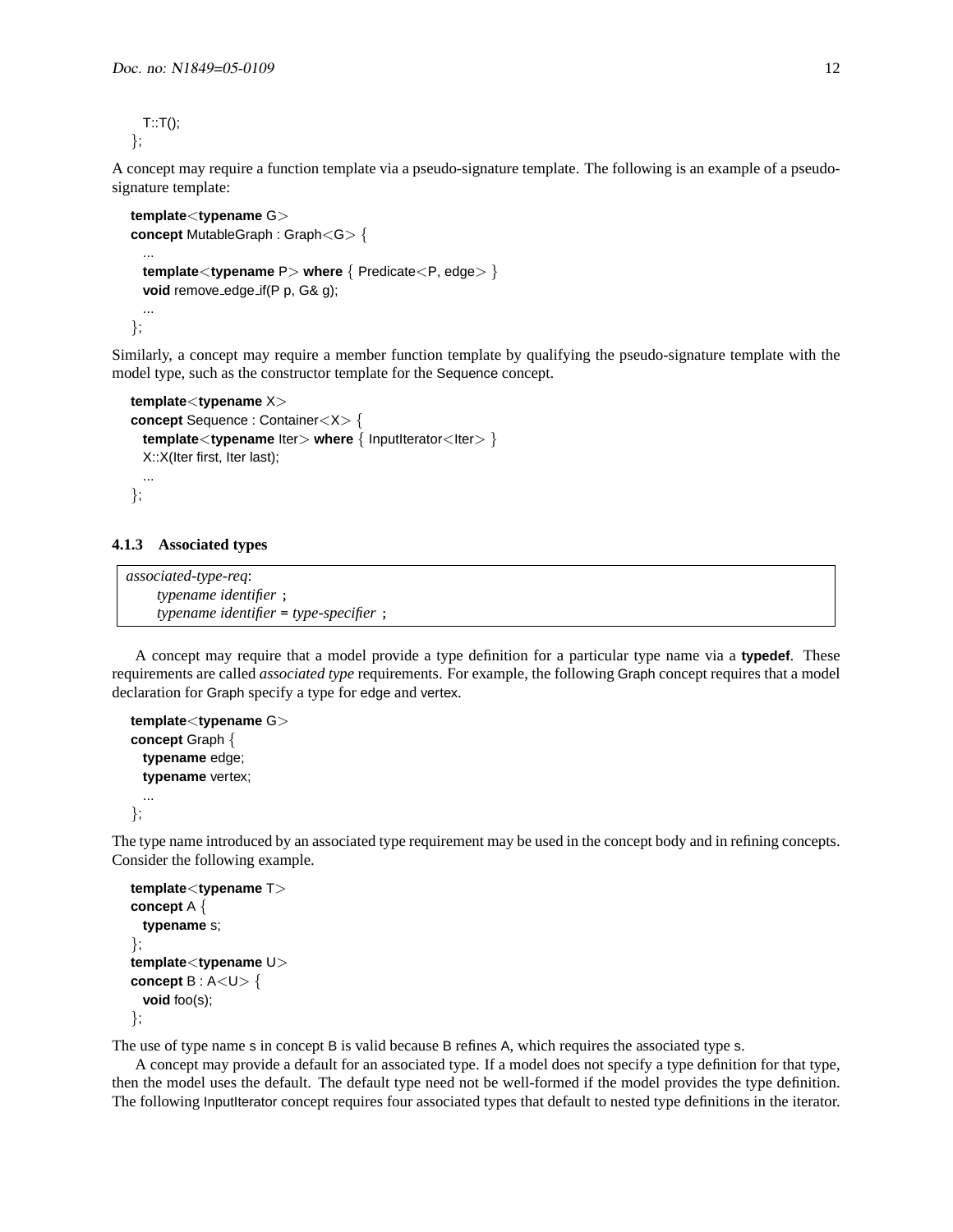```
template<typename Iter>
concept InputIterator
  : CopyConstructible<Iter>, Assignable<Iter>, EqualityComparable<Iter>{
  typename value_type = lter::value_type;
  typename reference = Iter::reference;
  typename pointer = Iter::pointer;
  typename difference_type = lter::difference_type;
  ...
};
```
#### <span id="page-12-0"></span>**4.1.4 Nested requirements**

*nested-req*: where *requirement-list* ;

Nested requirements are additional requirements that a concept places on its type parameters, associated types, etc. For instance, a concept may require certain types to model another concept with a nested **where** clause that names the required *model-id*. The Container concept requires that the associated type iterator satisfy the requirements of InputIterator, which is written as:

```
template<typename X>
concept Container {
  ...
 typename iterator;
  where InputIterator<iterator>;
  ...
};
```
Nested requirements may contain the same kinds of requirements as a **where** clause; see Section [4.3.](#page-20-0)

### <span id="page-12-1"></span>**4.2 Models**

```
template-declaration:
     template < template-argument-list<sub>opt</sub> > where-clause<sub>opt</sub> concept model-id model-body<sub>opt</sub>;
model-body:
     \{ model-member-specification<sub>opt</sub> \}model-member-specification:
     pseudo-signature model-member-specification<sub>opt</sub>
     associated-type model-member-specification<sub>opt</sub>
```
A model definition establishes that a set of types meets the requirements of a concept. Syntactically, a model is like a (partial) specialization of a concept. Consider the following example:

```
class student_record {
public:
  string id;
  string name;
  string address;
};
template<>
concept EqualityComparable<student_record> {
  bool operator==(const student record& a, const student record& b)
```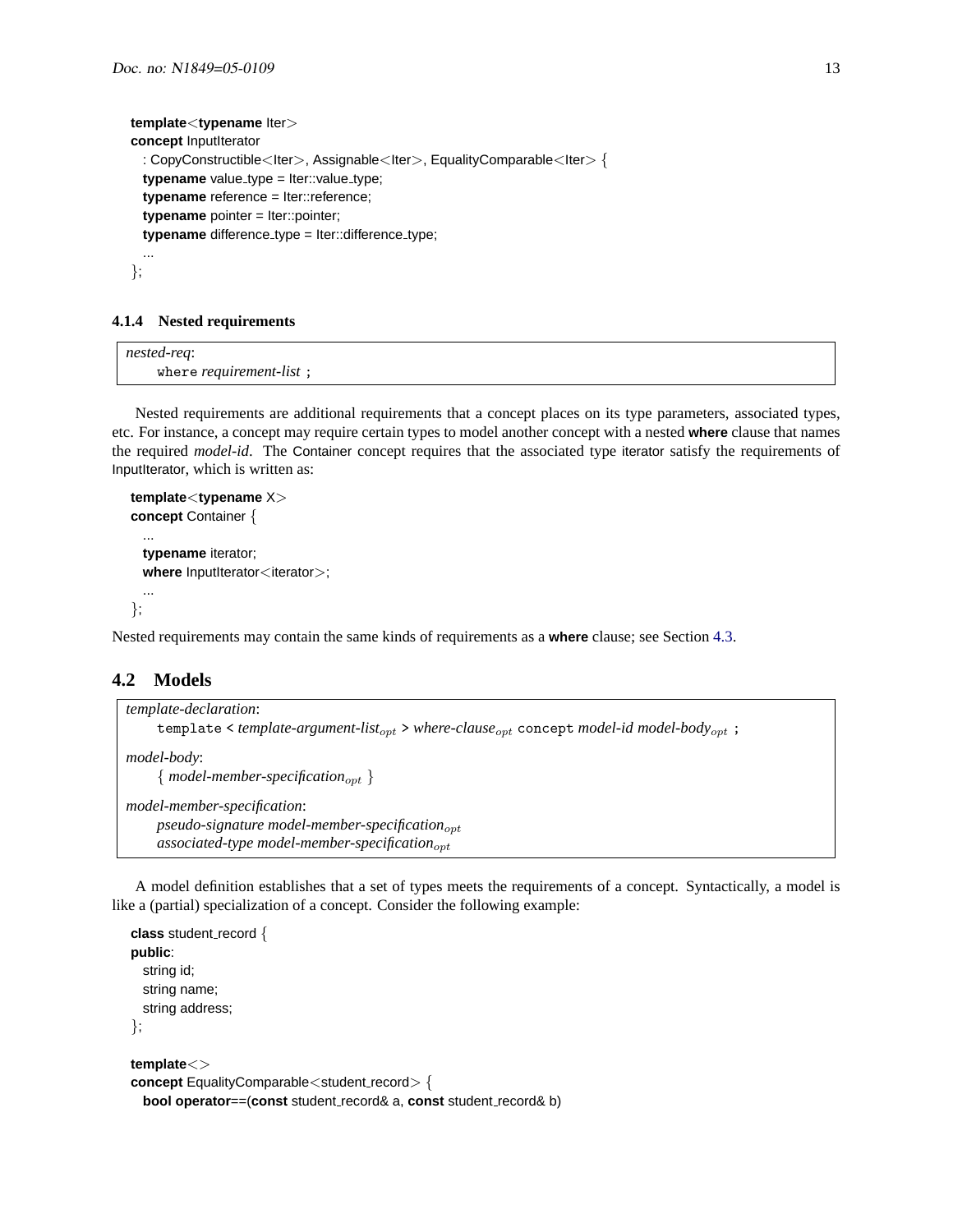```
\{ return a.id == b.id; \}};
```
A model of the EqualityComparable concept (from Section [4.1.2\)](#page-10-0) is defined for student record. The EqualityComparable concept has two requirements; this model satisfies the requirement for **operator**==, and then uses the default defined in EqualityComparable for **operator**!=, whose implementation invokes this **operator**==.

### <span id="page-13-0"></span>**4.2.1 Verifying model correctness**

All of the requirements of the modeled concept, and the concepts it refines (transitively, according to the refinement relation) must be satisfied according to the following rules, otherwise a diagnostic is required.

#### **Pseudo-signatures**

| <i>pseudo-signature</i> :   |  |
|-----------------------------|--|
| <i>pseudo-signature-req</i> |  |

A pseudo-signature requirement in a concept may be satisfied by a model according to the following rules. A pseudo-signature may contain occurrences of the concept template parameters and associated types. To obtain the pseudo-signature that must be satisfied by the model the template arguments and associated types provided by the model are substituted for the concept's parameters and associated types. To illustrate, suppose the following definition of concept A and model A<**int**>.

```
template<typename T>
concept A {
 typename s;
 s foo(T);
};
template<>
concept A<int> {
 typedef char s;
 ...
};
```
The model A<int> must satisfy the requirement for a function with the signature

**char** foo(**int**);

This requirement may be satisfied according to the following rules.

1. A model may satisfy the pseudo-signature requirement with a function definition in the model body.

```
template<>
concept A<int> {
 typedef char s;
  char foo(int x) { return 'a'; }
};
```
Similarly, the pseudo-signature may be declared inside the model definition but defined outside:

```
template<>
concept A<int> {
 typedef char s;
 char foo(int x);
};
char A<int>::foo(int x)
```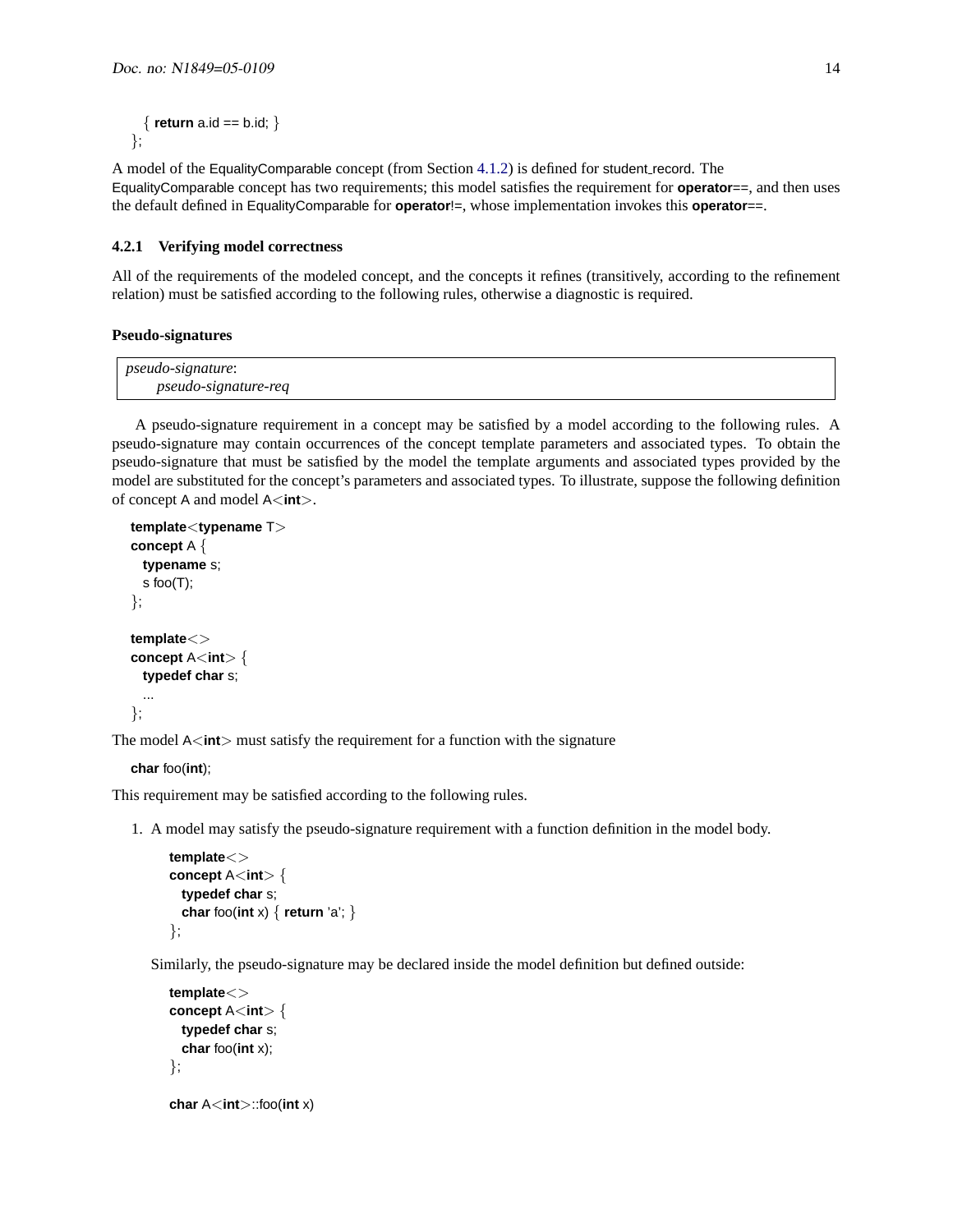```
{
  return 'a';
}
```
2. If the pseudo-signature is from a refinement, and there is a model definition for the refinement, then the model need not (and may not) provide a definition for the function.

```
template<typename U>
concept B : A < T > \{ \};
```

```
template<>
concept B<int> \{ \}; // no definition of foo() needed, because it is provided by model A<int>
```
3. If the pseudo-signature is not satisfied by one of the above rules (a declaration or definition in the model body or by a model of a refinement), then the pseudo-signature shall be implicitly defined. For details, see Section [4.2.2.](#page-15-0)

### **Associated types**

*associated-type*: typedef *type-specifier identifier* ;

A requirement for an associated type may be satisfied in one of the following ways.

1. A type definition in the body of the model will satisfy an associated type requirement. For example, the following concept A requires an associated type t. The model provides a typedef with **bool** for t.

```
template<typename T>
concept A {
 typename t;
};
template<>
concept A<float> {
 typedef bool t;
```

```
};
```
2. If the associated type is from a refinement, and there is a model definition for the refinement, then the model need not (and may not) provide a typedef for that associated type. In the following example, concept B refines the concept A defined above. The model declaration for B<**float**> does not include a typedef for t since there is one in model A<**float**>.

```
template<typename T>
concept B : A lt T gt { };
template<>
concept B<float> { }
```
The following definition of model B<**float**> is ill-formed, since it tries to redefine t.

```
template<>
concept B<float> {
 typedef char t; // Error, A<float> is already defined.
};
```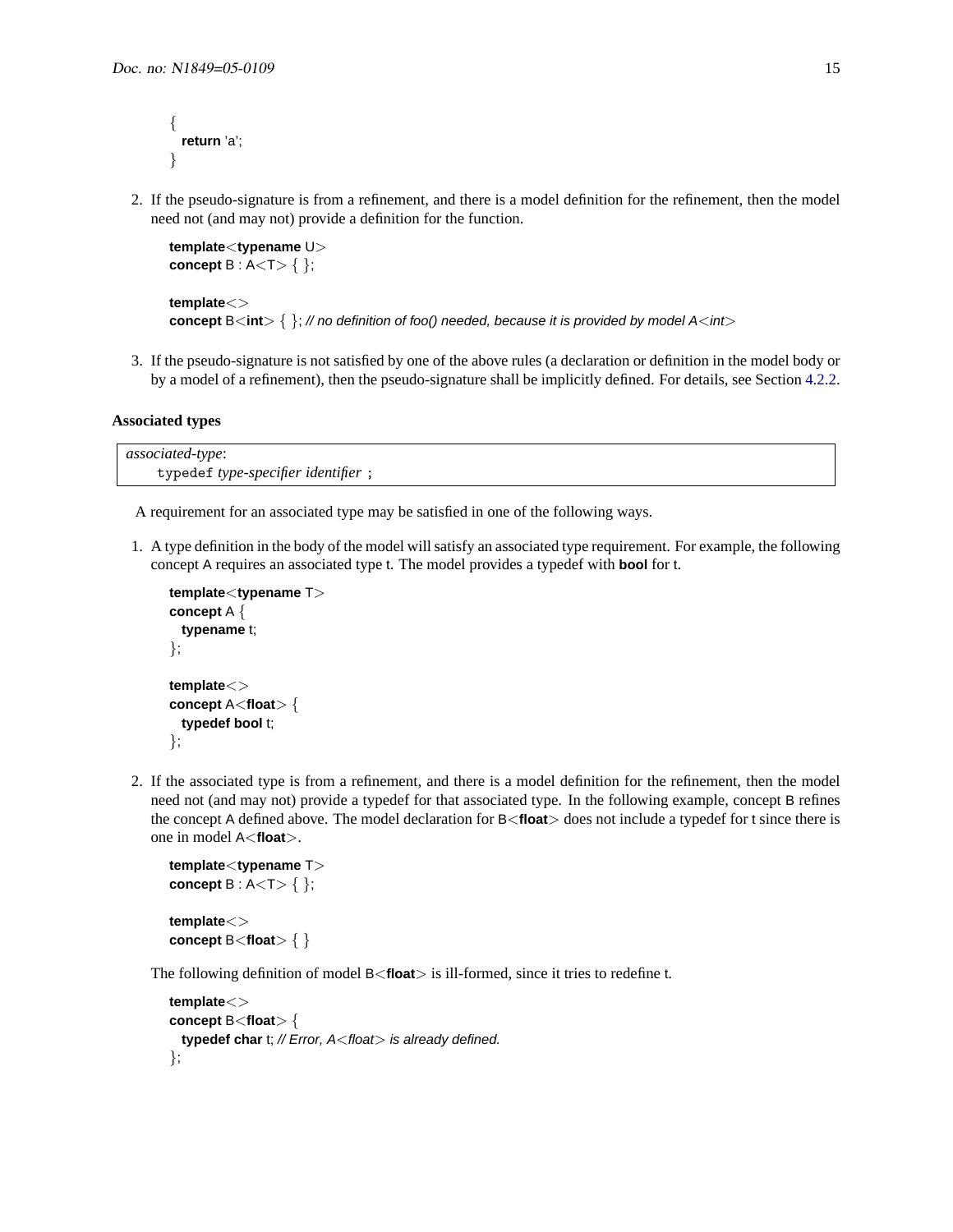3. If the associated type is from a refinement, and there is not yet a model definition for the refinement, then the model must satisfy the requirement by providing a type definition. For example, below we define a model B<**double**> and assume there is no previous definition for model A<**double**>. The requirement for the associated type t from concept A is satisfied by the typedef in model B<**double**>.

```
template<>
concept B<double> {
 typedef long t;
};
```
4. If there is a default for the associated type in the concept, then the model need not provide a type definition. In the example below, the associated type t for model C<**float**> will be **int**.

```
template<typename T>
concept C {
 \tt typename t = int;};
template<>
concept C<float> { };
```
**Nested requirements** Once a model has been defined, the nested requirements of the corresponding concept (and its refined concepts) must be verified to be true. This verification is the same as verifying that the **where** clause of a template is satisfied (Sections [4.3.1–](#page-21-0)[4.3.3\)](#page-22-1).

For instance, a nested model requirement must be satisfied by a previous model definition. Consider the following example.

```
template<typename T>
concept A { };
template<typename U>
concept B {
 where A<U>;
};
template<>
concept A<int> { };
template<>
concept B<int> { };
```
Concept B contains the nested requirement for A<U>. The model B<int> is valid because there is a previous model definition for A<**int**>. Note that occurrences of template parameters and associated types in the nested requirement, such as U in **where** A<U>;, are replaced by the arguments and type definitions in the model, so U is replaced by **int**.

#### <span id="page-15-0"></span>**4.2.2 Implicit model member definitions**

Since every model must contain precisely the same members (pseudo-signatures, associated types, etc.) as the concept it is associated with, members not explicitly defined by the user will be defined implicitly by the implementation. This behavior is very similar to the handling of implicitly-defined default constructors, copy constructors, and assignment operators.

This section describes how the implicitly-generated model members shall be defined.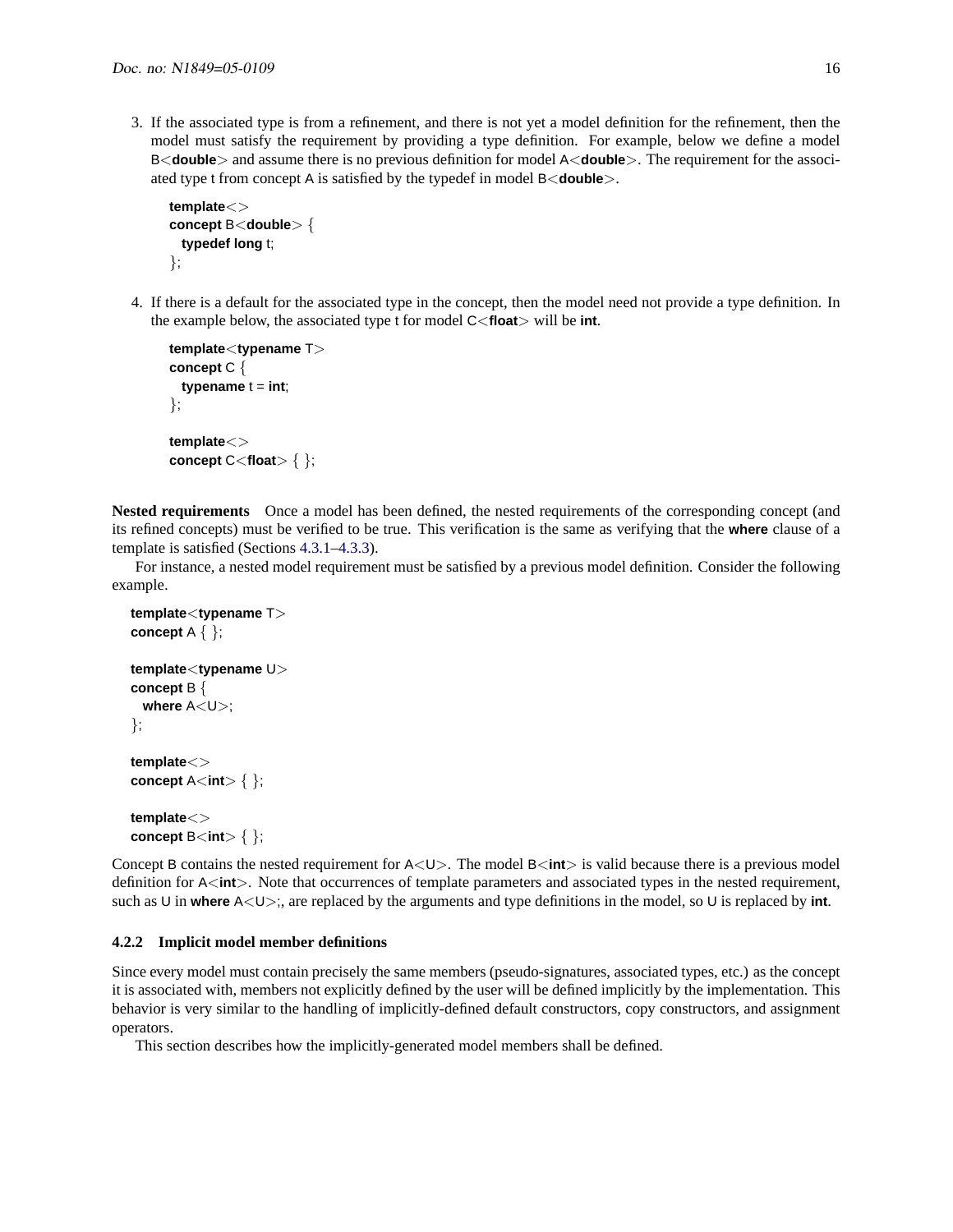**Pseudo-signatures** Implicitly-defined pseudo-signatures are implemented by creating a forwarding function whose signature exactly matches the pseudo-signature. The body of this function consists of a function call to the result of the function lookup (for function pseudo-signatures) or uses the operator in the least restrictive manner (for operator pseudo-signatures). The normal C++ lookup rules are applied when compiling this function. In the following example, the requirement for **operator**+ is satisfied by X::**operator**+.

```
template<typename T>
concept C {
 bool operator+(const T&, const T&);
};
class X {
 int operator+(const X&) const { return false; }
};
template<>
concept C<X> { };
```
The definition of the implicitly-generated pseudo-signature looks like this:

```
bool C<X>::operator+(const X& x, const Y& y) {
  return x + y;
}
```
When compiling this function, the + operation resolves to X::**operator**+, and the **int** result of X::**operator**+ is implicitly converted to the **bool** result type required by the concept. Free functions are translated to unqualified calls. For instance, consider the following example for the concept Swappable:

```
template<typename T>
concept Swappable {
 void swap(T& x, T& y);
};
template<typename T> where { CopyConstructible<T>, Assignable<T> }
void swap(T& x, T& y) { // #1
 T tmp(x);
 x = y;
 y = x;
}
template<>
concept Swappable<int> { };
// implicitly−generated!
void Swappable<int>::swap(int& x, int& y) {
 swap(x, y); // ignores Swappable\lt int:swap but finds #1
}
```
For a more precise formulation of implementations for these synthesized pseudo-signatures, see our paper "Implementing Concepts" [\[GS05b\]](#page-45-1).

If the implicitly-generated definition fails to type-check and the pseudo-signature requirement in the concept contains a default implementation, that default implementation will be used instead. The example at the beginning of Section [4.1.2,](#page-10-0) with the model EqualityComparable<student\_record>, demonstrates the use of default implementations in concepts.

If the implicitly-generated definition fails to type-check and there is no default implementation, the compiler shall produce a diagnostic indicating that the model is invalid.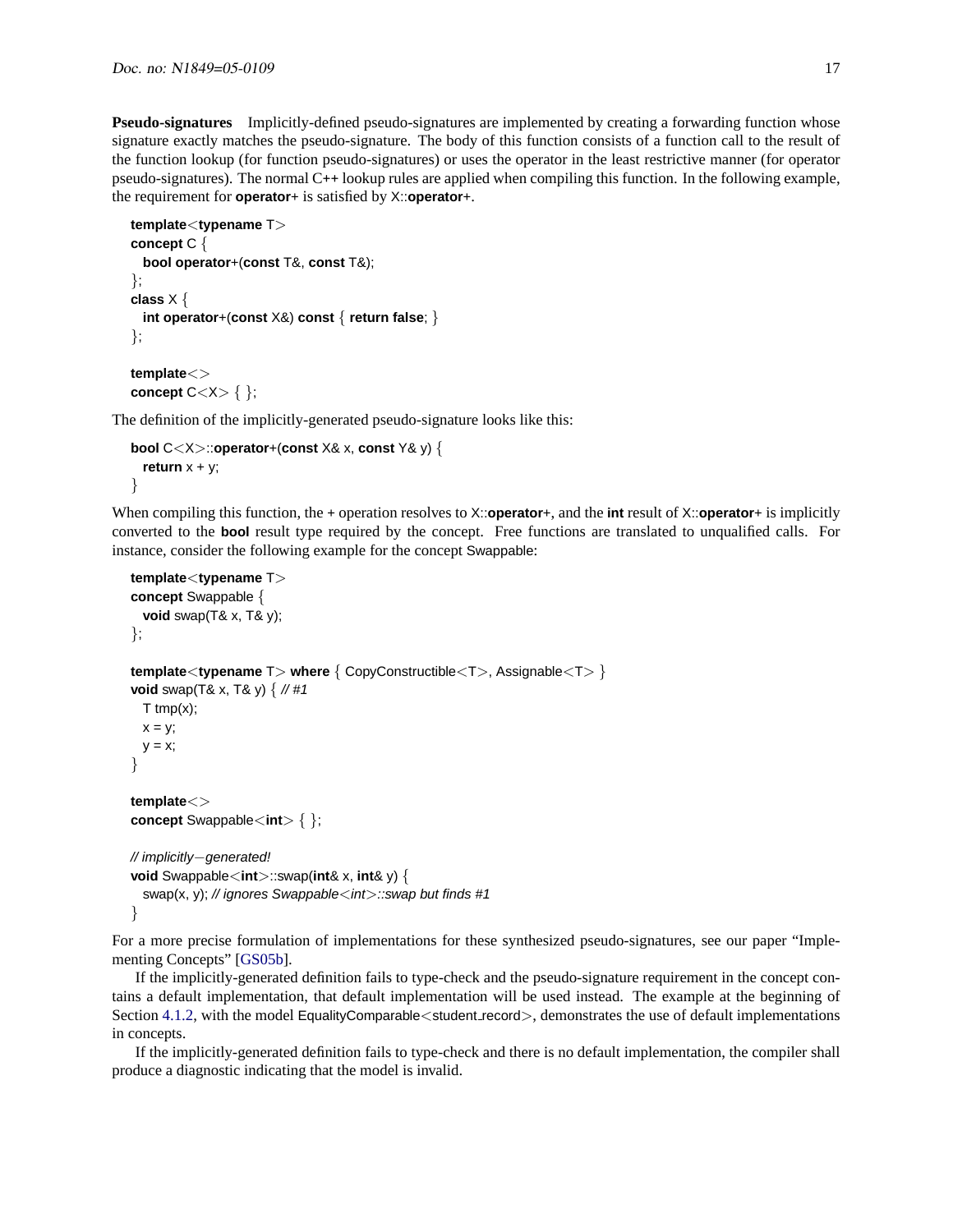**Associated types** If a model definition does not provide a **typedef** for an associated type, the default type value will be used if provided in the concept. For instance, the following model of InputIterator retrieves the difference type type from MyIter:

```
template<typename Iter>
concept InputIterator {
  typename difference_type = lter::difference_type;
};
struct MyIter {
  typedef int difference_type;
};
template<>
concept InputIterator<MyIter> { };
```
#### <span id="page-17-0"></span>**4.2.3 Refinements and models**

If there is a model definition for a concept that refines other concepts, and models for the refinements are not already defined, then model definitions for the refinements are implicitly generated. Consider the following example.

```
template<typename T>
concept A {
 void foo();
};
template<typename T>
concept B : A lt T gt { };
template<>
concept B<int> {
 void foo() { }
};
```
Concept B refines A. There is a model definition for B<**int**>, but no explicit definition for A<**int**>. Thus, a model definition for A<**int**> is implicitly generated by the C++ implementation from the definition of B<**int**>.

Models for refined concepts will be defined even for model templates. These implicitly defined models will have the same template parameters, **where** clauses, and template arguments as the model originally defined by the user. For instance, if ForwardIterator refines InputIterator, the following model of ForwardIterator will result in a similar model of InputIterator:

```
template<typename T>
concept ForwardIterator<T∗> {
  typedef T value_type;
  typedef std::ptrdiff<sub>-t</sub> difference<sub>-type</sub>;
  typedef const T& reference;
  typedef const T∗ pointer;
};
// Implicitly generated, unless it already exists...
template<typename T>
concept InputIterator<T∗> {
  typedef T value_type;
  typedef std::ptrdiff_t difference_type;
```

```
typedef const T& reference;
```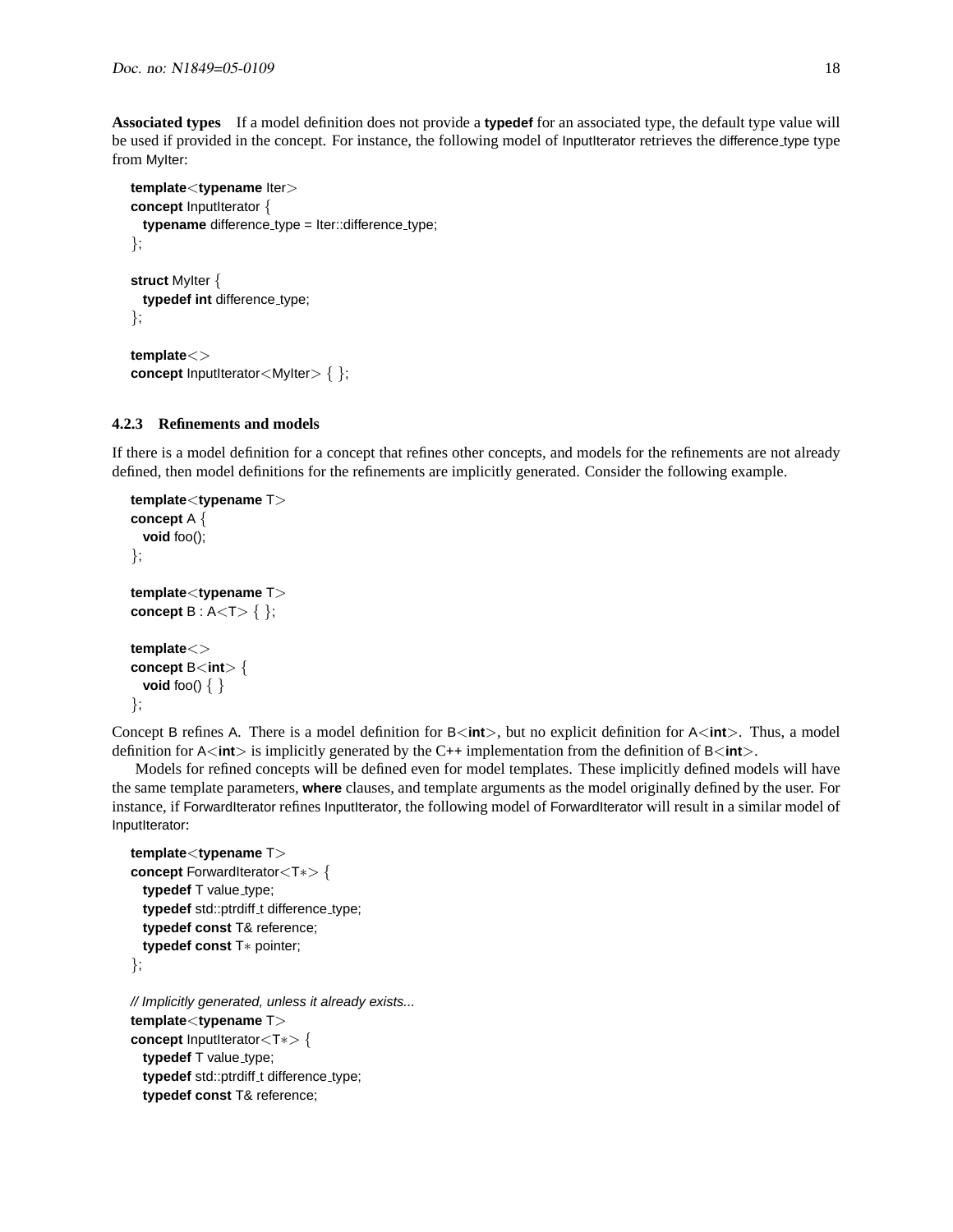#### **typedef const** T∗ pointer; };

If the template parameters of an implicitly defined model are not all deducible from the template arguments of that model, the model shall not be defined. For instance, consider the following concept and model:

```
template<typename V, typename S>
concept VectorSpace : AbelianGroup<V>, Field<S> { ... };
template<typename T, typename U>
 where \{ Convertible \lt U, T> \}concept VectorSpace<std::complex<T>, U> { ... };
```
Within the above rule, the implementation would attempt to implicitly define:

```
template<typename T, typename U>
 where { Convertible < U, T > }
concept AbelianGroup < std::complex < T > > { ... };
```

```
template<typename T, typename U>
 where { Convertible < U, T > }
concept Field<U>\{ ... \};
```
However, both of these are invalid partial specializations (and, hence, invalid model declarations), because U cannot be deduced in the first definition and T cannot be deduced in the second definition.

### <span id="page-18-0"></span>**4.2.4 Model identifiers**

| model-id:   |  |  |
|-------------|--|--|
| template-id |  |  |

A concept name followed by a list template arguments is a model identifier (*model-id*). Model identifiers may be used to qualify access to entities in the scope of a model, such as type definitions and functions. In the example below, the model identifier B<**int**> is used to qualify zero().

```
model B<int> {
  int zero() { return 0; }
};
int main() { return B<int>::zero(); }
```
Lookup into a *model-id* is only well-formed when there exists a model for that *model-id*. The method used to determine if a model exists is described in Section [4.3.1.](#page-21-0)

#### <span id="page-18-1"></span>**4.2.5 Model templates**

A model template establishes that a family of types models a concept. For example, the following model definitions establish pointers and pointers to constant values as models of MutableRandomAccessIterator and RandomAccessIterator, respectively.

```
template<typename T>
concept MutableRandomAccessIterator<T∗> {
  typedef T value_type;
  typedef T& reference;
  typedef T∗ pointer;
  typedef ptrdiff_t difference_type;
};
```

```
template<typename T>
```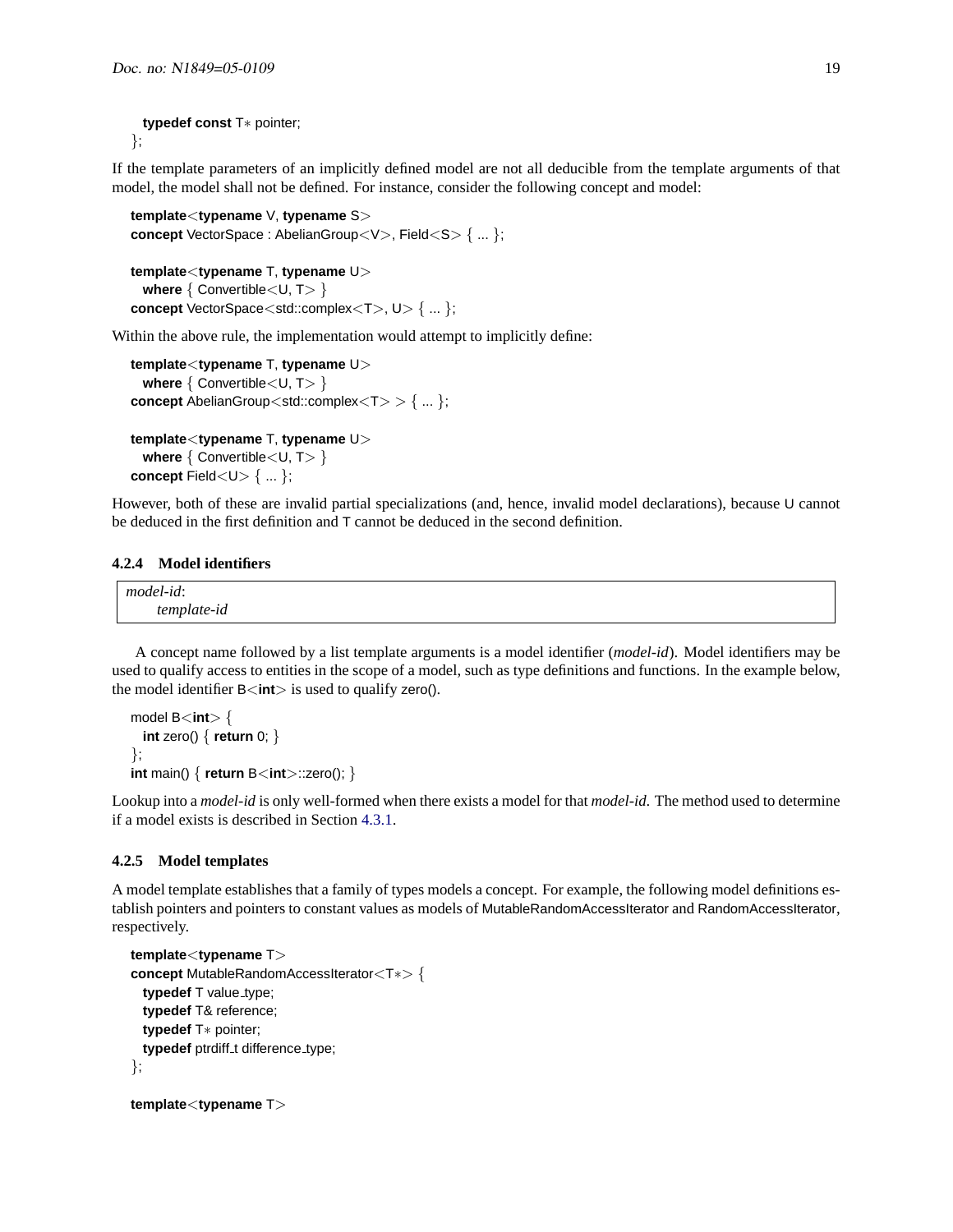```
concept RandomAccessIterator<const T∗> {
  typedef T value_type;
  typedef const T& reference;
  typedef const T∗ pointer;
  typedef ptrdiff<sub>-t</sub> difference<sub>-type;</sub>
};
```
In the upcoming Section [4.3](#page-20-0) we extend templates with **where** clauses to express constraints on template parameters. The template may only be instantiated with arguments that satisfy the constraints. The following example demonstrates how constraints are useful in model templates.

```
template<typename T, typename Alloc> where { EqualityComparable<T> }
concept EqualityComparable \lt vector\ltT, Alloc\gt \geq \{ \};
```
This model template states that a vector is a model of EqualityComparable if the value type T is EqualityComparable.

#### <span id="page-19-0"></span>**4.2.6 Friend models**

```
member-declaration:
    friend concept model-id ;
    template < template-argument-list > friend concept concept-name ;
```
Models can be friends of a class, permitting the definition of those models to access **private** or **protected** members of the class. For instance, we can rewrite the previous student record example with all its members **private**:

```
class student_record {
private:
  string id;
  string name;
  string address;
 friend concept EqualityComparable<student_record>;
};
template<>
concept EqualityComparable<student_record> {
  bool operator==(const student record& a, const student record& b)
  { return a.id == b.id; }
```
};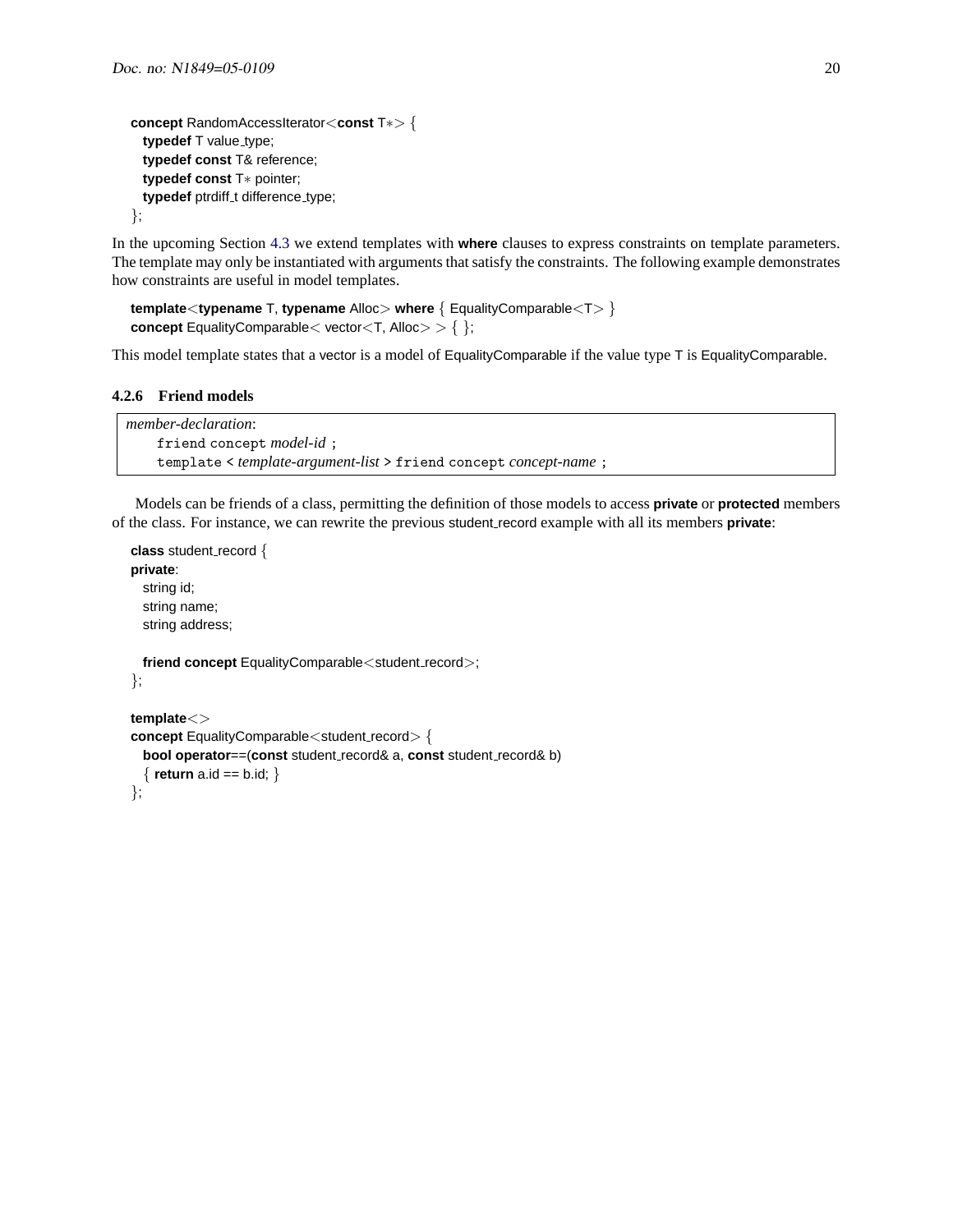# <span id="page-20-0"></span>**4.3 Where clauses**

```
template-declaration:
     exportopt template < template-parameter-list > where-clauseopt declaration
member-declaration:
     where-clause member-declaration
where-clause:
     where \{ requirement-list<sub>opt</sub> \}type-parameter:
     class !opt identifieropt
     class !opt identifieropt = type-id
     typename ! <sub>opt</sub> identifier<sub>opt</sub>
     typename !opt identifieropt = type-id
     template < template-parameter-list<sub>opt</sub> > class !<sub>opt</sub> identifier<sub>opt</sub>
     template < template-parameter-list<sub>opt</sub> > class !_{opt} identifier<sub>opt</sub> = id-expression
requirement-list:
     requirement , requirement-list
requirement:
     model-requirement
     same-type-requirement
     ice-requirement
```
This proposal introduces constraints on templates in the form of a **where** clause. The syntax of template declarations (and definitions) is extended to include a **where** clause, which consists of a set of requirements. Any template that contains a **where** clause is called a *constrained template*. The following is a simple example:

```
template<typename T> where { Assignable<T>, CopyConstructible<T> }
void swap(T& a, T& b);
```
**where** clauses can also be placed on the members of class templates. For instance, std::list<T>::sort can only be applied when T is a model of LessThanComparable:

```
template<typename T> where { CopyConstructible<T> }
class list {
public:
 where { LessThanComparable<T> } void sort();
};
```
The requirements in a **where** clause play two roles in type checking:

- 1. When a template identifier is used, such as vector<**int**>, all of the requirements in the template's **where** clause must be satisfied, otherwise the program is ill-formed.
- 2. When type checking the body of a template, the constraints add assumptions to the context of the compilation.

The first of these roles is discussed in this section, which describes how checking for each of the kinds of requirements shall occur. Failure to satisfy the requirements of a **where** clause means that the template cannot be used (e.g., called or instantiated). For instance, consider the following simple example:

```
list<int> l;
sort(l.begin(), l.end()); // Error.
```
A diagnostic message shall be issued because list<**int**>::iterator is not a model of RandomAccessIterator. ConceptGCC emits the following message: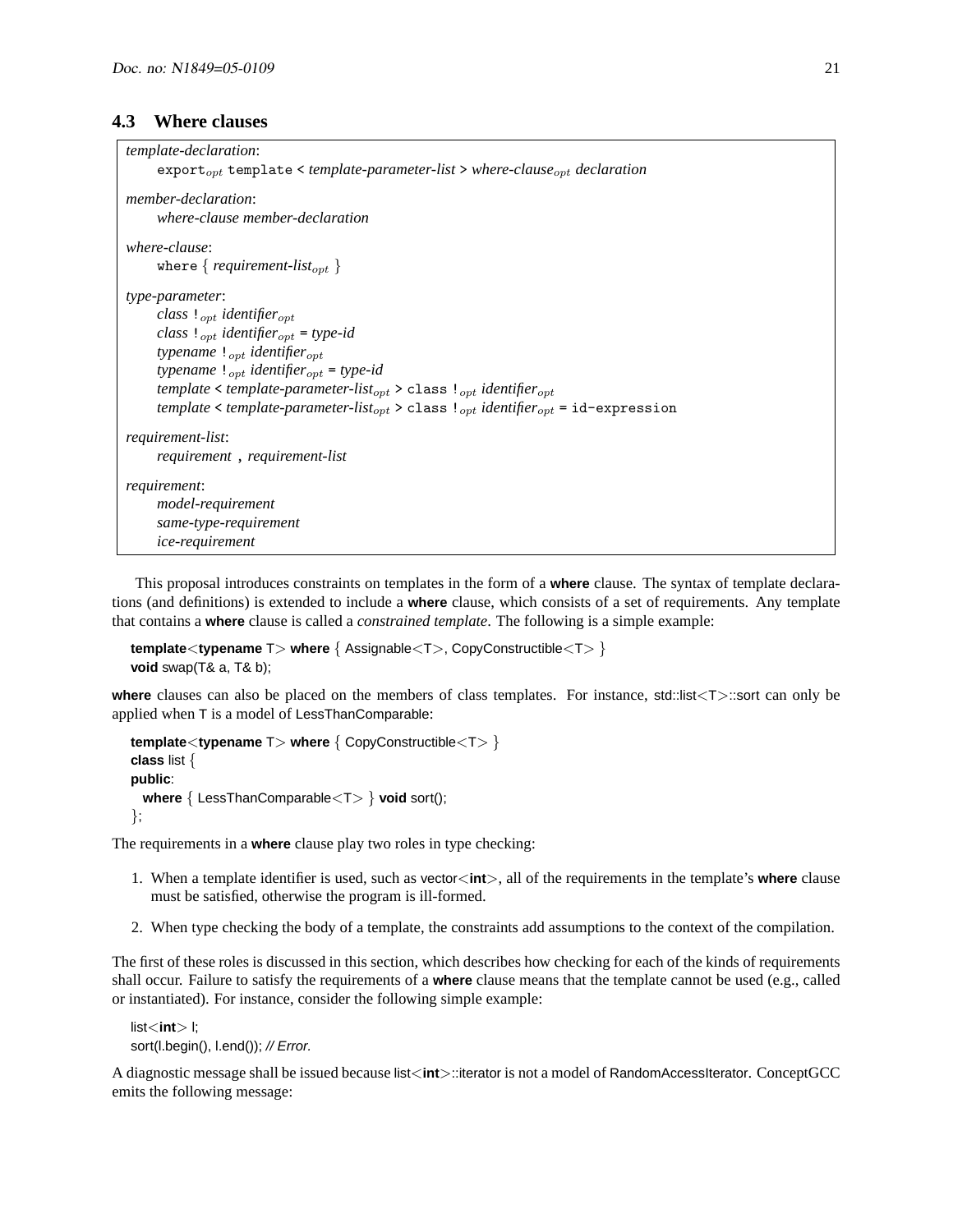Discussion of the second role of **where** clauses, as constraints that add assumptions to the context of the compilation, is deferred to Section [4.4.](#page-25-0)

#### <span id="page-21-0"></span>**4.3.1 Model requirements**

| model-requirement: |  |  |
|--------------------|--|--|
| model-id           |  |  |

A model requirement is a *model-id*, which names a concept and provides it with template arguments. A model requirement is only satisfied if there exists a model declaration that best matches the template arguments, otherwise a diagnostic is required. The set of matching model declarations is determined in a similar fashion to how class specializations are chosen in  $(14.5.4.1)$  of the C++ standard. For each matching model template, the requirements in the model template's **where** clause must be satisfied, otherwise the model is removed from consideration (as is done with class and function templates). Partial ordering of model templates occurs in the same manner as partial ordering of class templates; this proposal extends the partial ordering rules to also consider **where** clauses, described in Section [4.3.5.](#page-23-1) Consider the following example:

```
template<typename T>
concept A { };
template<typename T> where { A<T> }
void foo(T) \{ \}template<typename T>
concept A<T∗> { };
template<>
concept A<int∗> { };
int main() { int∗ x; foo(x); }
```
For the call to foo() there must be a model of A<**int**∗>. Both model definitions match, but the second definition is a better match.

**Model requirements in templates** Model requirements can also be satisfied by model requirements expressed or implied in the where clause of an enclosing scope. For instance, the call to lower bound inside binary search is valid because binary search's **where** clause contains all of the models required by lower bound:

```
template<typename Iter>
where { BidirectionalIterator<Iter>, LessThanComparable<value_type> }
Iter lower_bound(Iter first, Iter last, value_type value);
template<typename Iter>
where { BidirectionalIterator<Iter>, LessThanComparable<value_type> }
bool binary_search(Iter first, Iter last, value_type value) {
  Iter result = lower_bound(first, last, value);
  // ...
}
```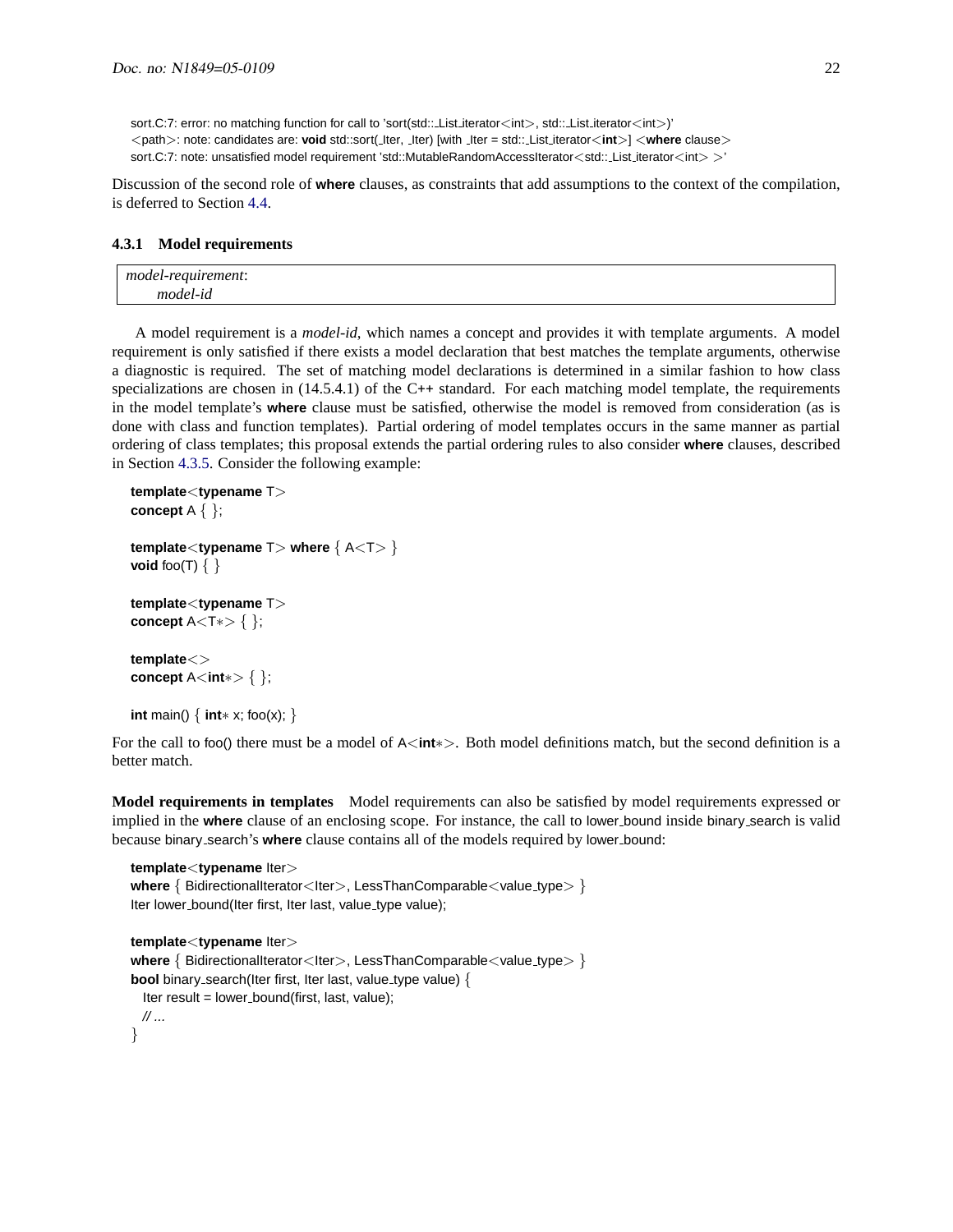**Model requirements for structural concepts** If a model requirement cannot be satisfied with any existing model and the corresponding concept is a structural concept, the model requirement can be satisfied by a successful *structural match*. A structural match occurs when a set of types fulfills all of the syntactic requirements of a structural concept.

Structural matches are attempted only when no other models exist for a *model-id*. When a structural match fails, the model requirement is unsatisfied but the program is not necessarily ill-formed <sup>[3](#page-22-2)</sup>. For instance, consider the following example:

```
template<typename T, typename U>
struct concept Convertible {
 operator U(const T&);
};
template<typename T> where { Convertible<T, int> }
int f(const T& t);
void g(char ch) {
 f(ch); // ok
}
```
There is no explicit model declaration Convertible<**char**, **int**>, so a structural match is attempted. It succeeds, so the program is well-formed.

Structural matches are performed as if an empty, non-templated model definition were created at the point where the model is required. For instance, the model definition generated for the above example is:

```
template<> concept Convertible<char, int> { };
```
#### <span id="page-22-0"></span>**4.3.2 Same-type requirements**

*same-type-requirement*: *type-specifier* == *type-specifier*

A same-type constraint is satisfied if the two types are equivalent. Consider the following example:

```
template<typename T, typename U> where { T == U }
void foo(T t, U u) \{ \}int x;
foo(x, x); \mathcal N OK, int == int
float z;
```
foo(x, z); // Error, int  $!=$  float

Within a template, determining if a same-type constraint is satisfied may require comparisons based on same-type constraints expressed in or implied by the **where** clause of an enclosing scope. See Section [4.4.3](#page-29-0) for more details on type equivalence with same-type constraints.

#### <span id="page-22-1"></span>**4.3.3 Integral constant expression requirements**

| <i>ice-requirement:</i> |  |  |
|-------------------------|--|--|
| assignment-expression   |  |  |

An integral constant expression requirement is satisfied if the integral constant expression, when converted to a **bool**, evaluates **true**. For instance, the following class template accepts only odd integers: any attempt to provide it with an even integer will result in a diagnostic:

<span id="page-22-2"></span><sup>3</sup>Readers concerned about the implementability of this feature may wish to read section 3.6 of N1848 [\[GSW](#page-45-15)+05].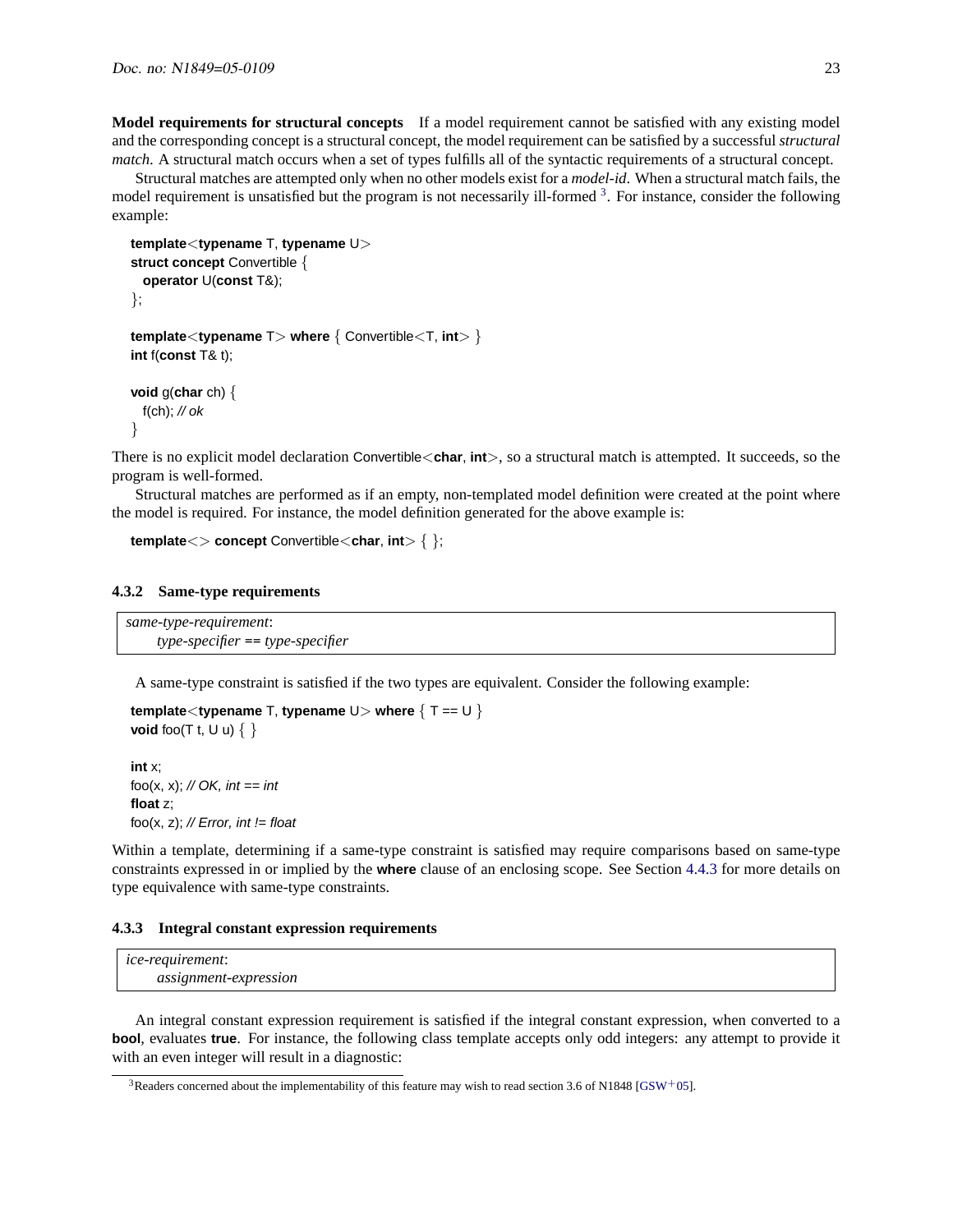```
template<int N> where { N % 2 }
struct only odd \{\};
```
only odd<5> five; // OK only odd<6> seven; // Error: N % 2 does not evaluate true

#### <span id="page-23-0"></span>**4.3.4 Constraint propagation**

It is often the case that certain requirements on template parameters are apparent from the declaration of a constrained template, even if they are not explicitly stated. These requirements (constraints) are implicitly added to the **where** clause of the template through the process of *constraint propagation*. Constraint propagation must generate the smallest set of implicit constraints that guarantee that the declaration of a template will always instantiate properly.

One immediate example of an implicit constraint is that pass-by-value parameters and return types are assumed to model CopyConstructible. Thus, the following template is well formed:

```
template<typename T> where \{\} T identity(T x) \{ return x; \}
```
The constraint propagation rule has some interesting implications. Take the following definition of vector:

```
template<typename T> where { CopyConstructible<T>, Assignable<T> }
class vector { ... };
```
A function template with vector appearing in the declaration will have the implicit constraint that the type argument for vector must model CopyConstructible and Assignable.

```
template<typename U> where {} // CopyConstructible<U> and Assignable<U> are implicit constraints
void foo(vector<U>& v) {
  U u(v[0]); // OK to use copy constructor here.
}
```
In the following declaration, the template includes an implicit constraint that T cannot be a reference type:

<span id="page-23-1"></span>**template**<**typename** T> **where** {} T∗ ptr id(T∗ x) { **return** x; }

#### **4.3.5 Partial ordering with where clauses**

Function and class templates can be partially ordered based on their function arguments and template arguments, using the rules in 14.5.5.2 and 14.5.4.2 of the C++ standard, respectively. This proposal extends this ordering when two templates are considered identical after removing the **where** clauses and modulo the names of template parameters. In this case, the templates are partially ordered based on the requirements in the **where** clauses.

The following examples illustrate intuitively how this partial ordering should work. In the following example, the second f should be chosen because B refines A.

```
template<typename T> concept A { };
template<typename T> concept B : A<T> { };
template<typename T> where \{ A<T> \} void f(T x) \{ std::cout << "1"; \}template<typename T> where \{ B < T> \} void f(T x) \{ std::count < r^2 \}
```

```
template<> concept B<int>;
int main() { f(1); }
```
The output is:

 $\mathfrak{p}$ 

In the next example, the second definition of f should be chosen because its constraints are a superset of the constraints of the first definition.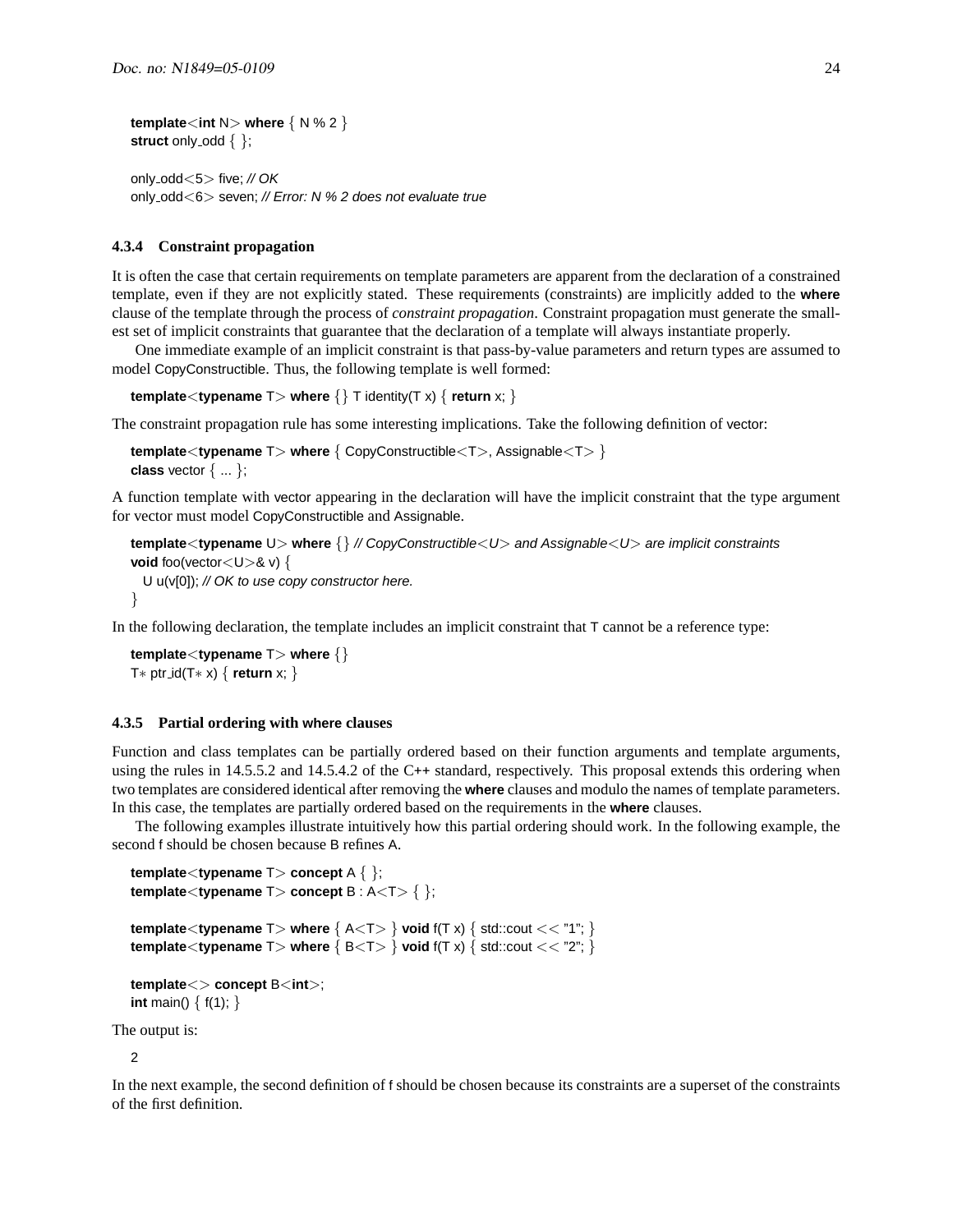```
template<typename T> concept A { };
template<typename T> concept C { };
template<typename T> where \{ A<T> \} void f(T x) \{ std::cout << "1"; \}template<typename T> where { A<T> , C<T> } void f(T x) { std::cout << "2"; }
template<> concept A<int>;
template<> concept C<int>;
int main() { f(1); }
```
The output is:

2

The following example should be ill-formed because the function call is ambiguous. The constraint  $B < T$  in the first f is more specific than  $A < T$  in the second f, but the second f has a second constraint that is not in the first f.

```
template<typename T> concept A { };
template<typename T> concept B : A<T> { };
template<typename T> concept C { };
template<typename T> where \{ B < T> \} void f(T x) \{ \text{std::count} << "1"; \}template<typename T> where { A<T>, C<T> } void f(T x) { std::cout << "2"; }
template<> concept B<int>;
template<> concept C<int>;
int main() \{ f(1); \} // ambiguous
```
Given two templates  $T_1$  and  $T_2$  that are equivalent modulo template parameter names and **where** clauses, use the following procedure to determine a partial ordering between the templates.

- 1. Introduce the requirements from the **where** clause of  $T_1$  into a new environment.
- 2. Check each of the requirements in the **where** clause of  $T_2$  to determine if they are satisfied in the new environment. If so,  $T_1$  is at least as specialized as  $T_2$ .
- 3. Repeat the process with a new environment, to determine if  $T_2$  is at least as specialized as  $T_1$ .
- 4. If  $T_1$  is at least as specialized as  $T_2$ , but  $T_2$  is not at least as specialized as  $T_1$ , then  $T_1$  is the more specialized template. Similarly, we can determine if  $T_2$  is more specialized than  $T_1$ .

#### <span id="page-24-0"></span>**4.3.6 Syntactic shortcut for single-parameter concepts**

```
template-parameter:
      concept-name ! <sub>opt</sub> identifier
      concept-name ! <sub>opt</sub> identifier = assignment-expression</sub>
type-parameter:
      concept-name !_{opt} identifier = type-id
      concept-name \mathbf{1}_{opt} identifier = id-expression
```
It is common for many concepts in a program to have only a single template parameter, typically a template type parameter. To make these concepts more easy to use in a template, we provide a shortcut (also in N1782 [\[SD05\]](#page-45-13)) wherein the concept name may be written as the "type" of the template parameter, instead of **typename** or **class**. For instance, here is a declaration of advance() that uses this shortcut:

**template**<InputIterator Iter> void advance(Iter& x, difference\_type n);

Using this shortcut is identical to writing out the template with a **where** clause, e.g.,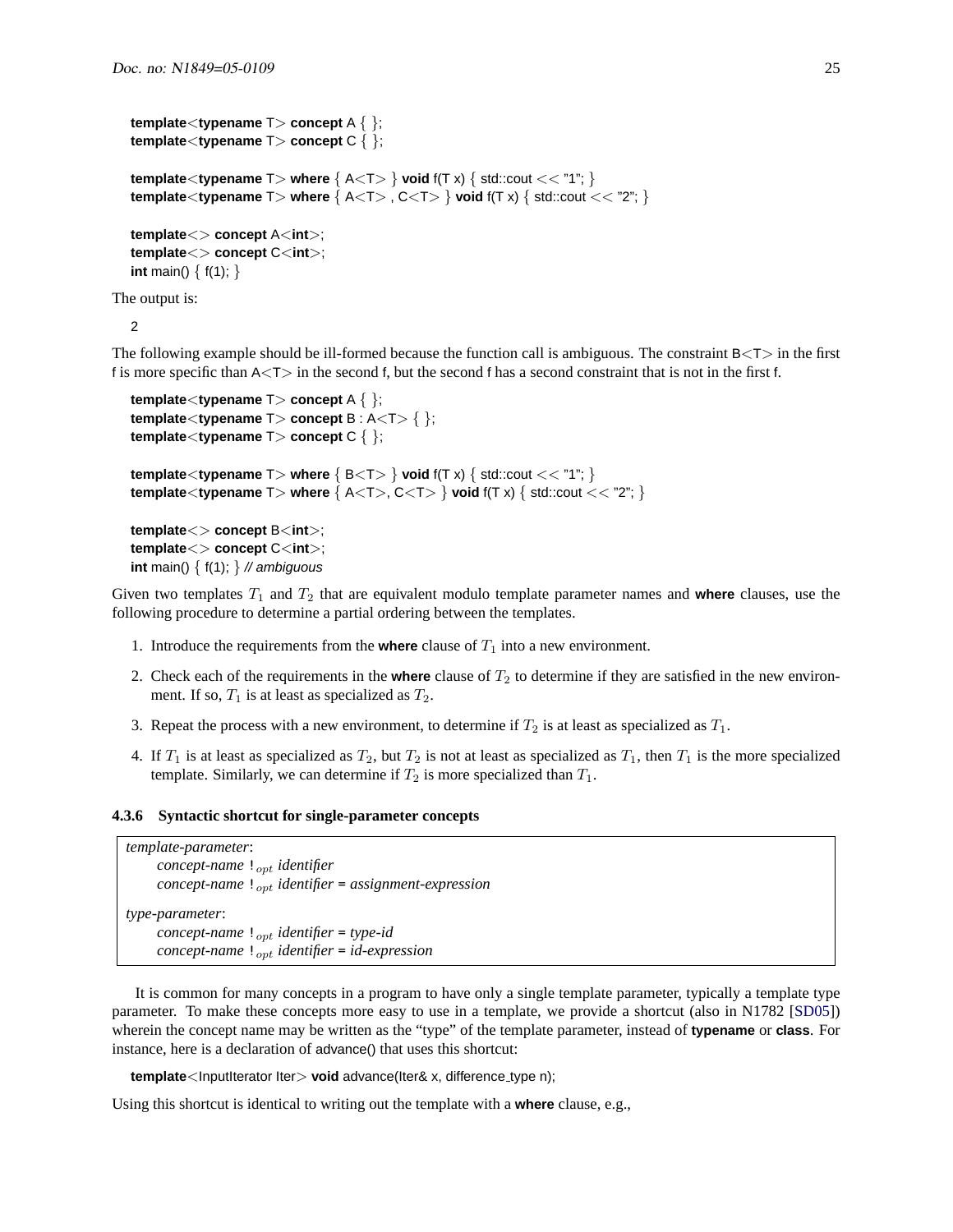**template**<**typename** lter> where { lnputIterator<Iter> } **void** advance(Iter& x, difference\_type n);

### <span id="page-25-0"></span>**4.4 Type checking templates**

The requirements placed on template parameters by a **where** clause have two roles. When using a constrained template, the requirements of the **where** clause must be satisfied by the user. However, those same requirements are also taken as assumptions against which the body of the template can be fully type-checked. This section focuses on the latter role.

#### <span id="page-25-1"></span>**4.4.1 Non-dependent template parameters**

This proposal introduces non-dependent template parameters, which, unlike normal template parameters, do not make expressions based on them dependent. In essence, a non-dependent template parameter acts more like a regular, nondependent type (**class** X, **int**, **char**∗) than a template parameter. Name lookup and type-checking for non-dependent types and expressions occurs when a template is initially defined, whereas lookup and checking for dependent types and expressions is delayed until instantiation time. With non-dependent template parameters, all type-checking and name lookup can occur at template definition time, so that errors can be detected prior to instantiation. Modulo certain ambiguities and problems with incorrectly specified specializations, a well-formed template that uses only non-dependent template parameters is guaranteed to instantiate properly.

When any requirements or a **where** clause is provided for a template, all template parameters are considered non-dependent unless specifically marked as "dependent." An empty **where** clause also suffices to make template parameters non-dependent. Let us start with a generic for each algorithm and introduce an empty **where** clause, to enable type-checking:

```
template<typename Iter, typename F> where {}
F for each(Iter first, Iter last, F f)
{
  while (first != last) {
   f(∗first);
    ++first;
  }
  return f;
}
```
This program is ill-formed, because we have stated that there are no requirements on the template parameters Iter and F, but we are using many operators. For this code snippet, ConceptGCC produces the following output:

```
for each.C: In function 'F for each(Iter, Iter, F)':
for each.C:6: error: no match for 'operator!=' in 'first != last'
for each.C:7: error: no match for 'operator∗' in '∗first'
for each.C:7: error: 'f' cannot be used as a function
for each.C:8: error: no match for 'operator++' in '++first'
for each.C:10: error: 'F' has no copy constructor
```
To eliminate the error messages related to the iterator operations !=, ∗, and ++, we need to state that the Iter type is actually an InputIterator. We do so using the std::InputIterator concept, which will presumably be a part of a conceptenabled Standard Library (as it is in ConceptGCC's standard library implementation). Doing so results in the following code:

```
template<std::InputIterator Iter, typename F> where {}
F for each(Iter first, Iter last, F f)
{
  while (first != last) {
    f(∗first);
    ++first;
```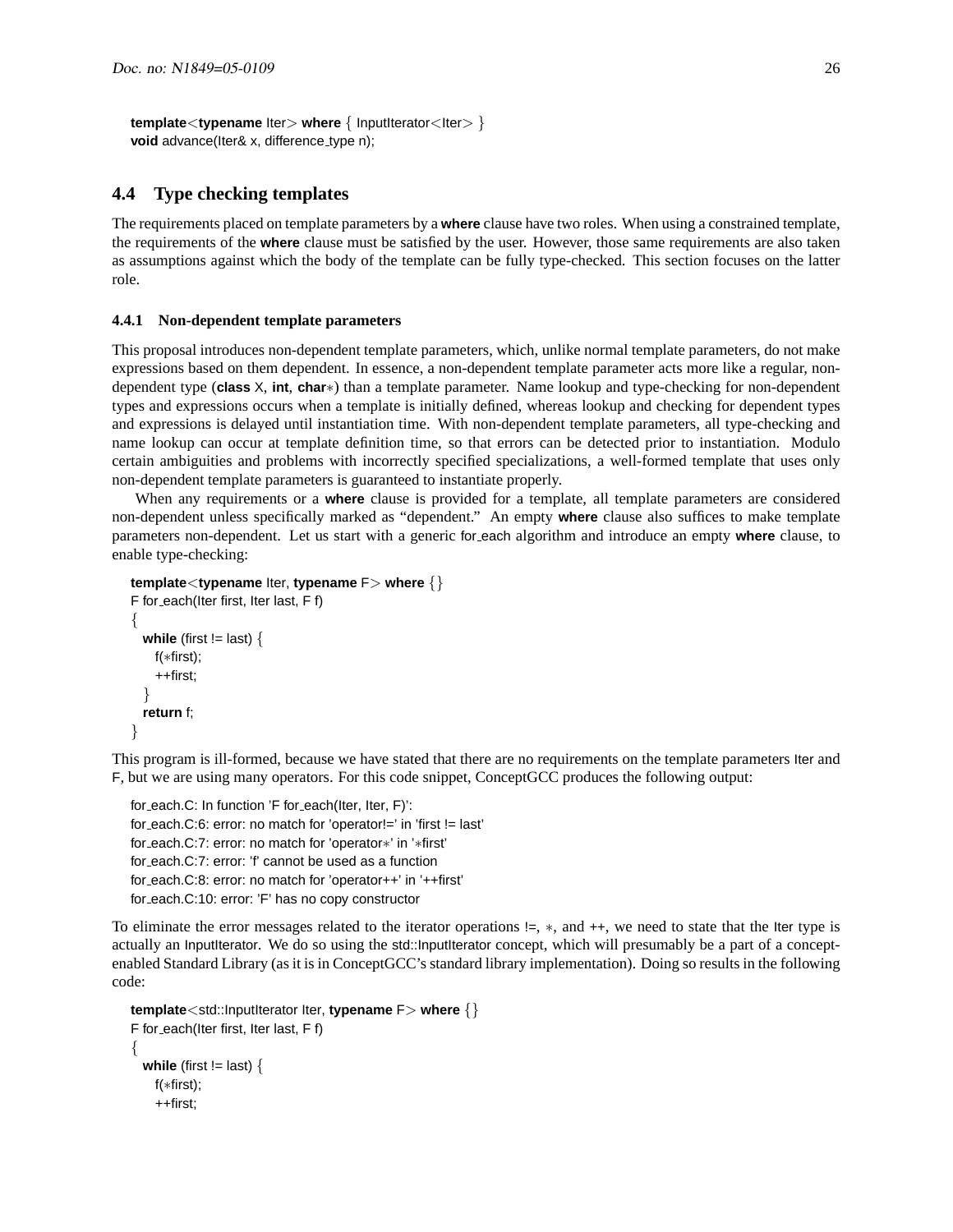```
}
  return f;
}
```
Is this code now correct? Attempting to compile it with ConceptGCC produces the following error messages:

```
for each.C: In function 'F for each(Iter, Iter, F)':
for each.C:7: error: 'f' cannot be used as a function
for each.C:10: error: 'F' has no copy constructor
```
F needs to be some type that is CopyConstructible so that f can be returned<sup>[4](#page-26-1)</sup>. F must also be a function pointer or function object (or anything else "Callable"). With these constraints added, the definition of for each becomes:

```
template<std::InputIterator Iter, std::CopyConstructible F>
  where \{ std::Callable1 < F, reference > \}F for each(Iter first, Iter last, F f)
{
  while (first != last) {
    f(∗first);
    ++first;
  }
  return f;
}
```
The reference type refers to std::InputIterator<Iter>::reference, the return type of **operator**∗. This final definition of for each is now well-formed and compiling it with ConceptGCC produces no errors.

There are many template libraries in existence now that would benefit from the introduction of concepts. However, introducing concepts into an existing library is not a trivial task, as we have found while updating the GNU C++ standard library implementation. To ease the transition, it is possible to mark template parameters as "dependent" even when we have placed requirements on them via a **where** clause. To do this, we place a ! in front of the name of the template parameter:

```
template<std::InputIterator !Iter, std::CopyConstructible !F>
  where \{ std::Callable1 < F, reference > \}F for each(Iter first, Iter last, F f) \{// Do some metaprogramming and perhaps parallelize the loop
  return f;
}
```
With the ! operators in place, the template parameters are dependent, so the body of for each is largely unchecked. Thus, we can use whatever template metaprogramming we want, even if it would be hard or impossible to do in a fully type-checked template. The type-checking for this for each is essentially one-sided: users must meet the requirements of the **where** clause when calling for each, but there are no requirements on the implementor of for each. Practically speaking, this allows template library authors to introduce concepts gradually, providing better error messages and checking for users initially while evolving the implementation to a completely type-checked, safe version.

#### <span id="page-26-0"></span>**4.4.2 Name lookup**

This proposal introduces two additional rules that affect name lookup in templates. The first rule involves introducing the ability to perform lookups in the model requirements in a **where** clause, so that pseudo-signatures and associated types may be used unqualified within constrained templates. The second rule involves the lookup of unqualified names for function calls in constrained templates.

<span id="page-26-1"></span><sup>4</sup>This is actually due to a bug in ConceptGCC, which does not support constraint propagation. However, explicitly writing the constraints is not harmful.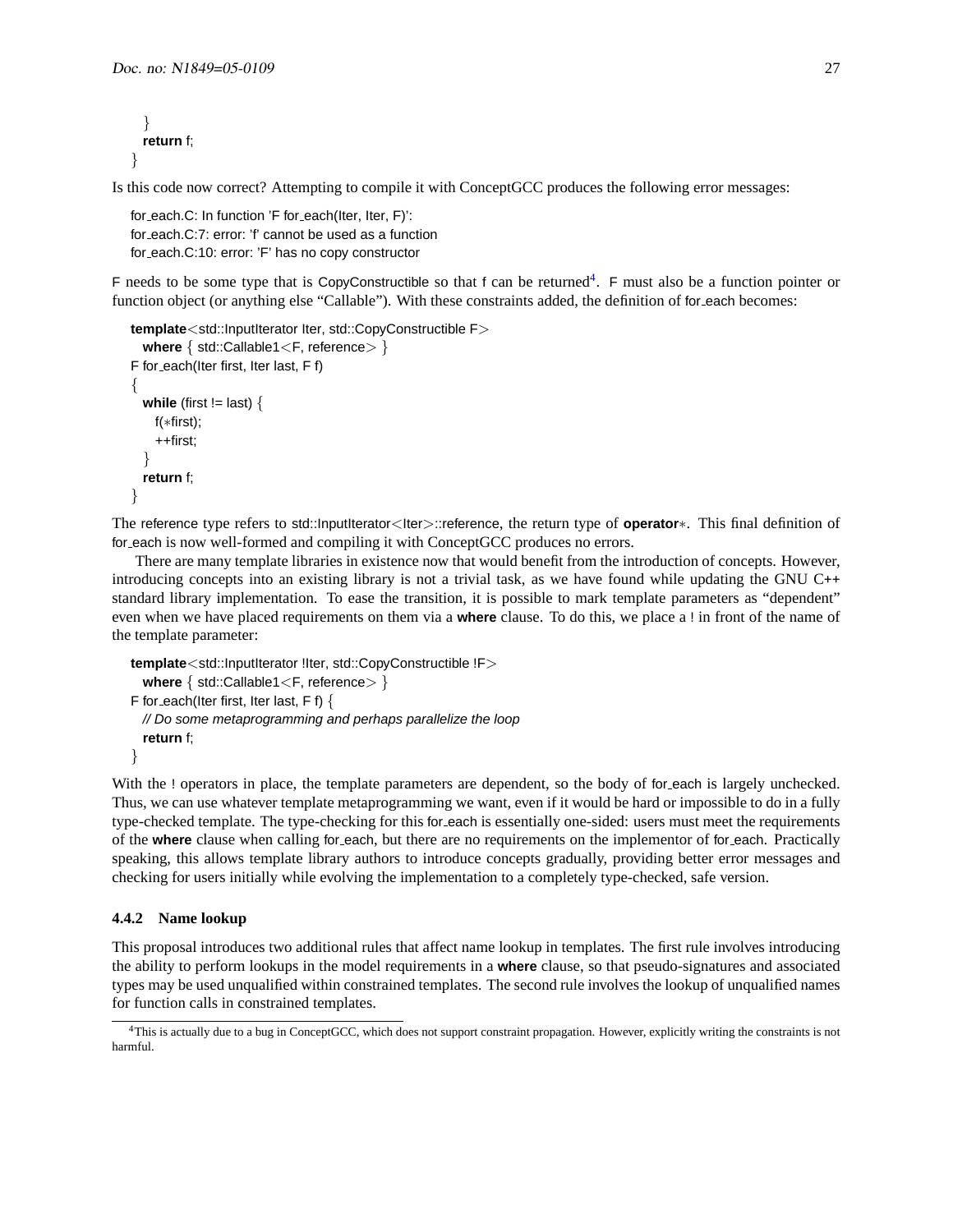**Lookup in where clauses** The **where** clause introduces names into the scope of the template definition. For each model requirement, the pseudo-signatures from the corresponding concept, its refinements, and all nested requirements (including their refinements!) are in scope. Additionally, the associated types from the concept and its refinements (but *not* nested requirements) are in scope. The scope of these requirements is the same as the scope of the template parameter list.

**Pseudo-signatures** Pseudo-signatures of model requirements introduce function declarations into the template parameter list scope. For example, consider the definition of swap().

```
template<typename T> where { Assignable<T>, CopyConstructible<T> }
void swap(T& a, T& b) {
  T tmp = a;
  a = b;
  b = \text{tmp};}
```
The model requirement Assignable<T> brings the declaration

```
T& operator=(T&, const T&);
```
into scope for the body of swap(). This declaration allows the expressions  $a = b$  and  $b = t$ mp to type check. Similarly, the model requirement CopyConstructible<T> brings the declaration

T::T(**const** T&);

into scope, allowing the variable initialization  $T$  tmp = a to type check.

**Associated types** Associated type requirements introduce type names but not the actual type bindings. The following example demonstrates how a **where** clause brings associated types into scope:

```
template<Container C, typename F> where \{ Callable1<F, value_type> \}void for each c (const C& c, F f) \{for (const_iterator i = c \cdot begin(); i := c \cdot e and(); ++i)
    f(∗i);
}
```
The type value type and const iterator are associated types from the Container concept.

If the same type name is introduced into scope from two or more concept constraints, then access to those types must be qualified by the model identifier unless the types can be proven equivalent. Consider the following example:

```
template<typename C>
concept BackInsertionSequence : Sequence<C> { // and remember, Sequence refines Container
 reference C::back();
 const reference C::back() const;
 void C::push_back(value_type);
 void C::pop_back();
};
template<typename C1, typename C2>
 where { Container<C1>, BackInsertionSequence<C2> }
void copy c(const C1& c1, C2& c2) {
 for (Container<C1>::const_iterator i = c1.begin(); i != c1.end(); ++i)
   c2.push back(∗i);
}
```
The const iterator associated type is introduced by both constraints, so the model identifier Container $\langle C1 \rangle$  is used to disambiguate.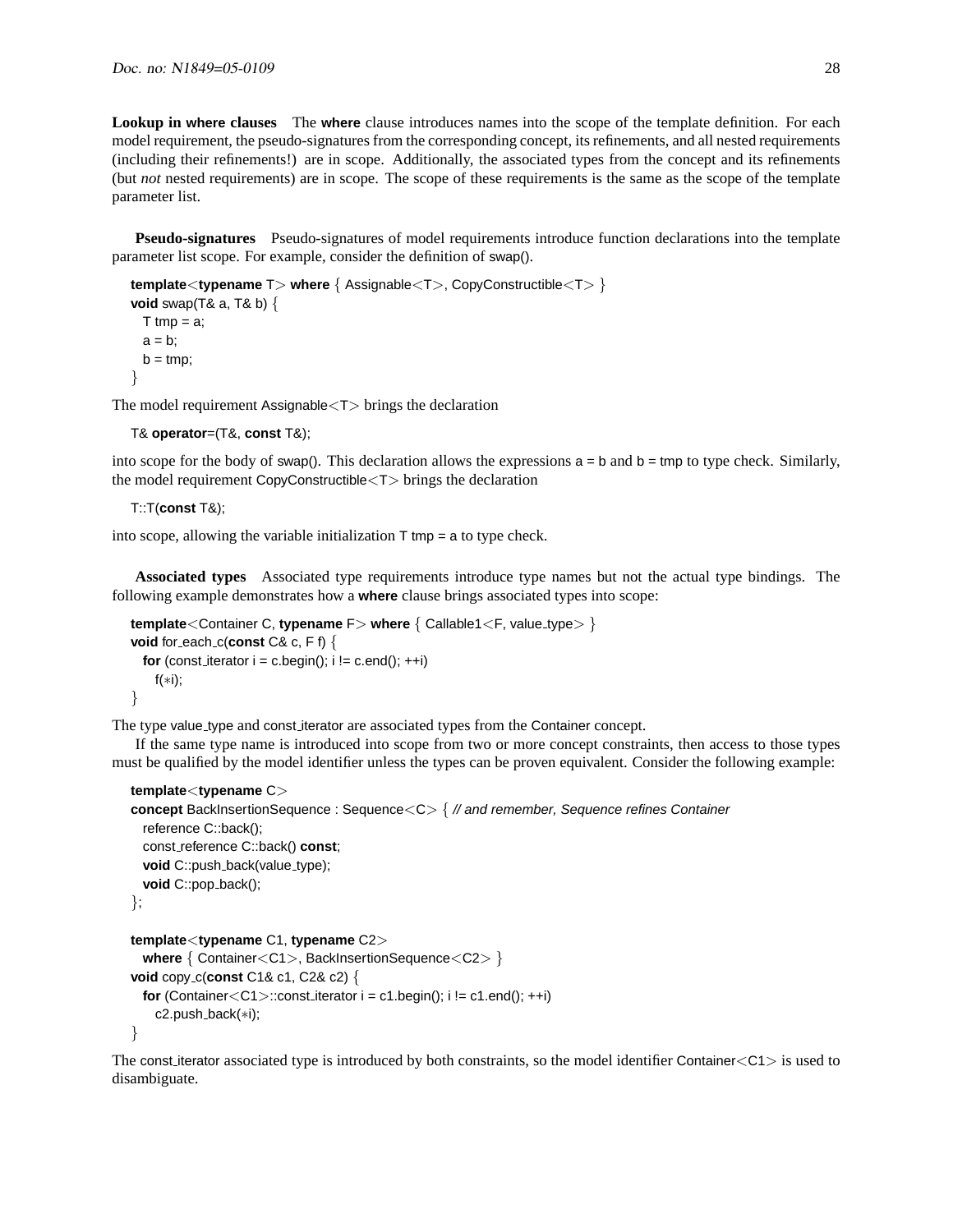**Non-dependent names** When name lookup in a template resolves to something outside the scope of the template itself (or its **where** clause), the name may reference an overloaded function. The handling of this name depends on whether any arguments to the function are dependent or not. If any are dependent, the call expression is dependent and the overload set will be augmented by functions found through argument-dependent lookup (ADL) at instantiation time. If they are not dependent, this overload set is complete and the compiler will perform overload resolution when a single function is needed.

The introduction of constrained templates does not change this aspect of name lookup. Consider the following example, in which lower bound makes an unqualified call to advance:

```
template<InputIterator Iter>
void advance(Iter& x, difference_type n); // #1
```

```
template<BidirectionalIterator Iter>
void advance(Iter& x, difference type n); // #2
```

```
template<BidirectionalIterator Iter>
Iter lower bound(Iter first, Iter last, const value type& value)
{
  difference_type n = distance(first, last);
  Iter mid = first;
  advance(mid, n/2);
  // ...
}
```

```
template<RandomAccessIterator Iter>
void advance(Iter& x, difference_type n); // #3
```
Name lookup on advance finds the two advance overloads, with different concept requirements. Since mid and n/2 are non-dependent expressions, overload resolution is performed immediately. Both #1 and #2 match, but #2 is more specialized so it will be selected. If #3 was visible (i.e., declared prior to lower bound), it would have been rejected because Iter is not necessarily a RandomAccessIterator.

When an call expression is non-dependent but contains (non-dependent) template parameters, the overload set returned by name lookup will *not* be augmented by functions found through ADL at instantiation time. Instead, it will be augmented with the *implied specializations*<sup>[5](#page-28-0)</sup> of advance, i.e., any other declarations of advance in the same namespace that are (1) identical modulo template parameter names and **where** clauses and (2) more specialized, based on the **where** clause. Definition **#**3 fits the criteria of an implied specialization, so it will be found and added to the overload set *at instantiation time*. Continuing the example above, we define an iterator type my iter that has its own advance:

```
namespace other {
  struct my_iter { typedef int difference_type; ... };
  void advance(my iter& x, int n); // #4
}
namespace std {
  template\langle concept RandomAccessIterator\langleother::my_iter\rangle {};
}
```
When lower bound < other::my iter> is instantiated, which declaration of advance will the call in lower bound resolve to? **#**1 and **#**3 are implied specializations, so they will enter the overload set. **#**4 will not be found because ADL is not employed for non-dependent expressions at instantiation time. Since other::my iter is a model of RandomAccessIterator, and #3 is the most specialized function in the overload set, it will be used.

<span id="page-28-0"></span><sup>&</sup>lt;sup>5</sup>This notion comes from N1782 [\[SD05\]](#page-45-13).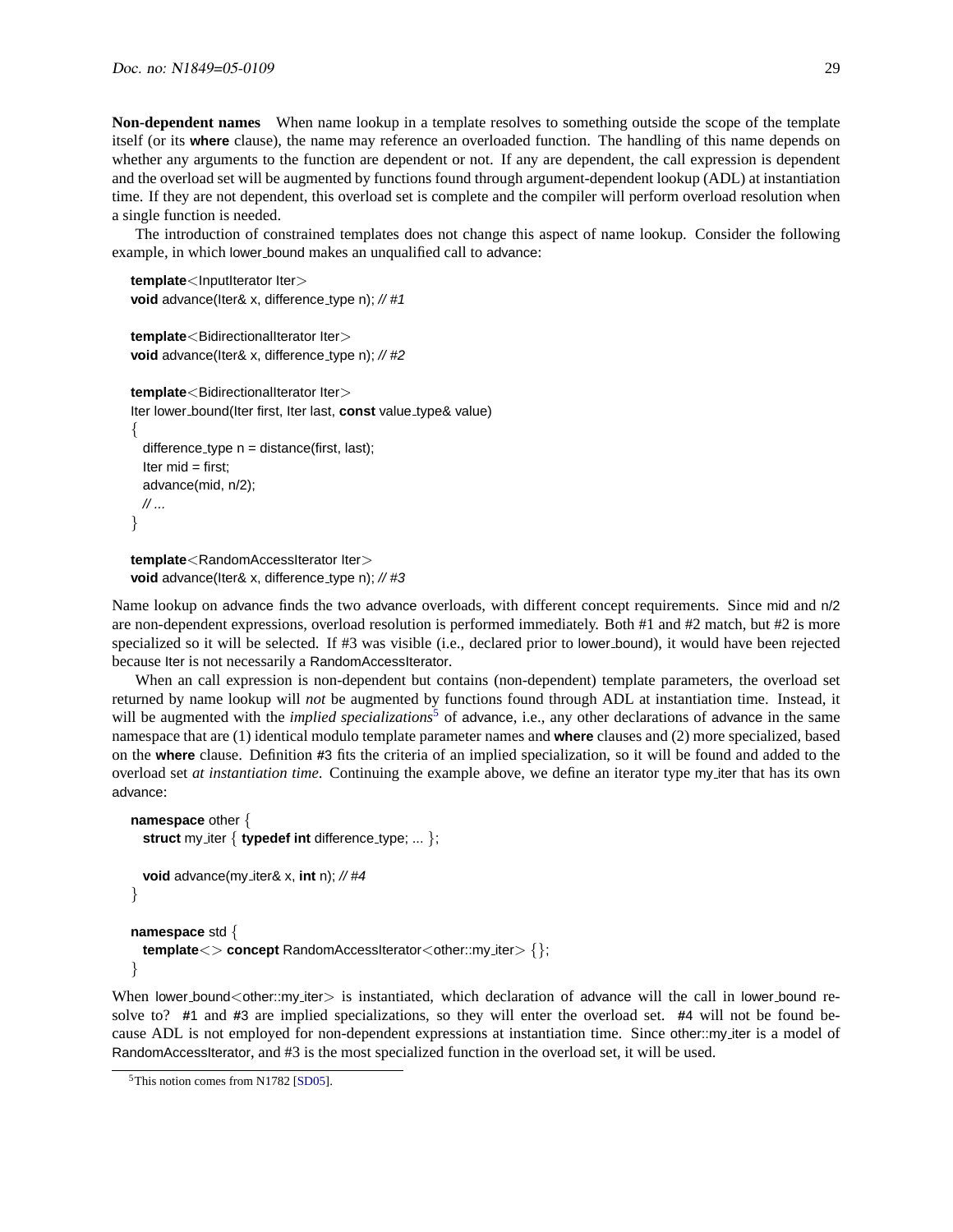These name lookup rules permit specializations of algorithms to occur and be used by other, type-safe generic algorithms without the problems caused by argument-dependent lookup. For instance, the resolution of Library DR 225 ("std:: algorithms use of other unqualified algorithms") is automatic when the algorithms in namespace std are constrained templates.

**Lookup in uninstantiated templates** Type checking the definition of a constrained template is performed without knowledge of the bindings for the template parameters. Thus it is impossible to instantiate templates according to template identifiers that appear in the body. Instead, the best matching specialization will be chosen (and used for type checking purposes) with the information at hand.

Consider the following well-formed C++03 program. The function template f() is instantiated with U=**int** and the template identifier foo<U> resolves to the specialization foo<**int**>.

```
template<typename T> class foo { };
template\langle > class foo\langle int\rangle { void bar(); };
template<typename U> void f() { foo<U>::bar(); }
int main() { f < int > (); }
```
If f() is changed to a constrained template, the body is checked without knowledge of what U will be. In this case, foo<U> will refer to the primary template, which does not have a member bar(), and a diagnostic will be issued. The rationale behind these type checking rules is that if the template f() is truly generic it should work with any type bound to parameter U, not just **int**.

```
template<typename U> where { EqualityComparable<U> }
void f() \{ foo<U>::bar(); \} // error
```
It is possible for a specialization to be chosen. For example, if there was a specialization of foo for T∗, and a use of the template identifier foo<U∗>.

Once f is instantiated, template instantiation will occur inside the definition of f as usual. This may result in different specializations than were used during type checking, and thus may result in compilation errors that were missed by the initial type checking. For example, the definition of g() in the program below will type check based on the primary template for foo but will fail when g is instantiated and the specialization foo<**int**> is selected.

```
template<typename T> class foo \{ int bar(); \}template<> class foo<int> { void bar(); }
template<typename U> int g() { return foo<U>::bar(); }
int main() { return g<int>(); } // instantiation−time diagnostic
```
#### <span id="page-29-0"></span>**4.4.3 Type equivalence**

A same-type constraint expresses the requirement that two type expressions denote the same type. For instance, in the following example we state the relationship between the pointer, reference, and value type associated types in a Mutable Forward Iterator:

```
template<typename X>
concept MutableForwardIterator {
 typename value_type;
  typename reference;
  typename pointer;
  where reference == value_type&;
  where pointer == value_type<sup>*</sup>;
```
};

The same-type constraints of a **where** clause induce a partition of type expressions into equivalence classes. A sametype constraint  $S = T$  merges the equivalence classes that S and T belong to. Two types are considered equivalent if they are in the same equivalence class. Same-type constraints introduce "deep" equivalence between the two classes. For instance,  $S == T$  implies  $S* == T*$ , vector< $T> == vector < U>$ ,

vector<T>::value\_type == vector<U>::value\_type, etc. Also, for any concept A, A<S>::type is equivalent to A<T>::type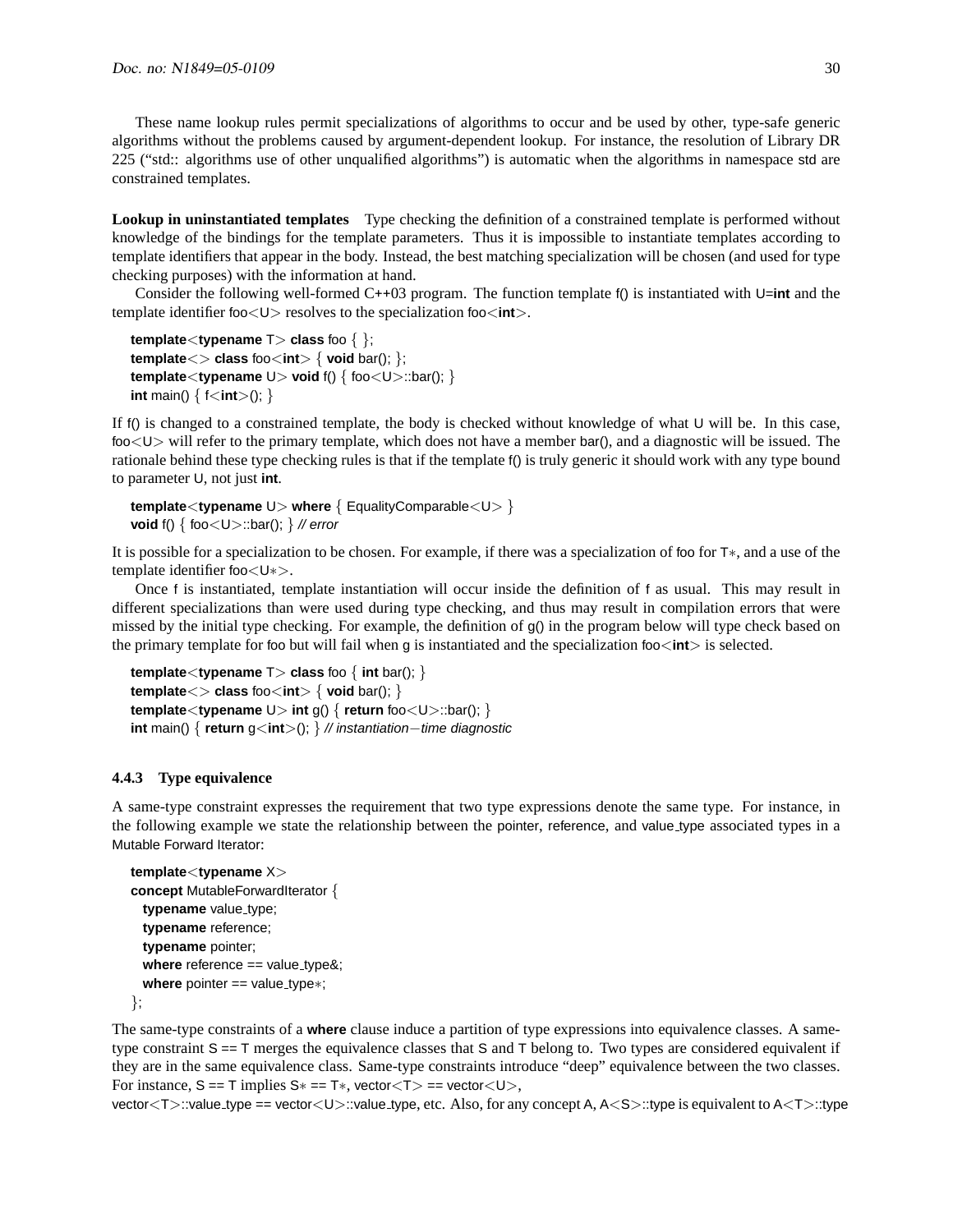if S and T are equivalent. Further, if B is a refinement of A, then  $B\langle U\rangle$ ::type is equivalent to  $A\langle S\rangle$ ::type if  $B\langle U\rangle$ refines (transitively) A<T> and S is equivalent to T. Similarly, the same-type constraint  $S^* = T^*$  implies  $S = T$ , and everything implied by it.

# <span id="page-30-0"></span>**4.5 Extensions**

This section documents potential extensions to the features we are proposing. The list of extensions is not exhaustive, but contains only features that we know would be useful but we do not require because either (1) we are not sure they are implementable or (2) we have not had the time to adequately specify them.

### <span id="page-30-1"></span>**4.5.1 Partial specialization of function templates**

The implied specializations described in Section [4.4.2](#page-26-0) are similar in spirit to partial specializations of function templates. They use the same name as the function template, have equivalent declarations modulo parameter names, and have **where** clauses that are more restrictive than the original template. If partial specializations of function templates were allowed, the partial specializations of the functions in the overload sets should augment the overload set at instantiation time (as the implied specializations do now).

Consider the following declarations of copy, one of which uses arbitrary input and output iterators and the other uses pointers:

**template**<InputIterator InIter, **typename** OutIter> **where** { OutputIterator<OutIter, InputIterator<InIter>::value\_type> } OutIter copy(InIter first, InIter last, OutIter out); // #1

```
template<typename T>
  T∗ copy(T∗ first, T∗ last, T∗ out); // #2
```
If a generic function taking input and output iterators contained a call to copy, only #1 would enter the overload set because #2 would not match to arbitrary input and output iterators. Thus, we miss out on the opportunity to pick up a better match. However, if #2 was written as a partial specialization of a function, it would be picked up when the call to copy is instantiated:

```
template<typename T>
```
T∗ copy<T∗, T∗>(T∗ first, T∗ last, T∗ out); // #3

We note that the behavior of #3 can be emulated with the current proposal, but leave the formulation as an exercise for the reader.

### <span id="page-30-2"></span>**4.5.2 Associated values**

Concepts permit associated type requirements to be defined, but there is no analogue for "associated values", i.e., integral constant expressions that are part of the concept. Associated value requirements would contain the type of the associated value, but the value itself would be unknown until instantiation time.

This extension was proposed by Daniel Krügler on comp.std.c++. We do not yet have a favored syntax for associated values nor have we attempted to implement them, but we do not believe that there is anything fundamentally difficult in their implementation.

### <span id="page-30-3"></span>**4.5.3 Nested class template requirements**

Concepts may include pseudo-signature templates that require their models to have templated operations. One could also consider permitting concepts to require nested class templates, and then place requirements on the members of those class templates. For instance, we could specify an Allocator concept similar to the one in the standard library with such an extension:

```
template<typename Alloc>
concept Allocator {
 template<typename T>
```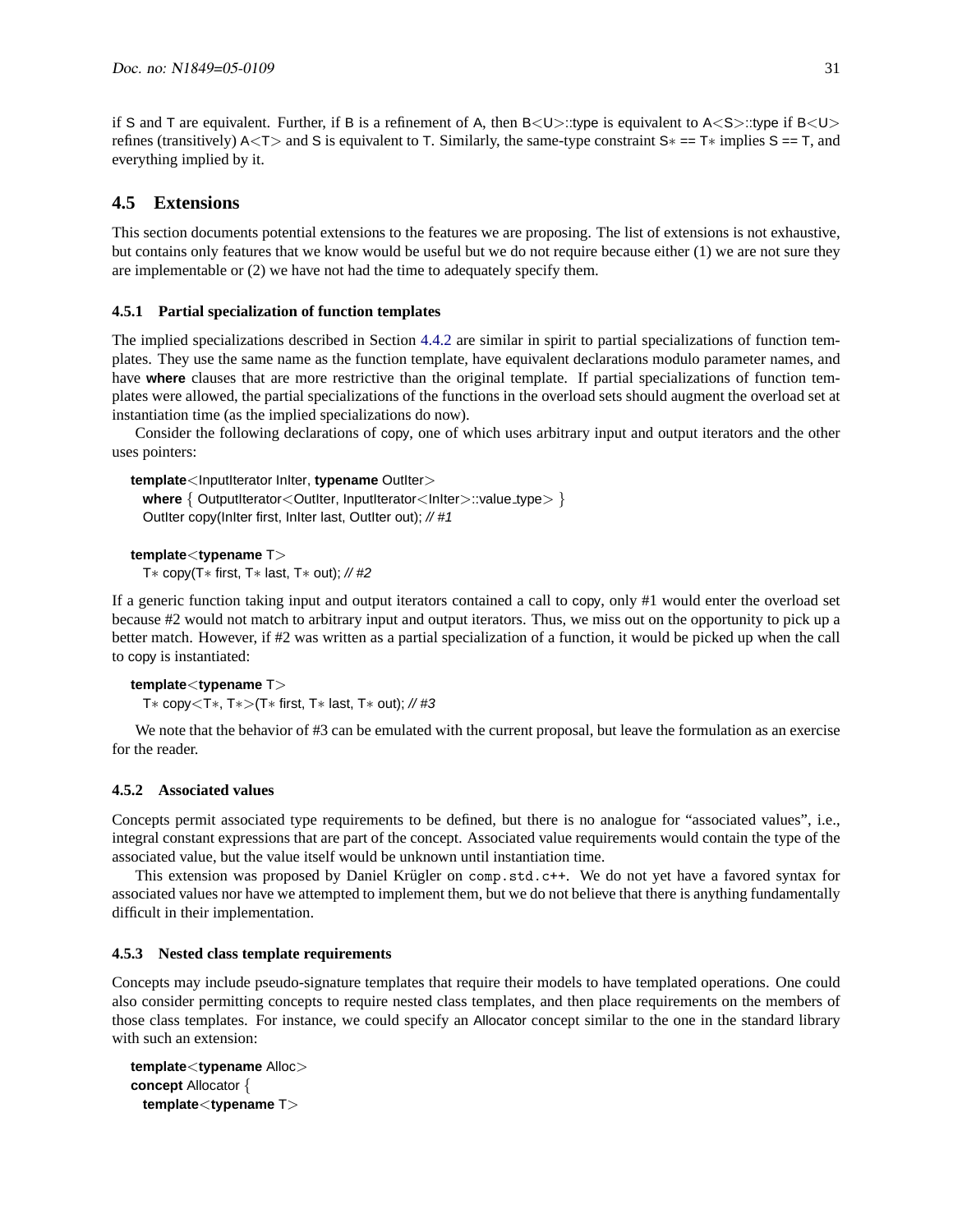```
struct Alloc::rebind {
   typename other;
    where Allocator<other>;
  };
  // ...
};
```
In this example, we want to say that every model of Allocator has a member template **struct** named rebind that contains a type named other that itself models the Allocator concept.

The ability to specify these kinds of requirements may make it possible to express type-safe template metaprograms using concepts. However, at this time we are not sure that such an extension is implementable, and it is an active research area.

#### <span id="page-31-0"></span>**4.5.4 Remote specializations and models**

Specializations (and models) need to be written in the same namespace as the primary template (or concept). This restriction is rather inconvenient when the types used in the specialization come from a different namespace. We could allow "remote" specializations that can be written in any namespace. These specializations would have the same semantics as existing specializations, except that name lookups within the specializations themselves would reflect their point of declaration. For instance:

```
namespace std {
  template<typename X>
  concept InputIterator { ... };
}
namespace boost {
  template<typename Func>
  class counting iterator {
   // ...
  };
  template<typename Func>
  concept std::InputIterator<counting_iterator<Func>> > {
   // ...
  };
}
```
#### <span id="page-31-1"></span>**4.5.5 Exporting defaulted requirements**

Default implementations of pseudo-signatures allow generic functions to use a richer syntax than is required by the concepts themselves. For instance, the LessThanComparable concept only requires **operator**< to be defined, but any function requiring LessThanComparable  $(T>$  may use operators  $\langle, \rangle, \langle =$ , and  $\rangle =$ :

```
template<typename T>
struct concept LessThanComparable {
 bool operator<(const T&, const T&);
 bool operator <= (const T& x, const T& y) { return !(y < x); }
 bool operator> (const T& x, const T& y) { return y < x; }
 bool operator>=(const T& x, const T& y) { return !(x < y); }
};
```
We could invent a syntax that couples remote models (Section [4.5.4\)](#page-31-0) with the idea of "exporting" the default implementations for a class when it is defined. This might be similar to the way in which **friend** functions defined in a class template are exposed. For instance, we might define a class X that itself contains only **operator**<, but by exporting default requirements we get  $>$ ,  $\lt$ =, and  $>$ =: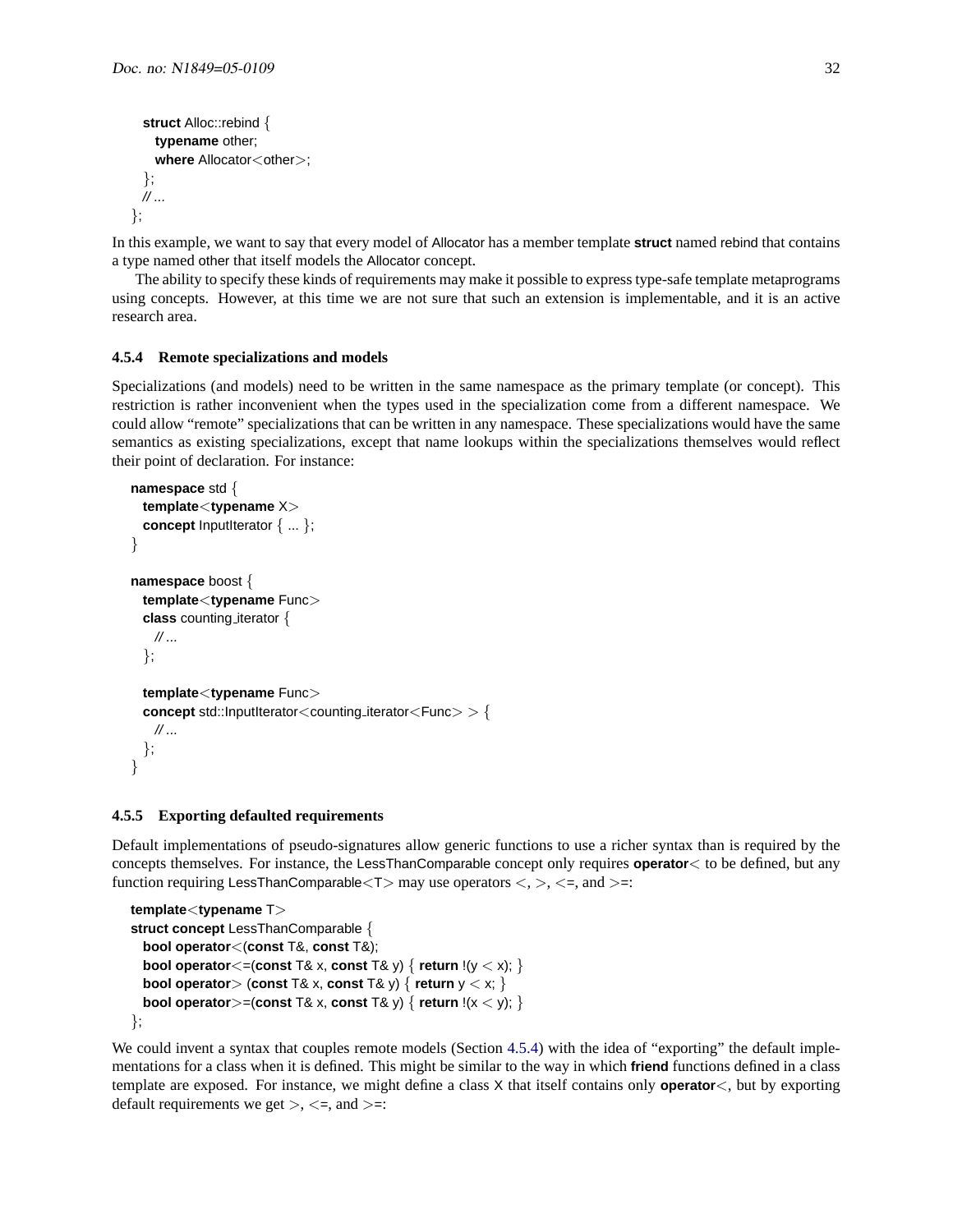```
struct X {
  friend bool operator<(const X& x, const X& y);
  export concept std::LessThanComparable<X>;
};
bool equiv(X x, X y) \{return !(x < y) && !(y < x); // Ok!
}
```
This feature would make it possible to get the benefits of the Boost Operators library [\[AS02\]](#page-44-5) from concepts, so that model declarations can actually reduce the amount of typing required to define a type.

# <span id="page-32-0"></span>**5 Impact**

This section describes the impact of the proposed changes on users, the standard library, and compiler vendors.

### <span id="page-32-1"></span>**5.1 Impact on users**

When a generic library written using C++03 is updated to use concepts, the way in which users interact with the library will change. The two major changes are as follows:

- 1. The compiler will provide improved diagnostics and type safety for templates, both uses and definitions.
- 2. The user will be required to introduce model declarations for some of their types.

The first item is a clear advantage: by introducing direct support for generic programming into C++03, the problems of weak type checking and horrible error messages can be eliminated, making generic libraries (and generic programming in general) more accessible. The second item is both an advantage and a disadvantage. It is advantageous because the introduction of explicit models adds additional type checking (i.e., checks whether the syntax of the model matches the syntax of the concepts) and asserts semantic properties that were otherwise only assumed to exist. The disadvantage is that porting will require some effort to write these model declarations. This disadvantage can be mitigated by careful generic library design (e.g., providing model templates that map from traits structures; see Appendix [A\)](#page-33-2), by careful use of structural concepts, and by proper compiler diagnostics that describe what models are required. For instance, compiling the entire ConceptGCC testsuite (for both GCC and its standard library) with the concept-enabled C++ standard library required the introduction of only one explicit model declaration; that declaration could be avoided if GCC supported the decltype proposal [\[JS03\]](#page-45-16).

### <span id="page-32-2"></span>**5.2 Impact on the standard library**

The C++ standard library is itself a generic library that could be extended to support concepts. This extension would require several specific changes, all of which are demonstrated in Section [A](#page-33-2) and prototyped in ConceptGCC:

- 1. *Replace the requirements tables and traits for concepts with new concept definitions*. This change formalizes the semantics of concepts and will likely eliminate ambiguities that have arisen due to the use of valid expressions in the descriptions and the lack of automated checking.
- 2. *Provide or require model definitions for all standard library components*. The standard already specifies when a particular library component meets the requirements of a concept; we need only state that these library components have model declarations for those concepts. In some cases, these will be model templates with constraints, e.g., vector<T> models Equality Comparable when T models Equality Comparable.
- 3. *Specify requirements via* **where** *clauses*. The templates in the standard library list requirements informally, e.g., by naming template parameters RandomAccessIterator when they must model Random Access Iterator. We can replace these informal requirements with **where** clauses that convey the same information in a formal way. This will simplify the description of some parts of the standard, e.g., the "do the right thing" clause for the container constructors taking iterators. In addition, the improved type checking will verify the specification and most likely unearth bugs that have been lurking in the standard.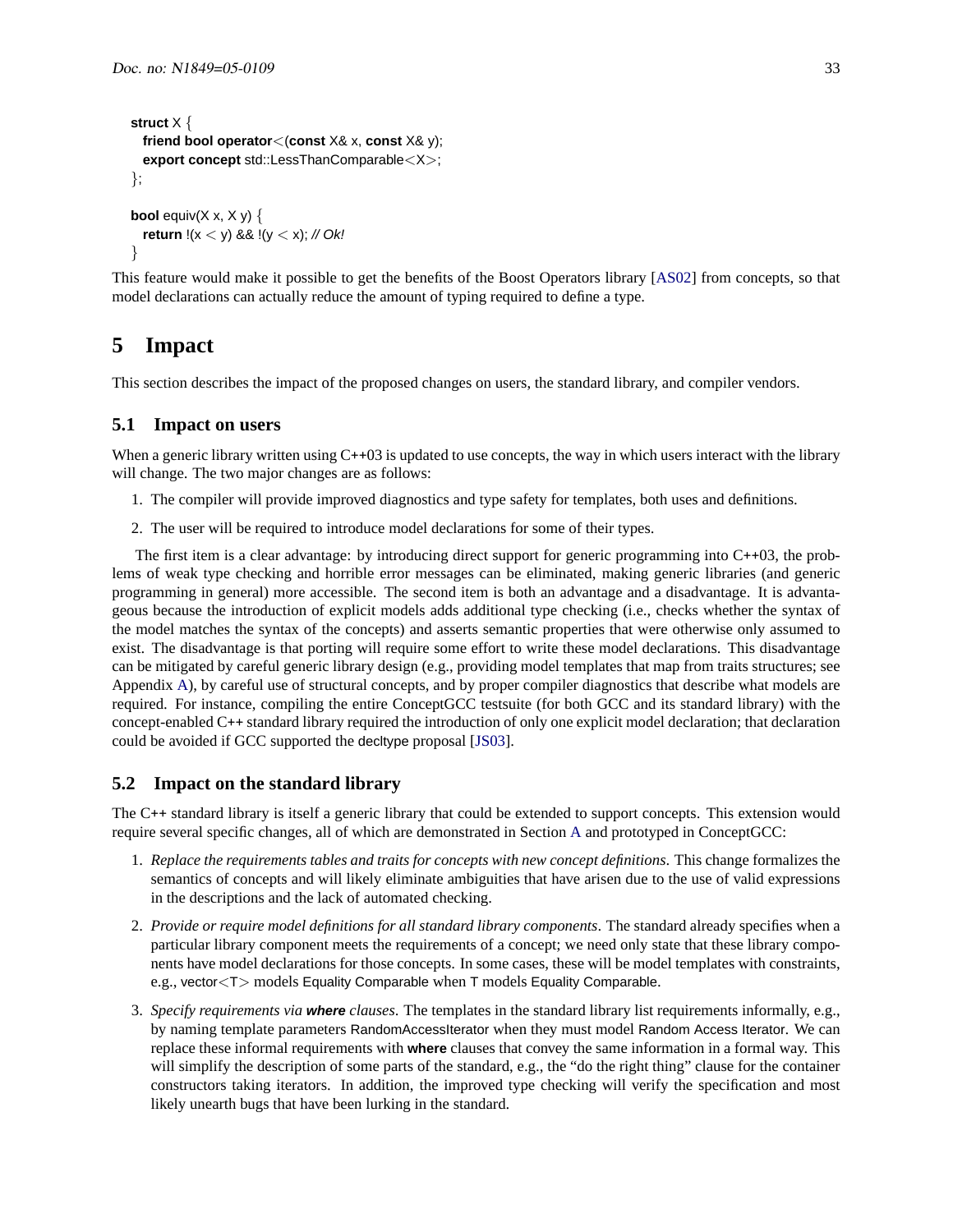4. *Provide model definitions for backward-compatibility*. The conventions of the standard library, such asiterator traits, can be used to build model templates that will greatly simplify porting from the existing standard library to a concept-enabled one. These models will be required in order to provide maximal backward compatibility, i.e., to minimize the number of changes users will need to make to recompile their code with the new standard library; see Section [A.](#page-33-2)

The most interesting question regarding changes to the standard library revolves around what we can do with components that have inconsistencies in their specification. For instance, vector<**bool**> does not model the same concepts as the primary template for vector because its iterators do not model the Random Access Iterator concept: an error that would have been caught given the extensions in this proposal. We expect that a full review of the changes to be made to the standard library will uncover additional, subtle problems with the specification of the library.

## <span id="page-33-0"></span>**5.3 Impact on compiler vendors**

The extensions proposed here are numerous and will undoubtedly require a nontrivial amount of effort to implement in any compiler. However, we have taken great care to ensure that this proposal retains the existing template compilation model, extending it without requiring fundamental changes. The impact that this proposal will have on compilers, and a discussion of the techniques we used to implement concepts for ConceptGCC and the  $G$  compiler, are provided in a separate document [\[GS05b\]](#page-45-1).

# <span id="page-33-1"></span>**6 Acknowledgments**

The formulation of concepts for C++ presented here was greatly influenced by discussions with David Abrahams. We are grateful to Bjarne Stroustrup, Gabriel Dos Reis, and Mat Marcus for their valuable input. We thank Matthew Austern for his work on the SGI STL documentation which inspired many aspects of this proposal. We thank Alexander Stepanov and David Musser for bringing generic programming into the C++ community. This work was supported by a grant from the Lilly Endowment and NSF grant EIA-0131354. The third author was supported by a Department of Energy High Performance Computer Science Fellowship.

# <span id="page-33-2"></span>**A Example: Standard library concepts and declarations**

In addition to adding concept support to the GNU C++ compiler to create ConceptGCC, we also updated a large part of the GNU C++ standard library implementation, libstdc++, to use concepts. To demonstrate the syntax of our proposal and that it is sufficient to express the type requirements of the C++ standard library, we present some examples from this updated standard library. The examples were chosen to stress-test the proposal; diversity of features was the goal in selection. Wherever the standard provides a requirements table to specify a concept, the requirements table is provided side-by-side with the definition of the concept. Table numbers refer to the table numbers in the standard.

## <span id="page-33-3"></span>**A.1 Helper concepts**

The definition of the Less Than Comparable concept demonstrates the use of default implementations for concept operations. Here, default implementations serve the same purpose as the comparison operators in the std::rel\_ops namespace (but without its problems). This is a structural concept, so any type with  $a <$  operator similar to the given signature will model this concept, and will have the other operators defined automatically.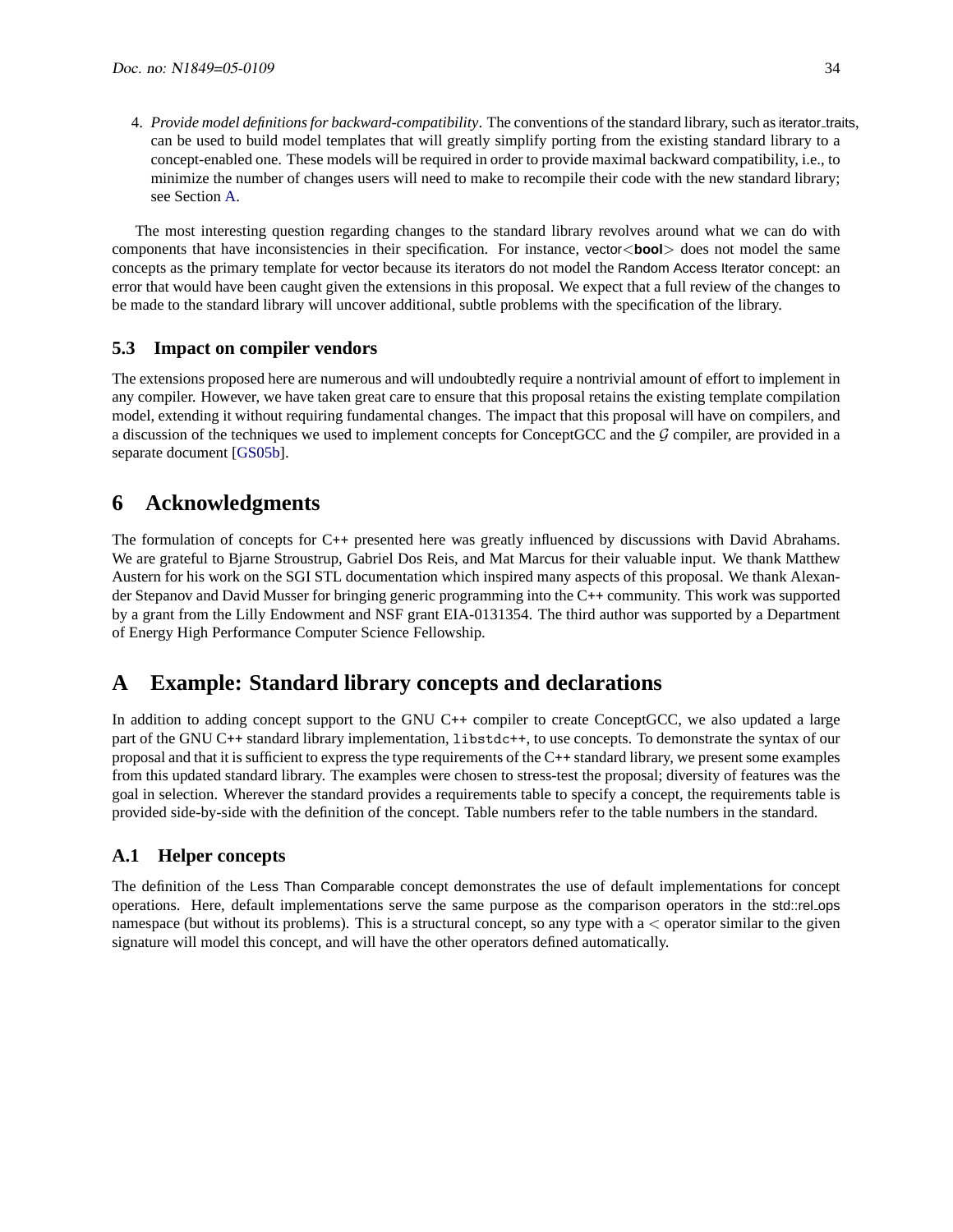|                                                    | Table 29, Less Than Comparable      |                                                                                                                                                                                                                                                |
|----------------------------------------------------|-------------------------------------|------------------------------------------------------------------------------------------------------------------------------------------------------------------------------------------------------------------------------------------------|
| expression                                         | requirements [Int98]<br>return type | $template <$ typename $T>$<br>struct concept LessThanComparable {                                                                                                                                                                              |
| a < b                                              | convertible to <b>bool</b>          | bool operator<(const T&, const T&);                                                                                                                                                                                                            |
| Type T is a model of Less Than Comparable and a, b | are values of type T.               | bool operator <= (const T& x, const T& y)<br>$\{$ return $!(y < x); \}$<br><b>bool operator</b> $>$ (const T& x, const T& y)<br>$\{$ return $y < x$ ; $\}$<br><b>bool operator</b> $>=($ const T& x, const T& y)<br>{ return !(x < y); }<br>∤; |

The definition of Copy Constructible illustrates pseudo-signatures for constructors and destructors. We also see how sometimes fewer pseudo-signatures than valid expressions are required to express a concept.

| Table 30, Copy Constructible requirements [Int98] |                        |  |
|---------------------------------------------------|------------------------|--|
|                                                   | expression return type |  |
| T(t)                                              |                        |  |
| T(u)                                              |                        |  |
| T::T()                                            |                        |  |
| &t                                                | Т×                     |  |
| &u                                                | const $T*$             |  |

Type T is a model of Copy Constructible, t is a value of type T and u is a value of type **const** T.

**template**<**typename** T> **struct concept** CopyConstructible { T::T(**const** T&);  $T:^T(T)$ ; T∗ **operator**&(T&); **const** T∗ **operator**&(**const** T&); };

# <span id="page-34-0"></span>**A.2 Iterator concepts**

Concepts in the iterator hierarchy demonstrate several features of the proposal, such as associated types and concept refinement. Before we can express the iterator concepts, a helper concept Arrowable is needed to express the behavior of the −> operator. The Ptrlike type parameter refers to an object that can be on the left-hand side of the −> operator, e.g., a pointer or an object with an overloaded **operator**−>. The Value type parameter is the return type produced by following the chain of  $->$  operators.

```
template<typename Ptrlike, typename Value>
struct concept Arrowable
\left\{ \right\}typename arrow_result = Value∗;
  arrow result operator−>(Ptrlike);
};
```
The following model templates for pointers provide the base cases for Arrowable:

```
template<typename T>
concept Arrowable<const T∗, T>
{
  typedef const T<sup>*</sup> arrow_result;
};
template<typename T>
concept Arrowable<T∗, T&>
{
  typedef T<sup>*</sup> arrow_result;
};
```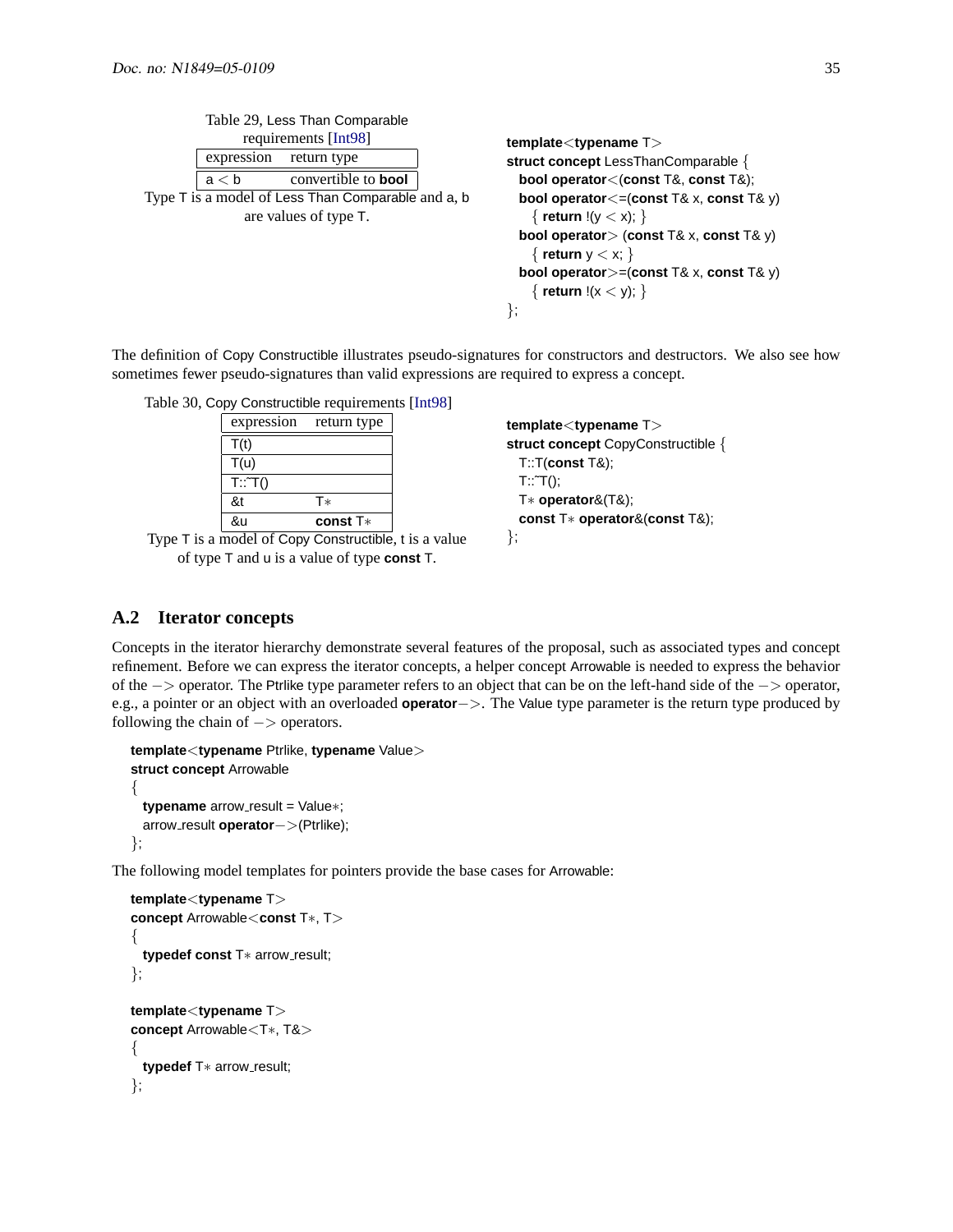```
template<typename T>
concept Arrowable<T∗, const T&>
{
 typedef T<sup>*</sup> arrow_result;
};
template<typename T>
concept Arrowable<const T∗, T&>
{
  typedef const T<sup>*</sup> arrow_result;
```
};

Equipped with the Arrowable concept, we can now write the iterator concepts. We choose to define a helper concept Iterator Associated Types for the associated type requirements common to both Input Iterator and Basic Output Iterator (a concept for the common case of an output iterator whose reference type has a non-polymorphic = operator). The Iterator Associated Types concept demonstrates how associated types can have default definitions:

```
template<typename X>
concept IteratorAssociatedTypes
{
  typename value_type = X::value_type;
  typename difference_type = X::difference_type;
  typename reference = X::reference;
  typename pointer = X::pointer;
};
```
Because the standard definitions of the Input Iterator concept and its refinements require the result of the postfix ++ operator to be dereferenceable but not incrementable, a special concept is defined for this purpose.

```
template<typename PtrLike, typename Value>
struct concept Dereferenceable
{
 Value operator∗(PtrLike&);
};
```
In Input Iterator, the postincrement operator can return a proxy. Because of the pseudo-signatures used in this proposal, a new associated type must be defined to represent the proxy type. Otherwise, this example is straightforward, but please note the use of the Arrowable concept.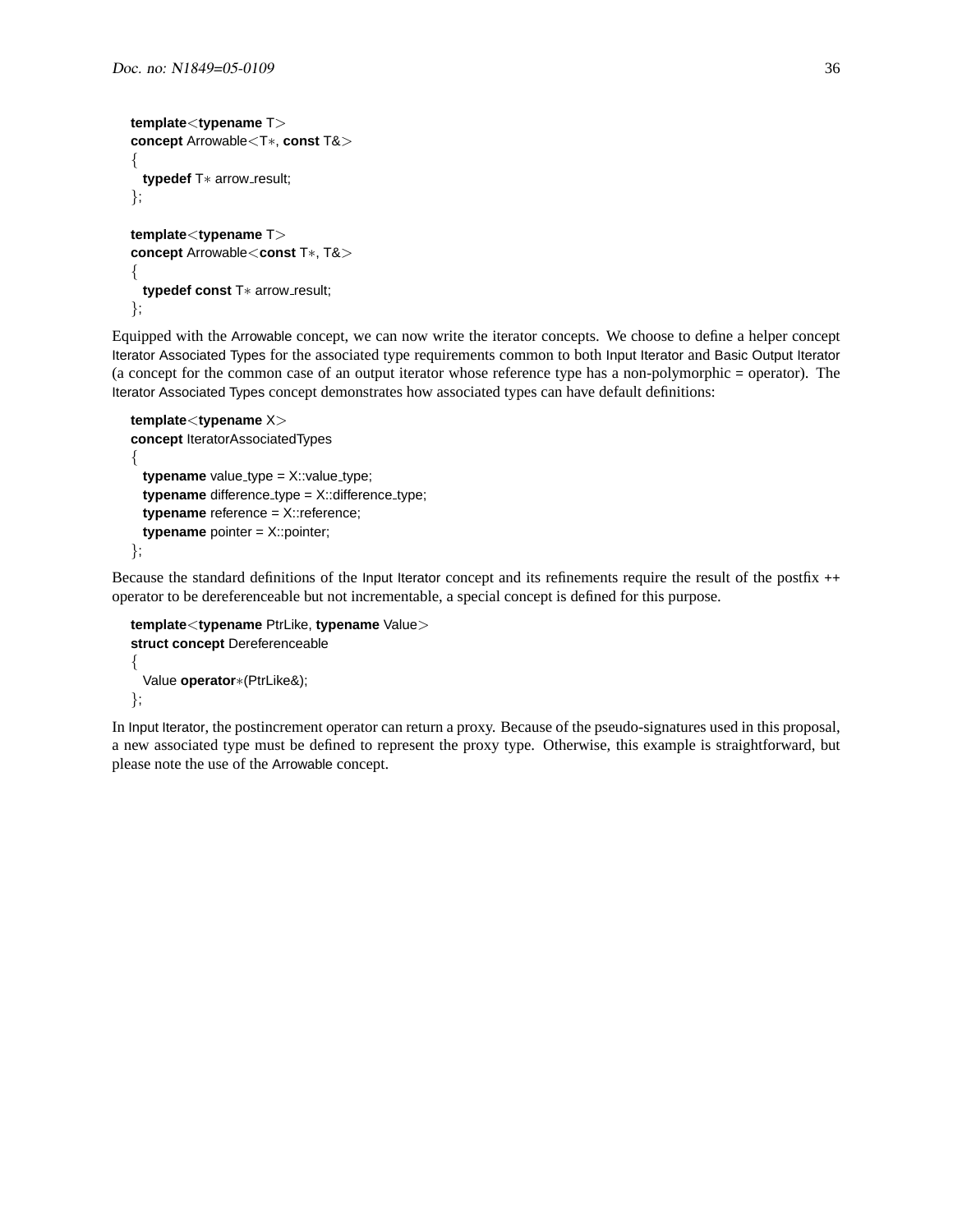| operation    | type                       |
|--------------|----------------------------|
| X u(a);      | x                          |
| $u = a$ ;    | X&                         |
| $a == b$     | convertible to <b>bool</b> |
| $a = b$      | convertible to <b>bool</b> |
| ×а           | convertible to T           |
| $a$ – $>$ m  |                            |
| $+$ +r       | X&                         |
| $(void)$ r++ |                            |
| $*r++$       | convertible to T           |

Table 73, Input Iterator requirements [\[Int98\]](#page-45-17)

Type  $\overline{X}$  is a model of Input Iterator, u, a, and b are values of type X, type T is a value type of iterator X, m is the name of a member of type T, and r is a reference to a non-constant X object.

```
template<typename X>
concept InputIterator : IteratorAssociatedTypes<X>,
                     CopyConstructible<X>,
                     Assignable<X>,
                     EqualityComparable<X> {
 where SignedIntegral<difference_type>;
 where Convertible<reference, value_type>;
 where Arrowable<pointer, value_type>;
 typename postincrement_result = X;
```
where Dereferenceable<postincrement\_result, value\_type>;

pointer **operator**−>(X); X& **operator**++(X&); postincrement result **operator**++(X&, **int**); reference **operator**∗(**const** X&);

```
};
```
The Output Iterator concept has a second type parameter to represent the value type, since a single output iterator type can accept many different value types. In particular, given an output iterator Iter that is able to directly store objects of type T (i.e., its dereference operation returns a type which has an assignment operator taking a parameter of type T), objects of any type U where U is convertible to T are also valid for storage by the iterator. In order to handle the common case of an iterator directly taking only one type, a special concept Basic Output Iterator is defined, along with a model template providing the correct conversion behavior. This model template states that for every model Iter of Basic Output Iterator and any type Value which is convertible to the type storable in Iter, Iter and Value together model Output Iterator. This one model template expresses this relationship for every possible combination of iterator and value types. Also, note that there are no pointer or difference types for an output iterator, as these are never used and are often not defined to sensible values.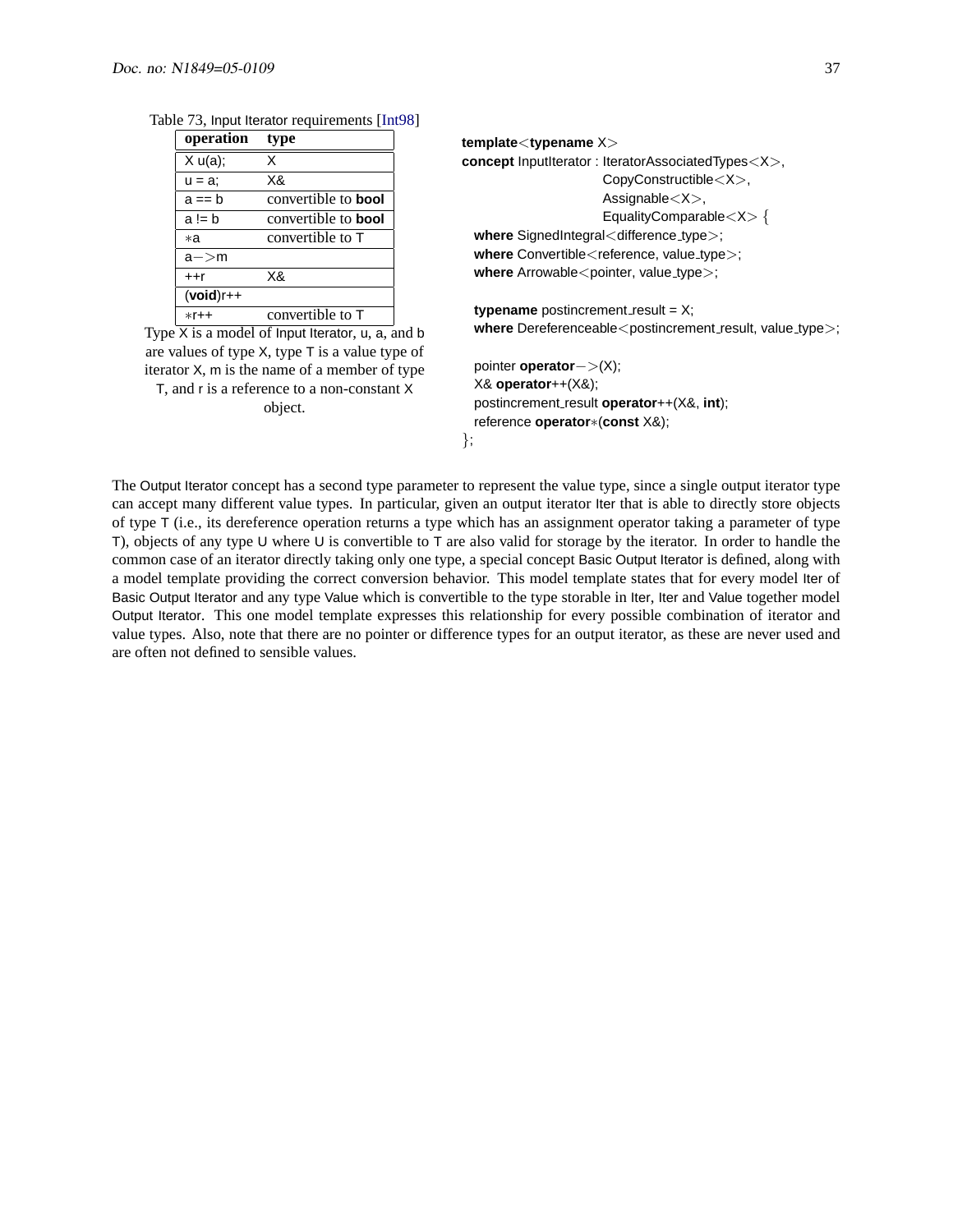#### Table 74, Output Iterator requirements [\[Int98\]](#page-45-17)

| operation  | type                           |
|------------|--------------------------------|
| X(a)       |                                |
| X u(a);    |                                |
| $u = a$    |                                |
| $*r = 0$   | result is not used             |
| $++r$      | X&                             |
| $r++$      | convertible to <b>const</b> X& |
| $*r++ = 0$ | result is not used             |

Type X is a model of Output Iterator, u and a are values of type X, o is a value whose type is in the value type set for type X, and r is a reference to a non-constant X object.

**template**<**typename** X, **typename** Value> **concept** OutputIterator { **typename** value\_type = Value; **typename** reference = X::reference;

**where** CopyConstructible<X>; **where** Assignable<X>;

**where** value\_type == Value; where Assignable<reference, value\_type>;

**typename** postincrement\_result =  $X$ ; **typename** postincrement\_ref\_result = reference; where Dereferenceable<postincrement\_result, postincrement\_ref\_result>; **where** VoidAssignable<postincrement\_ref\_result, value\_type>; **where** Convertible <postincrement\_result, **const** X&>;

reference **operator**∗(X&); X& **operator**++(X&); postincrement result **operator**++(X&, **int**); };

**template**<**typename** X> **concept** BasicOutputIterator : IteratorAssociatedTypes<X>, CopyConstructible<X>, Assignable <X> { where Assignable<reference, value\_type>; **typename** postincrement\_result =  $X$ ; **typename** postincrement\_ref\_result = reference; where Dereferenceable<postincrement\_result, postincrement\_ref\_result>; where VoidAssignable<postincrement\_ref\_result, value\_type>; **where** Convertible<postincrement\_result, **const** X&>;

reference **operator**∗(X&); X& **operator**++(X&); postincrement result **operator**++(X&, **int**); };

```
template<BasicOutputIterator !X, typename !Value>
where {Convertible<Value, value_type>}
concept OutputIterator<X, Value> {
 typedef Value value_type;
 typedef BasicOutputIterator<X>::reference reference;
};
```
For Forward Iterator and all iterator concepts refining it, there are two variants of each concept: mutable and nonmutable. The reference type requirement expressed in the standard (that the reference type of a forward iterator be either **const** value type& or value type&) is not expressible using our proposal, since we do not propose disjunctive constraints. Much of the complication in these concepts is because a single table of iterator requirements in the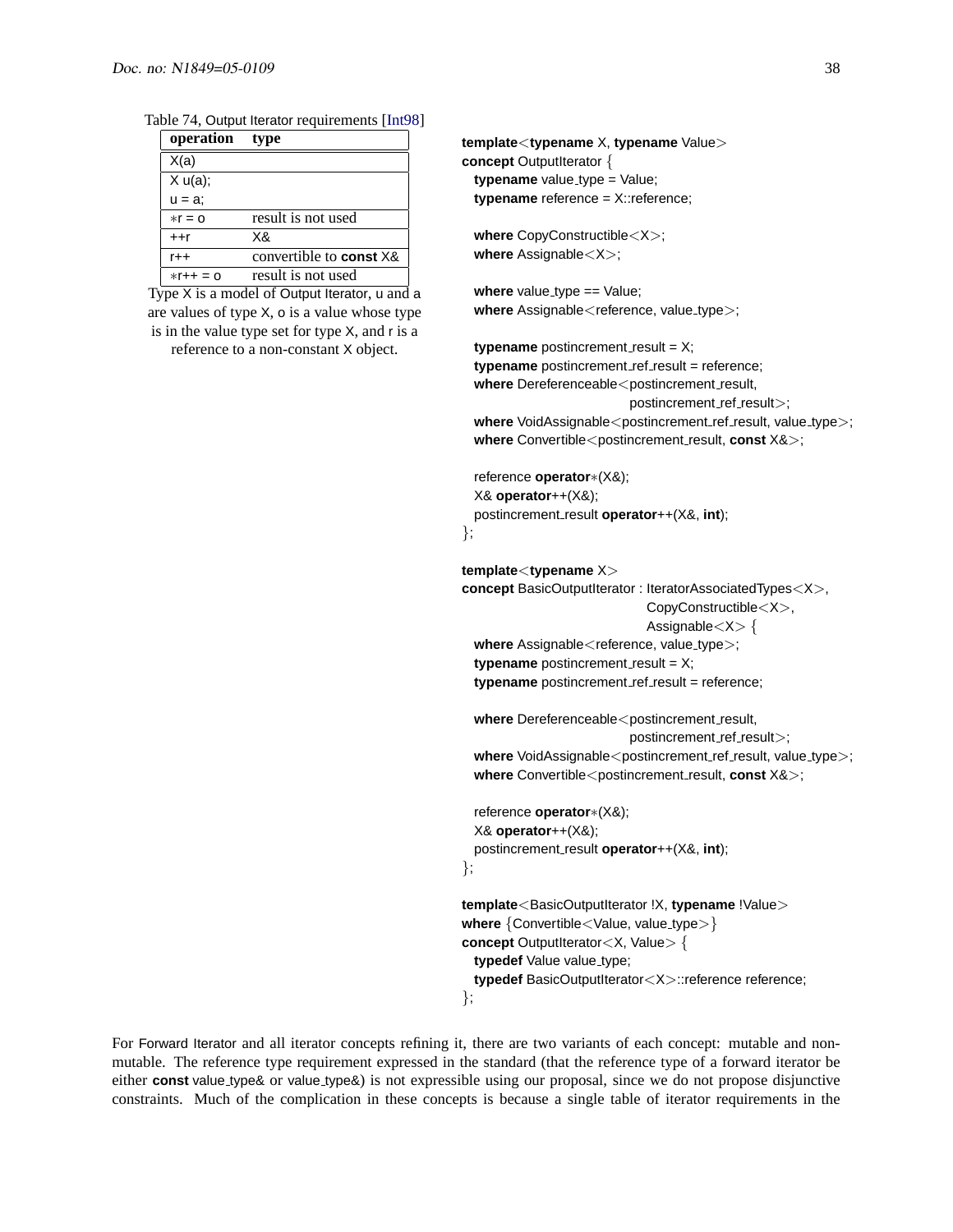standard really defines both the mutable iterator concept and the non-mutable iterator concept. A diagram of all of the ConceptGCC iterator concepts is in Figure [2;](#page-38-0) in the diagram, solid lines represent requirements and refinements within concepts while dotted lines represent models.



<span id="page-38-0"></span>Figure 2: ConceptGCC iterator concepts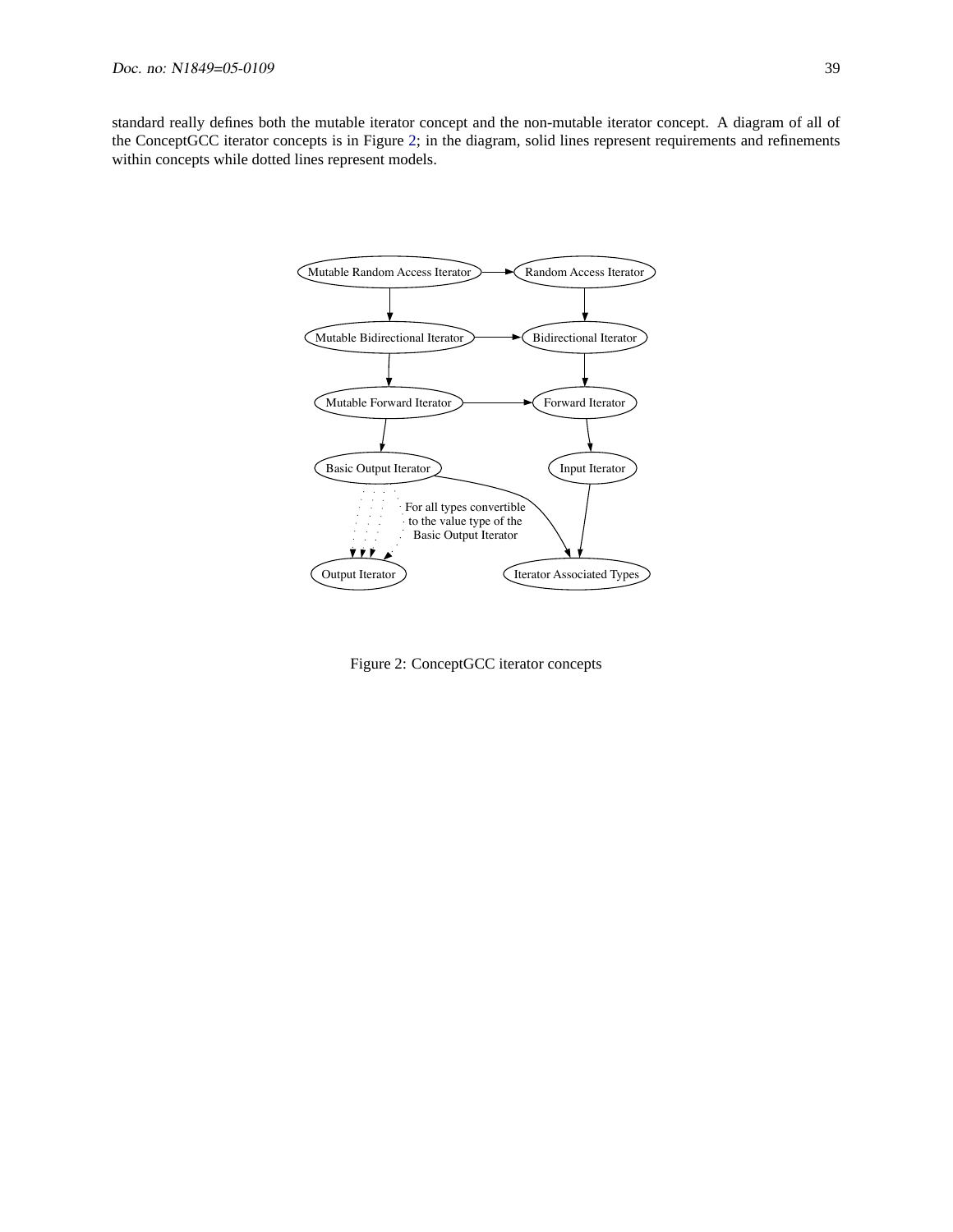| operation | <b>type</b>                    |
|-----------|--------------------------------|
| X u:      |                                |
| X()       |                                |
| X(a)      |                                |
| X u(a);   |                                |
| $X u = a$ |                                |
| $a == b$  | convertible to <b>bool</b>     |
| a != b    | convertible to <b>bool</b>     |
| $r = a$   | X&                             |
| ∗a        | T& if X& is mutable, other-    |
|           | wise const T&                  |
| a—>m      | U& if $X$ is mutable, other-   |
|           | wise <b>const</b> U&           |
| $r$ $>$ m | U&                             |
| $+$ +r    | X&                             |
| $r_{++}$  | convertible to <b>const</b> X& |
| $*r++$    | T& if X is mutable, other-     |
|           | wise <b>const</b> T&           |

Table 75, Forward Iterator requirements [\[Int98\]](#page-45-17)

Type X is a model of Forward Iterator, u, a, and b are values of type X, type T is a value type of iterator X, m (with type U) is the name of a member of type T, and r is a reference to a non-constant X object.

**template**<**typename** X> **concept** ForwardIterator : InputIterator<X>, DefaultConstructible<X> { where Convertible<reference, const value\_type& $>$ ; **where** Arrowable < pointer, **const** value type & >; where Convertible<postincrement\_result, **const** X&>; };

**template**<**typename** X> **concept** MutableForwardIterator : ForwardIterator<X>, BasicOutputIterator<X> {

**where** reference == value\_type&;

where Arrowable<pointer, value\_type&>;

};

The remaining iterator concepts require relatively straightforward translations, requiring no new features. Again, the standard's requirements tables express both mutable and non-mutable versions of the concepts, which we present as separate concepts.

| Table 76, Bidirectional Iterator<br>requirements [Int98]      |                                |  |
|---------------------------------------------------------------|--------------------------------|--|
| operation type                                                |                                |  |
|                                                               | X&                             |  |
|                                                               | convertible to <b>const</b> X& |  |
| $*r$ –                                                        | convertible to T               |  |
| $T_{\text{max}}$ $V$ is a model of Didirectional Heroter. $T$ |                                |  |

Type X is a model of Bidirectional Iterator, T is the value type of X, and r is a non-constant reference to an X.

```
template<typename X>
concept BidirectionalIterator : ForwardIterator<X> {
 typename postdecrement_result = X;
 where Dereferenceable<postdecrement_result, value_type>;
 where Convertible<postdecrement_result, const X&>;
```

```
X& operator−−(X&);
 postdecrement result operator−−(X&, int);
};
```

```
template<typename X>
concept MutableBidirectionalIterator :
   BidirectionalIterator<X>,
   MutableForwardIterator<X> {
 where reference == value_type&;
 where Arrowable<pointer, value_type&>;
```
};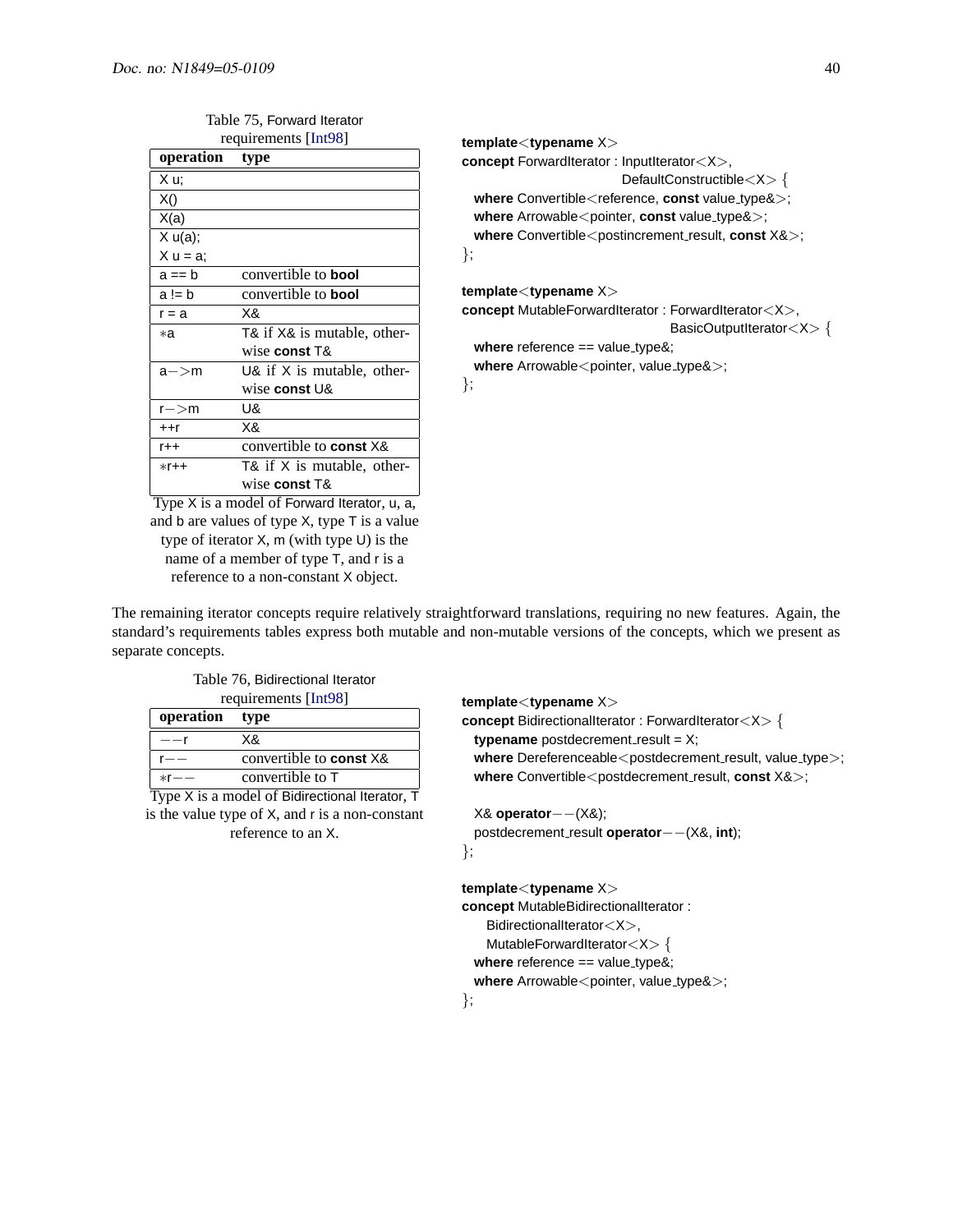| type                           |
|--------------------------------|
| X&                             |
| X                              |
|                                |
| X&                             |
| X                              |
| Distance                       |
| convertible to <b>const</b> T& |
| convertible to <b>bool</b>     |
| convertible to <b>bool</b>     |
| convertible to <b>bool</b>     |
| convertible to <b>bool</b>     |
|                                |

| Table 77, Random Access Iterator |
|----------------------------------|
| requirements [Int98]             |

Type X is a model of Random Access Iterator, T is the value type of X, a and b are values of type X, coder is a non-constant reference to an X, Distance is the difference type of X, and n is a value of type Distance.

```
template<typename X>
concept RandomAccessIterator : BidirectionalIterator<X>,
                               LessThanComparable<X> {
 X& operator+=(X&, difference_type);
 X operator+(X, difference type);
 X operator+(difference type, X);
 X& operator−=(X&, difference type);
 X operator−(X, difference type);
 difference type operator−(X, X);
 reference operator[](X, difference_type);
};
template<typename X>
concept MutableRandomAccessIterator :
   RandomAccessIterator<X>,
   MutableBidirectionalIterator<X> {
 where reference == value_type&;
```
where Arrowable<pointer, value\_type& $>$ ; };

To improve backward compatibility, a set of model templates are provided by the standard library to adapt existing iterators (based on iterator traits) to the new iterator concepts. Each model template is constrained by a **where** clause that checks the iterator category against the standard tag clauses to determine which standard library iterator concepts it models. For Forward Iterator and the concepts that refine it, mutability is determined by comparing the iterator's reference type against value type&. The IteratorTraits concept provides a simplified way to access iterator traits. Also, if iterator traits<Iter> is not valid for some type Iter, there is no error: the model IteratorTraits<Iter> simply doesn't exist, and so the compatibility models for the new iterator concepts for that type are also disabled without error.

```
template<typename Iter>
struct concept IteratorTraits {
  typename iterator_category = iterator_traits<Iter>::iterator_category;
  typename value_type = iterator_traits<lter>::value_type;
  typename difference_type = iterator_traits<lter>::difference_type;
  typename pointer = iterator_traits<Iter>::pointer;
  typename reference = iterator_traits<Iter>::reference;
};
template<IteratorTraits ! Iter>
where { Convertible<iterator_category, input_iterator_tag>}
concept InputIterator<Iter> {
  typedef IteratorTraits<Iter>::value_type value_type;
  typedef IteratorTraits<Iter>::difference_type difference_type;
  typedef IteratorTraits<Iter>::pointer pointer;
  typedef IteratorTraits<Iter>::reference reference;
};
template<IteratorTraits ! Iter>
where { Convertible<iterator_category, input_iterator_tag>,
         Convertible<iterator_category, forward_iterator_tag>}
concept ForwardIterator<Iter> {
```
**typedef** IteratorTraits<Iter>::value\_type value\_type;

typedef IteratorTraits<Iter>::difference\_type difference\_type;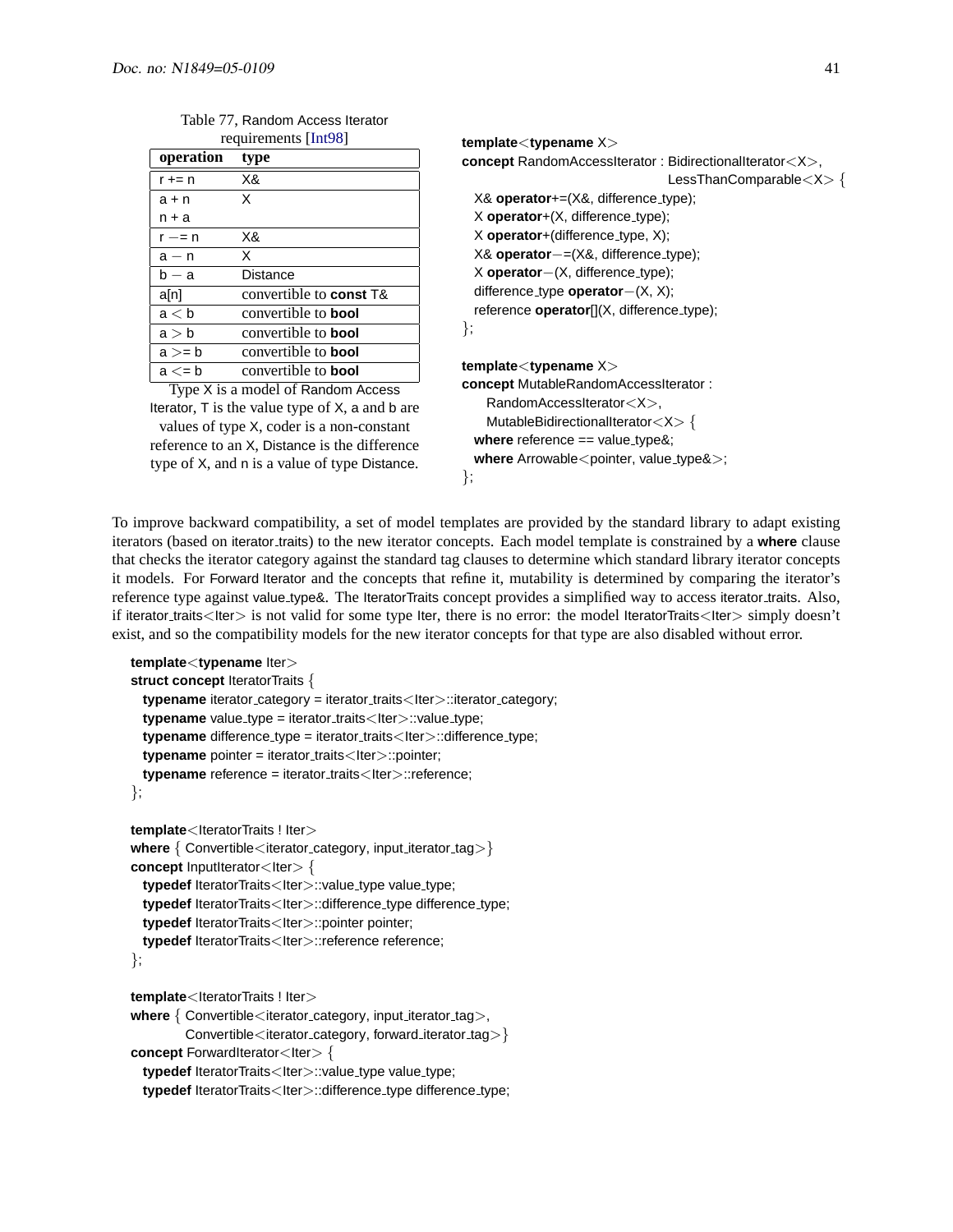```
typedef IteratorTraits<Iter>::pointer pointer;
  typedef IteratorTraits<Iter>::reference reference;
};
template<IteratorTraits ! Iter>
where { Convertible<iterator_category, input_iterator_tag>,
         Convertible<iterator_category, forward_iterator_tag>,
        reference == value_type@concept MutableForwardIterator<Iter>{
  typedef IteratorTraits<Iter>::value_type value_type;
  typedef IteratorTraits<Iter>::difference_type difference_type;
  typedef IteratorTraits<Iter>::pointer pointer;
 typedef IteratorTraits<Iter>::reference reference;
};
```
// Similar model templates for BidirectionalIterator and // RandomAccessIterator

# <span id="page-41-0"></span>**A.3 Container concepts**

As the current standard does not have algorithms using container concepts, they were not implemented in the library for ConceptGCC. Hypothetical versions of them are presented here to show that they can be expressed in ConceptGCC, however. The Sequence concept shows that a concept can require polymorphic functions, including member functions and constructors.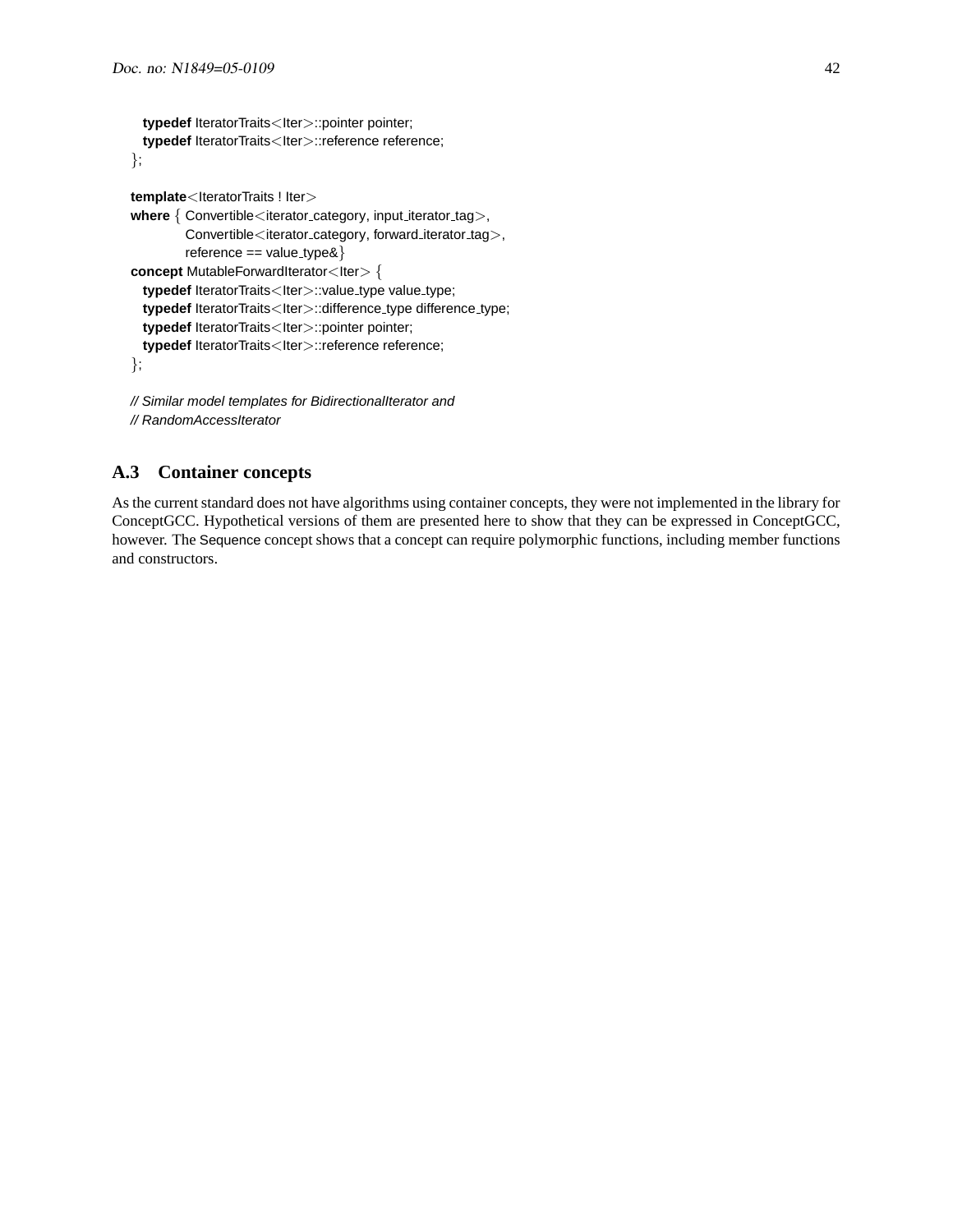Table 68, Sequence

|  | requirements [Int98]                         |             | template <typename x=""></typename>                                                  |
|--|----------------------------------------------|-------------|--------------------------------------------------------------------------------------|
|  | expression                                   | return type | concept Sequence: Container <x> {</x>                                                |
|  | X(n, t)                                      |             | X::X(size_type n, value_type t);                                                     |
|  | X a(n, t)                                    |             |                                                                                      |
|  | X(i, j)                                      |             | template <lnputiterator inputiter=""></lnputiterator>                                |
|  | X a(i, j)                                    |             | where { Convertible <inputiterator<inputiter>::value_type,</inputiterator<inputiter> |
|  | a.insert(p, t);                              | iterator    | value_type $>\}$                                                                     |
|  | a.insert(p, n, t);                           | void        | X::X(InputIter a, InputIter b);                                                      |
|  | a.insert(p, i, j);                           | void        |                                                                                      |
|  | a. erase(q);                                 | iterator    | iterator X::insert(iterator p, value_type t);                                        |
|  | a. erase(q1, q2);                            | iterator    | void X::insert(iterator p, size_type n, value_type t);                               |
|  | a.clear();                                   | void        |                                                                                      |
|  | a.assign(i, j);                              | void        | template <lnputiterator inputiter=""></lnputiterator>                                |
|  | a. assign(n, t);                             | void        | where { Convertible <inputiterator<inputiter>::value_type,</inputiterator<inputiter> |
|  | Type X is a model of Sequence, a is a        |             | value_type $>\}$                                                                     |
|  | value of type X, n is a value of type        |             | void X::insert(iterator p, InputIter a, InputIter b);                                |
|  | X::size_type, t is a value of type           |             |                                                                                      |
|  | X: value_type, p is a valid iterator of a, q |             | iterator X::erase(iterator q);                                                       |
|  | is a dereferenceable iterator of a,          |             | iterator X::erase(iterator q1, iterator q2);                                         |
|  | [q1, q2) is a valid range in a, i and j      |             | void $X::clear();$                                                                   |
|  | denote iterators satisfying the input        |             |                                                                                      |
|  | iterator requirements, and [i, j) denotes a  |             | template                                                                             |
|  | valid range.                                 |             | where { Convertible <lnputiterator<lnputiter>::value_type,</lnputiterator<lnputiter> |
|  |                                              |             | value_type $>\}$                                                                     |
|  |                                              |             | void X::assign(InputIter i, InputIter j);                                            |
|  |                                              |             | void X::assign(size_type n, value_type t);                                           |
|  |                                              |             | where MutableForwardIterator <iterator>;</iterator>                                  |
|  |                                              |             | where ForwardIterator <const_iterator>;</const_iterator>                             |

```
};
```
# <span id="page-42-0"></span>**A.4 Models**

The definition of stack, not yet implemented in the concept-enabled standard library, demonstrates that class templates can also be concept-constrained, including using same-type constraints to express that the container used in a stack must be able to store the same type as the stack stores.

```
template<typename T, BackInsertionSequence Seq = std::deque<T> >
where \{ \text{CopyConstructible} < T >, \text{Assignable} < T >, \text{typename} \text{Seq:} \text{value_type == T} \}class stack {
  public:
  typedef typename Seq::value_type value_type;
  typedef typename Seq::reference reference;
  typedef typename Seq::const reference const reference;
  typedef typename Seq::size_type size_type;
  typedef Seq container_type;
  protected:
```
Seq c;

**public**: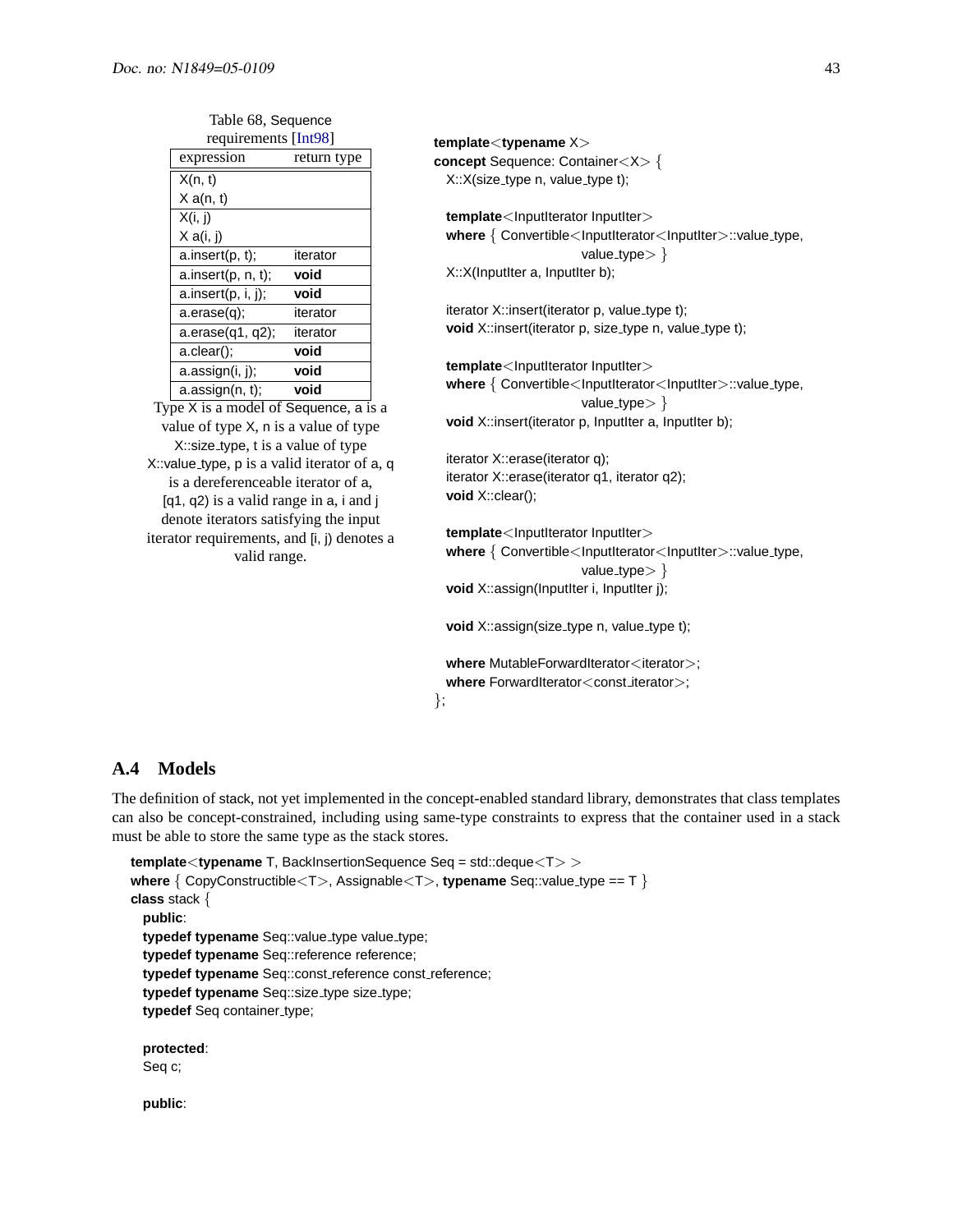```
explicit stack(const Seq& = Seq());
  stack(const stack&);
  stack& operator=(const stack&);
  bool empty() const;
  size type size() const;
  value_type& top();
  const value type& top() const;
  void push(const value_type&);
  void pop();
};
```
A stack will have a well-defined equality comparison operator (==) when its element type models Equality Comparable. In this case, the stack itself will also model Equality Comparable. The same logic applies to the less-than operator  $\langle \langle \rangle$ and the Less Than Comparable concept. After the following generic functions are defined, the models of these concepts for stack are implicit because the concepts are structural:

```
template<EqualityComparable T, typename Seq>
bool operator==(const stack<T, Seq>&, const stack<T, Seq>&) { ... }
```

```
template<LessThanComparable T, typename Seq>
bool operator<(const stack<T, Seq>&, const stack<T, Seq>&) { ... }
```
# <span id="page-43-0"></span>**A.5 Algorithms**

This section contains (sometimes simplified) definitions of several standard library algorithms, to illustrate how the introduction of **where** clauses into the standard library would affect their presentation. The definition of one of the most basic algorithms, copy(), follows:

```
template<InputIterator InputIter, typename OutputIter>
where { OutputIterator<OutputIter, value_type> }
OutputIter copy(InputIter first1, InputIter last, OutputIter out) {
  while (first != last) ∗out++ = ∗first++;
  return out;
}
```
The unary transform() algorithm introduces function objects, which are identified by the Callable concept family. The numbered concepts Callable0, Callable1, Callable2, etc., require that the first type parameter be an object that can be called with a given set of parameter types (the rest of the type parameters to the concept). Function pointer types and classes with overloaded **operator**()s are examples of Callable types.

```
template<InputIterator InputIter, typename OutputIter, typename UnOp>
where { Callable1<UnOp, reference>,
         OutputIterator<OutputIter, result_type> }
OutputIter transform(InputIter first, InputIter last, OutputIter out, UnOp f) {
  while (first != last) *out++ = f(*first++);
  return out;
}
```
The binary transform() algorithm is the first algorithm to have multiple input iterator types as parameters. Since each iterator type has a value type, the algorithm qualifies references to value type. The Callable2 concept is used to refer to a binary function object.

```
template<InputIterator InputIter1, InputIterator InputIter2,
           \tt typename OutputIter, typename BinOp>
where { Callable2<Func, InputIterator<InputIter1>::value_type,
                          InputIterator < InputIter2 > :value_type,
         OutputIterator<OutputIter, result_type> }
```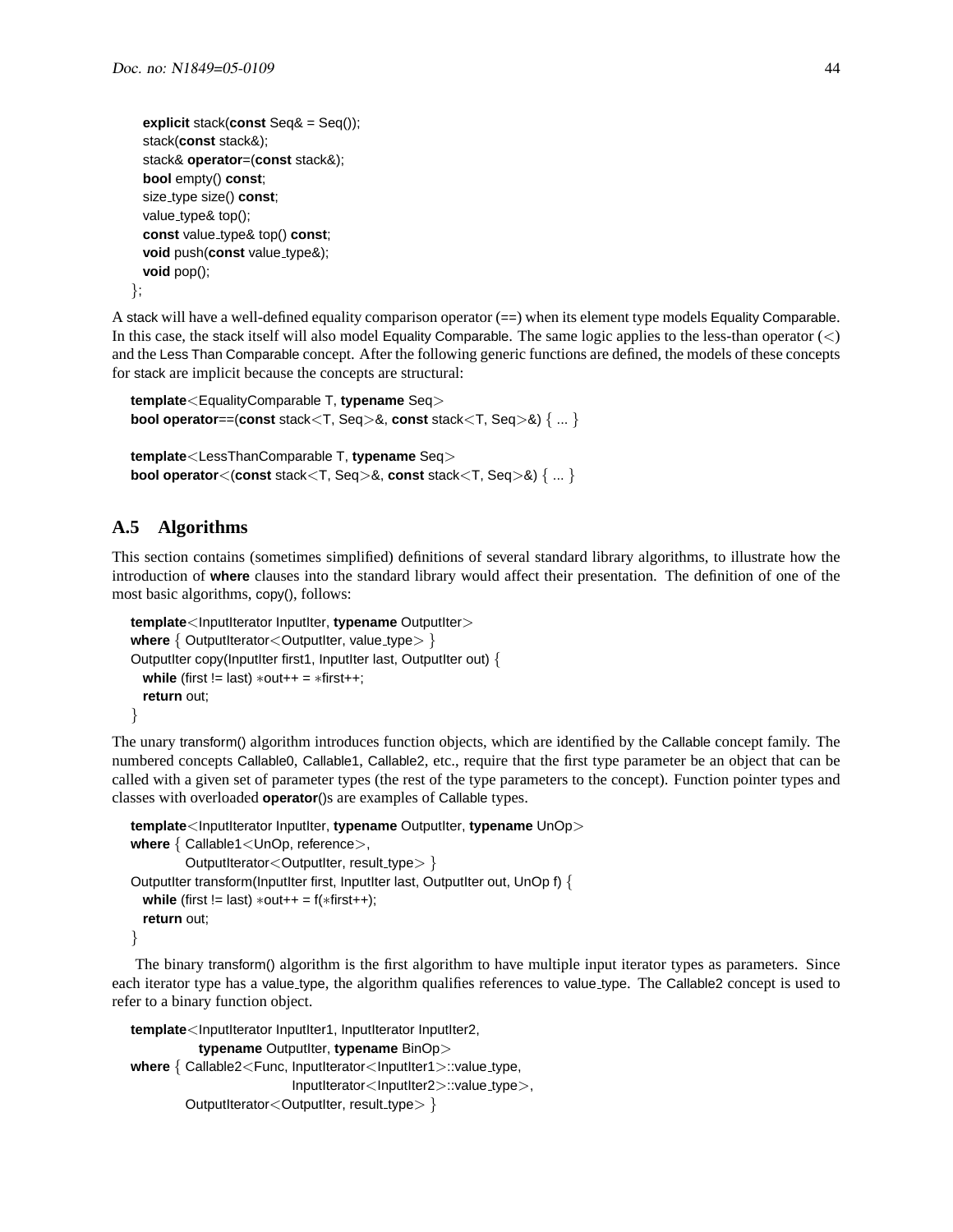```
OutputIter transform(InputIter1 first1, InputIter1 last1, InputIter2 first2, OutputIter out, BinOp f) {
  while (first1 != last1) ∗out++ = f(*first1++, *first2++);
  return out;
```
}

Same-type constraints are required by several standard library algorithms, especially those that involve comparing two sequences. The following declaration of the includes() algorithm requires that the two input iterator sequences have the same value\_type.

```
template<InputIterator InputIter1, InputIterator InputIter2, typename Cmp>
where { InputIterator<InputIter1>::value_type == InputIterator<InputIter2>::value_type
         StrictWeakOrdering<Cmp, InputIterator<InputIter1>::value_type> }
bool includes(InputIter1 first1, InputIter1 last1, InputIter2 first2, InputIter2 last2, Cmp cmp);
```
The advance function demonstrates the use of concept-based function selection, by providing multiple definitions with different **where** clauses.

```
template<InputIterator Iter>
void advance(Iter& i, difference_type n) {
  while (n != 0) \{++i; ---n; \}}
template<BidirectionalIterator Iter>
void advance(Iter& i, difference type n) {
  while (n > 0) {++i; --n;}
  while (n < 0) {---i; ++n;}
}
template<RandomAccessIterator Iter>
void advance(Iter& i, difference_type n) {
 i + = n;
}
```
# **References**

- <span id="page-44-5"></span>[AS02] David Abrahams and Jeremy Siek. The Boost Operators library. <www.boost.org>, 2002.
- <span id="page-44-3"></span>[CKP05] Manuel M. T. Chakravarty, Gabrielle Keller, and Simon Peyton Jones. Associated type synonyms. In *Proceedings of the International Conference on Functional Programming (ICFP '05)*, New York, NY, USA, September 2005. ACM Press.
- <span id="page-44-2"></span>[CKPM05] Manuel M. T. Chakravarty, Gabrielle Keller, Simon Peyton Jones, and Simon Marlow. Associated types with class. In *POPL '05: Proceedings of the 32nd ACM SIGPLAN-SIGACT symposium on Principles of programming languages*, pages 1–13, New York, NY, USA, 2005. ACM Press.
- <span id="page-44-0"></span>[GJL<sup>+</sup>03] Ronald Garcia, Jaakko Jarvi, Andrew Lumsdaine, Jeremy Siek, and Jeremiah Willcock. A comparative ¨ study of language support for generic programming. In *OOPSLA '03: Proceedings of the 18th annual ACM SIGPLAN conference on Object-oriented programing, systems, languages, and applications*, pages 115–134, New York, NY, USA, 2003. ACM Press.
- <span id="page-44-1"></span>[GJL<sup>+</sup>05] Ronald Garcia, Jaakko Jarvi, Andrew Lumsdaine, Jeremy Siek, and Jeremiah Willcock. An extended ¨ comparative study of language support for generic programming. *Journal of Functional Programming*, 2005. submitted.
- <span id="page-44-4"></span>[GS05a] Douglas Gregor and Jeremy Siek. Explicit model definitions are necessary. Technical Report N1798=05- 0058, ISO/IEC JTC 1, Information Technology, Subcommittee SC 22, Programming Language C++, May 2005.